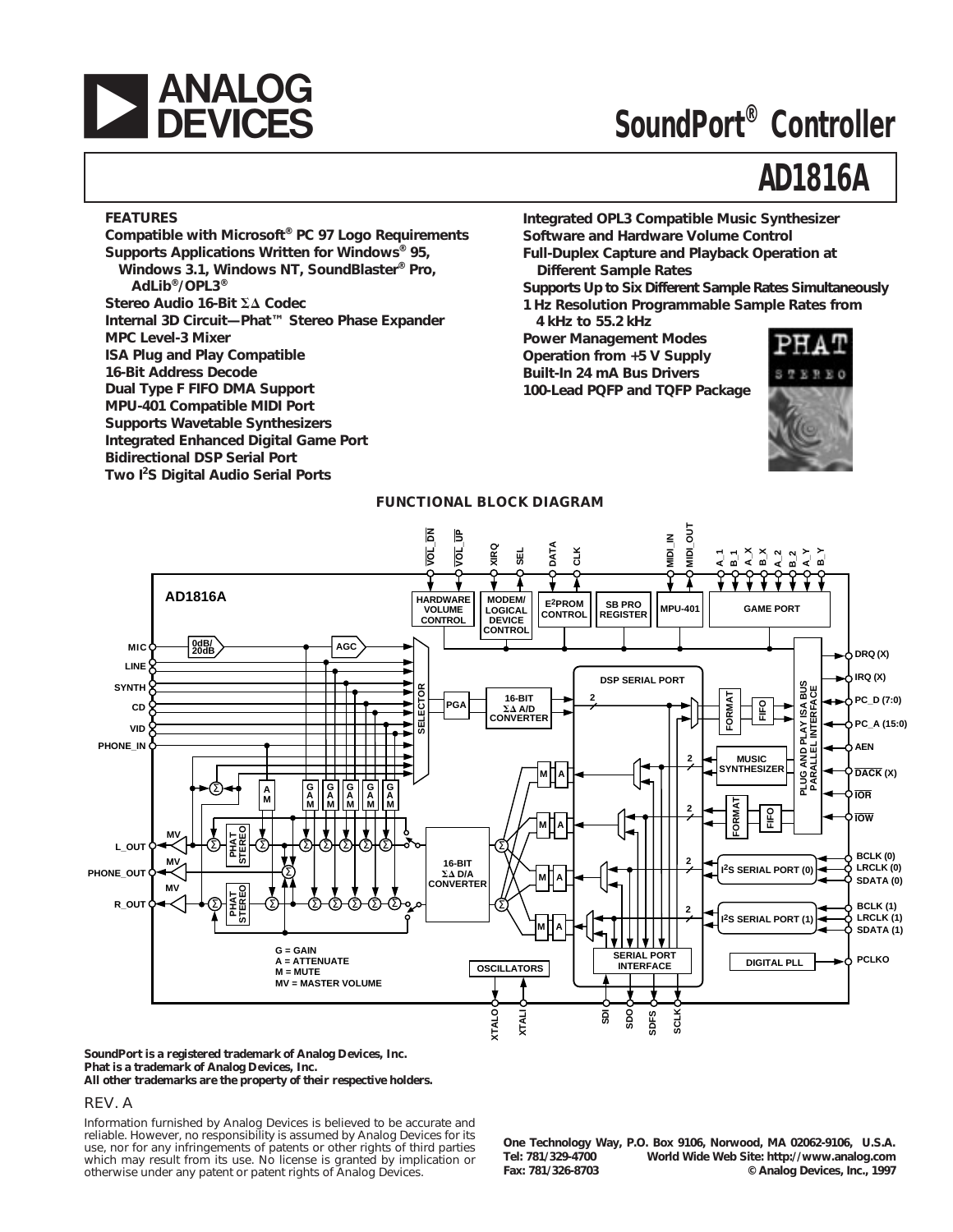### **PRODUCT OVERVIEW**

The AD1816A SoundPort Controller is a single chip Plug and Play multimedia audio subsystem for concurrently processing multiple digital streams of 16-bit stereo audio in personal computers. The AD1816A maintains full legacy compatibility with applications written for SoundBlaster Pro and AdLib, while servicing Microsoft PC 97 application requirements. The AD1816A includes an internal OPL3 compatible music synthesizer, Phat

Stereo circuitry for phase expanding the analog stereo output, an MPU-401 UART, joystick interface with a built-in timer, a DSP serial port and two  $I^2S$  serial ports. The AD1816A on-chip Plug and Play routine provides configuration services for all integrated logical devices. Using an external  $E^2$ PROM allows the AD1816A to decode up to two additional external user-defined logical devices such as modem and CD-ROM.

### **TABLE OF CONTENTS**

**Figures**

| PIN FUNCTION DESCRIPTIONS  11                           |
|---------------------------------------------------------|
|                                                         |
| REFERENCES  16                                          |
| SERIAL INTERFACES  17                                   |
|                                                         |
|                                                         |
| AD1816A Plug and Play Device Configuration Registers 22 |
|                                                         |
| Sound System Indirect Registers  29                     |
|                                                         |
|                                                         |
|                                                         |
| <b>APPENDIX A.</b>                                      |
| PLUG AND PLAY INTERNAL ROM  40                          |
| PLUG AND PLAY KEY AND "ALTERNATE KEY"                   |
|                                                         |
| AD1816 AND AD1816A COMPATIBILITY  42                    |
| USING AN EEPROM WITH THE AD1816 OR                      |
|                                                         |
| AD1816 FLAG BYTE  42                                    |
| USING THE AD1816 WITHOUT AN EEPROM  42                  |
| AD1816A FLAG BYTES  43                                  |
| USING THE AD1816A WITHOUT AN EEPROM  44                 |
| MAPPING THE AD1816 EEPROM INTO THE                      |
|                                                         |
| PIN MUXING IN THE AD1816 AND AD1816A  45                |
| PROGRAMMING EXTERNAL EEPROMS  47                        |
| REFERENCE DESIGNS AND DEVICE DRIVERS  47                |
|                                                         |
|                                                         |

| r igul es                                                       |  |
|-----------------------------------------------------------------|--|
|                                                                 |  |
|                                                                 |  |
|                                                                 |  |
|                                                                 |  |
|                                                                 |  |
|                                                                 |  |
|                                                                 |  |
|                                                                 |  |
|                                                                 |  |
| Figure 9. Serial Interface Right-Justified Mode  17             |  |
| Figure 10. Serial Interface I <sup>2</sup> S-Justified Mode  17 |  |
| Figure 11. Serial Interface Left-Justified Mode  17             |  |
| Figure 12. DSP Serial Interface (Default Frame Rate)  20        |  |
| Figure 13. DSP Serial Interface (User Programmed                |  |
|                                                                 |  |
|                                                                 |  |
|                                                                 |  |
| Figure 16. Recommended Application Circuit  48                  |  |
| Figure 17. AD1816A Frequency Response Plots  49                 |  |
| <b>Tables</b>                                                   |  |
| Table I. DSP Port Time Slot Map  18                             |  |
| Table II. Chip Register Diagram  21                             |  |
| Table III. Logical Devices and Compatible Plug and              |  |
|                                                                 |  |
| Table IV. Internal Logical Device Configuration  23             |  |
| Table V. Sound System Direct Registers  23                      |  |
| Table VI. Codec Transfers  27                                   |  |
| Table VII. Indirect Register Map and Reset/Default States . 30  |  |
| Table VIII. Sound System Indirect Registers  31                 |  |
| Table IX. SoundBlaster Pro ISA Bus Registers  38                |  |
| Table X. AdLib ISA Bus Registers  39                            |  |
| Table XI. MIDI ISA Bus Registers  39                            |  |
| Table XII. Game Port ISA Bus Registers  39                      |  |
| Table XIII. AD1816 Pin Muxing  45                               |  |
| Table XIV. AD1816A Pin Muxing  46                               |  |
|                                                                 |  |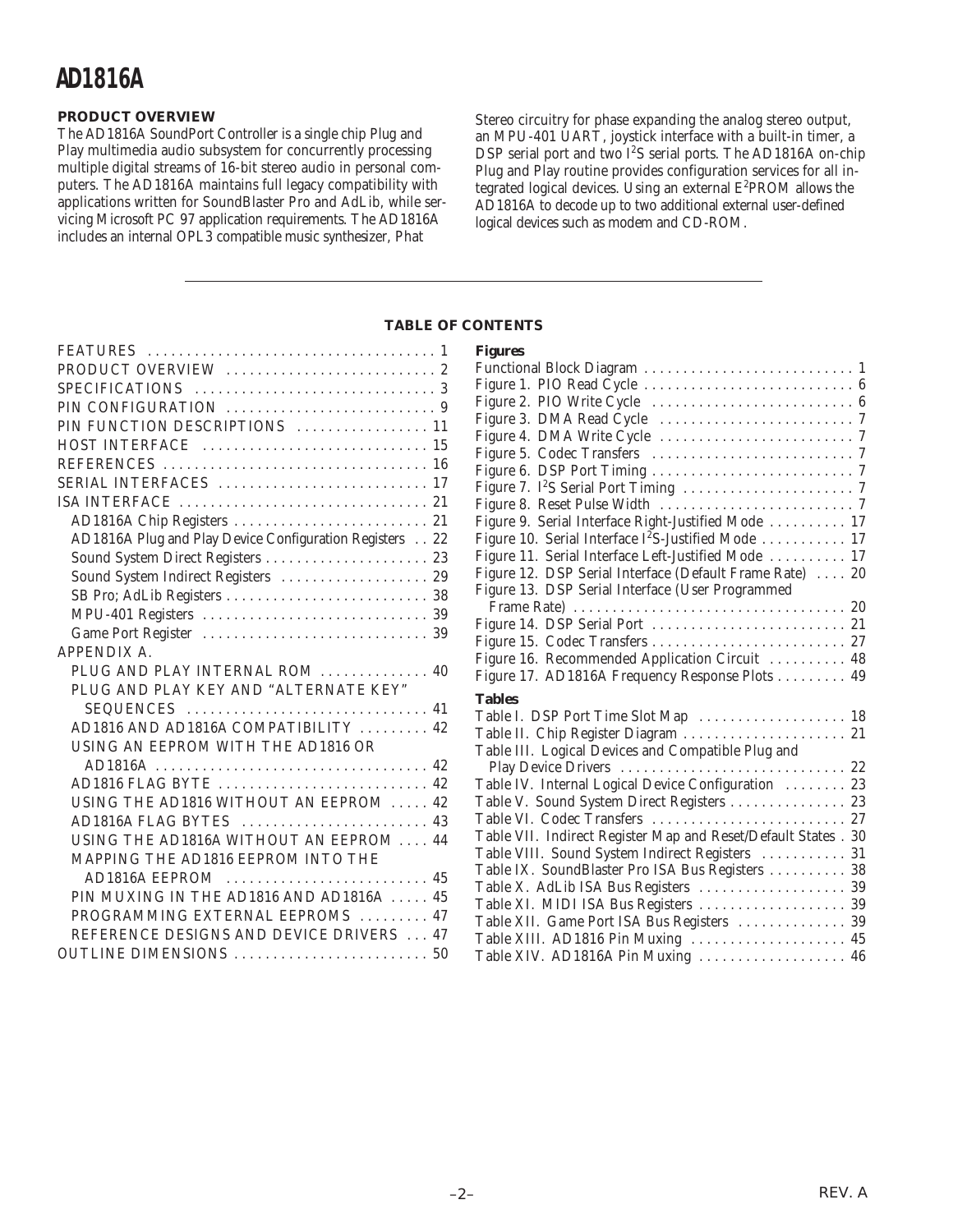# **SPECIFICATIONS**

### **STANDARD TEST CONDITIONS UNLESS**

| STANDARD TEST CONDITIONS UNLESS |                     |                 | <b>DAC</b> Test Conditions         |
|---------------------------------|---------------------|-----------------|------------------------------------|
| <b>OTHERWISE NOTED</b>          |                     |                 | 0 dB Attenuation                   |
| <b>Temperature</b>              | 25                  | $\rm ^{\circ}C$ | <b>Input Full Scale</b>            |
| Digital Supply $(V_{DD})$       | 5.0                 |                 | 16-Bit Linear Mode                 |
| Analog Supply $(V_{CC})$        | 5.0                 |                 | 100 k $\Omega$ Output Load         |
| Sample Rate $(F_S)$             | 48                  | kHz             | Mute Off                           |
| <b>Input Signal Frequency</b>   | 1008                | Hz              | Measured at Line Output            |
| Audio Output Passband           | $20$ Hz to $20$ kHz |                 | <b>ADC</b> Test Conditions         |
| V <sub>IH</sub>                 | 5.0                 |                 | 0 dB Gain                          |
| $V_{IL}$                        | 0                   |                 | Input -4 dB Relative to Full Scale |
|                                 |                     |                 | Line Input Selected                |

### **ANALOG INPUT**

| <b>Parameter</b>                                             | Min | <b>Typ</b> | <b>Max</b> | <b>Units</b> |
|--------------------------------------------------------------|-----|------------|------------|--------------|
| Full-Scale Input Voltage (RMS Values Assume Sine Wave Input) |     |            |            |              |
| PHONE IN, LINE, SYNTH, CD, VID                               |     |            |            | V rms        |
|                                                              |     | 2.83       |            | $V p-p$      |
| MIC with $+20$ dB Gain (MGE = 1)                             |     | 0.1        |            | V rms        |
|                                                              |     | 0.283      |            | $V p-p$      |
| MIC with $0$ dB Gain (MGE = 0)                               |     |            |            | V rms        |
|                                                              |     | 2.83       |            | $V p-p$      |
| Input Impedance*                                             |     | 17         |            | $k\Omega$    |
| Input Capacitance*                                           |     | 15         |            | pF           |

16-Bit Linear Mode

#### **PROGRAMMABLE GAIN AMPLIFIER—ADC**

| <b>Parameter</b>                                  | Min | Typ  | <b>Max</b> | <b>Units</b> |
|---------------------------------------------------|-----|------|------------|--------------|
| Step Size (0 dB to 22.5 dB)<br>(All Steps Tested) |     | 1.5  |            | dB           |
| PGA Gain Range Span                               |     | 22.5 |            | dB           |

### **CD, LINE, MICROPHONE, SYNTHESIZER, AND VIDEO INPUT ANALOG GAIN/ATTENUATORS/MUTE AT LINE OUTPUT**

| <b>Parameter</b>                             | Min | Typ  | <b>Max</b> | <b>Units</b> |
|----------------------------------------------|-----|------|------------|--------------|
| CD, LINE, MIC, SYNTH, VID                    |     |      |            |              |
| Step Size: (All Steps Tested)                |     |      |            |              |
| $+12$ dB to $-34.5$ dB                       |     | 1.5  |            | dB           |
| <b>Input Gain/Attenuation Range</b>          |     | 46.5 |            | dB           |
| PHONE IN                                     |     |      |            |              |
| Step Size 0 dB to -45 dB: (All Steps Tested) |     | 3.0  |            | dB           |
| <b>Input Gain/Attenuation Range</b>          |     | 45   |            | dB           |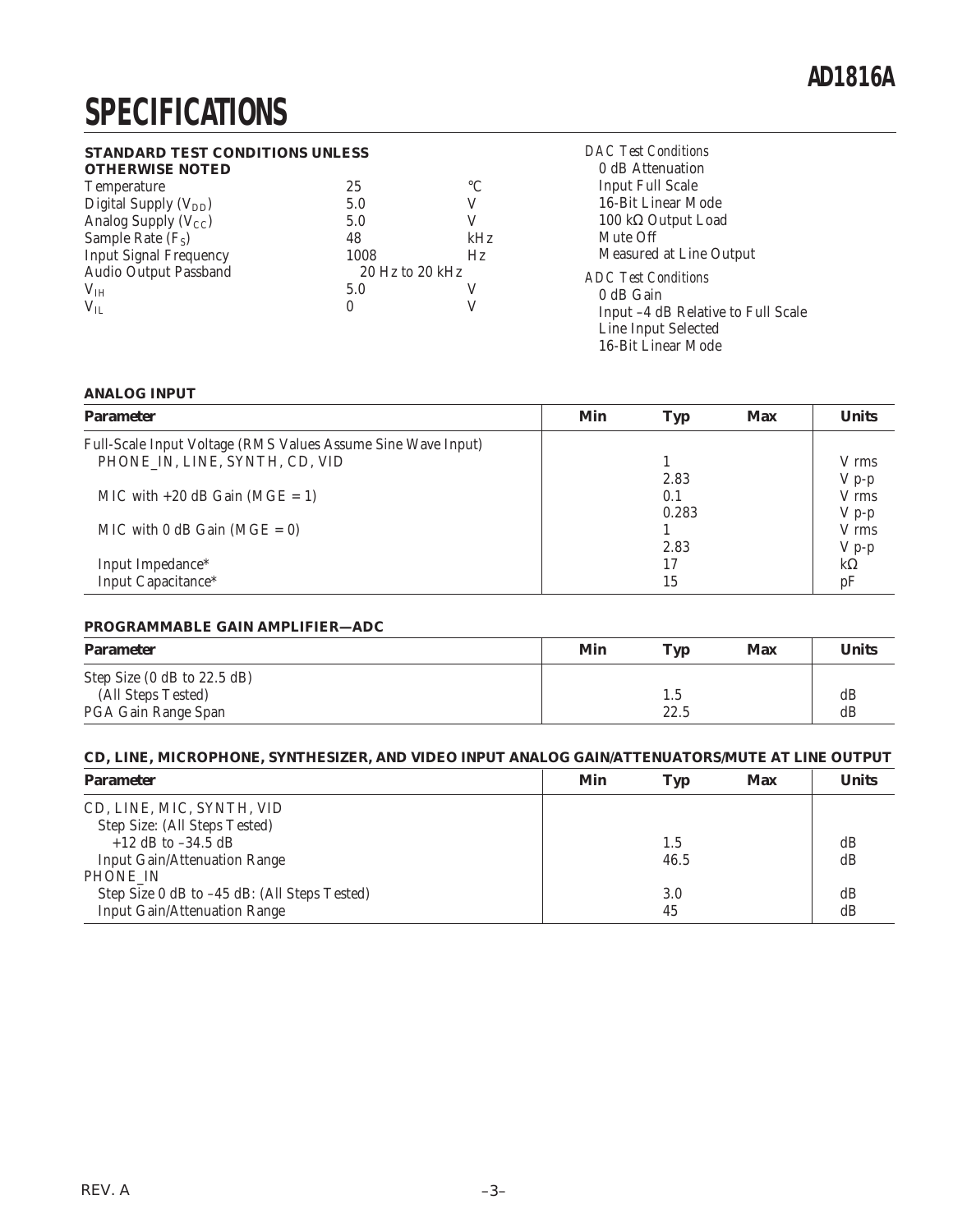### **DIGITAL DECIMATION AND INTERPOLATION FILTERS\***

| <b>Parameter</b>                    | Min              | Typ | <b>Max</b>       | <b>Units</b> |
|-------------------------------------|------------------|-----|------------------|--------------|
| Audio Passband                      |                  |     | $0.4 \times F_s$ | Hz           |
| <b>Audio Passband Ripple</b>        |                  |     | $\pm 0.09$       | dB           |
| <b>Audio Transition Band</b>        | $0.4 \times F_s$ |     | $0.6 \times F_s$ | Hz           |
| Audio Stopband                      | $0.6 \times F_s$ |     | $\infty$         | Hz           |
| <b>Audio Stopband Rejection</b>     | 82               |     |                  | dB           |
| Audio Group Delay                   |                  |     | $12/F_s$         | sec          |
| Group Delay Variation Over Passband |                  |     | 0.0              | $\mu s$      |

### **ANALOG-TO-DIGITAL CONVERTERS**

| <b>Parameter</b>                                                   | Min   | <b>Typ</b> | <b>Max</b> | <b>Units</b> |
|--------------------------------------------------------------------|-------|------------|------------|--------------|
| Resolution                                                         |       | 16         |            | <b>Bits</b>  |
| Signal-to-Noise Ratio (SNR) (A-Weighted, Referenced to Full Scale) |       | 82         | 80         | dB           |
| Total Harmonic Distortion (THD) (Referenced to Full Scale)         |       | 0.011      | 0.015      | $\%$         |
|                                                                    |       | $-79$      | $-76.5$    | dB           |
| Audio Dynamic Range (-60 dB Input THD+N Referenced to              |       |            |            |              |
| Full-Scale, A-Weighted)                                            | 79    | 82         |            | dB           |
| Audio THD+N (Referenced to Full-Scale)                             |       |            | 0.019      | $\%$         |
|                                                                    |       | $-76$      | $-74.5$    | dB           |
| Signal-to-Intermodulation Distortion* (CCIF Method)                |       | 82         |            | dB           |
| ADC Crosstalk*                                                     |       |            |            |              |
| Line Inputs (Input L, Ground R, Read R; Input R, Ground L Read L)  |       | $-95$      | $-80$      | dB           |
| Line to MIC (Input LINE, Ground and Select MIC, Read ADC)          |       | $-95$      | $-80$      | dB           |
| Line to SYNTH                                                      |       | $-95$      | $-80$      | dB           |
| Line to CD                                                         |       | $-95$      | $-80$      | dB           |
| Line to VID                                                        |       | $-95$      | $-80$      | dB           |
| Gain Error (Full-Scale Span Relative to Nominal Input Voltage)     |       |            | ±10        | $\%$         |
| Interchannel Gain Mismatch (Difference of Gain Errors)             |       |            | $\pm 1$    | dB           |
| <b>ADC</b> Offset Error                                            | $-22$ |            | $+15$      | mV           |

### **DIGITAL-TO-ANALOG CONVERTERS**

| <b>Parameter</b>                                                     | Min | <b>Typ</b> | <b>Max</b> | <b>Units</b> |
|----------------------------------------------------------------------|-----|------------|------------|--------------|
| Resolution                                                           |     | 16         |            | <b>Bits</b>  |
| Signal-to-Noise Ratio (SNR) (A-Weighted)                             |     | 83         | 79         | dB           |
| <b>Total Harmonic Distortion (THD)</b>                               |     | 0.006      | 0.009      | %            |
|                                                                      |     | $-85$      | $-80.5$    | dB           |
| Audio Dynamic Range (-60 dB Input THD+N Referenced to                |     |            |            |              |
| Full Scale, A-Weighted)                                              | 79  | 82         |            | dB           |
| Audio THD+N (Referenced to Full Scale)                               |     | 0.013      | 0.017      | $\%$         |
|                                                                      |     | $-78$      | $-75.5$    | dB           |
| Signal-to-Intermodulation Distortion* (CCIF Method)                  |     | 95         |            | dB           |
| Gain Error (Full-Scale Span Relative to Nominal Input Voltage)       |     |            | $\pm 10$   | %            |
| Interchannel Gain Mismatch (Difference of Gain Errors)               |     |            | $\pm 0.5$  | dB           |
| DAC Crosstalk* (Input L, Zero R, Measure R_OUT;                      |     |            |            |              |
| Input R, Zero L, Measure L_OUT)                                      |     |            | $-80$      | dB           |
| Total Out-of-Band Energy (Measured from $0.6 \times F_S$ to 100 kHz  |     |            |            |              |
| at L_OUT and R_OUT) $*$                                              |     |            | $-45$      | dB           |
| Audible Out-of-Band Energy (Measured from $0.6 \times F_S$ to 20 kHz |     |            |            |              |
| at L_OUT and R_OUT)*                                                 |     |            | $-75$      | dB           |

### **MASTER VOLUME ATTENUATORS (L\_OUT AND R\_OUT, PHONE\_OUT)**

| <b>Parameter</b>                                                                          | Min | Tvp         | Max   | <b>Units</b> |
|-------------------------------------------------------------------------------------------|-----|-------------|-------|--------------|
| Master Volume Step Size (0 dB to -46.5 dB)<br>Master Volume Output Attenuation Range Span |     | 1.5<br>46.5 |       | dB<br>dB     |
| Mute Attenuation of 0 dB Fundamental*                                                     |     |             | $-80$ | dB           |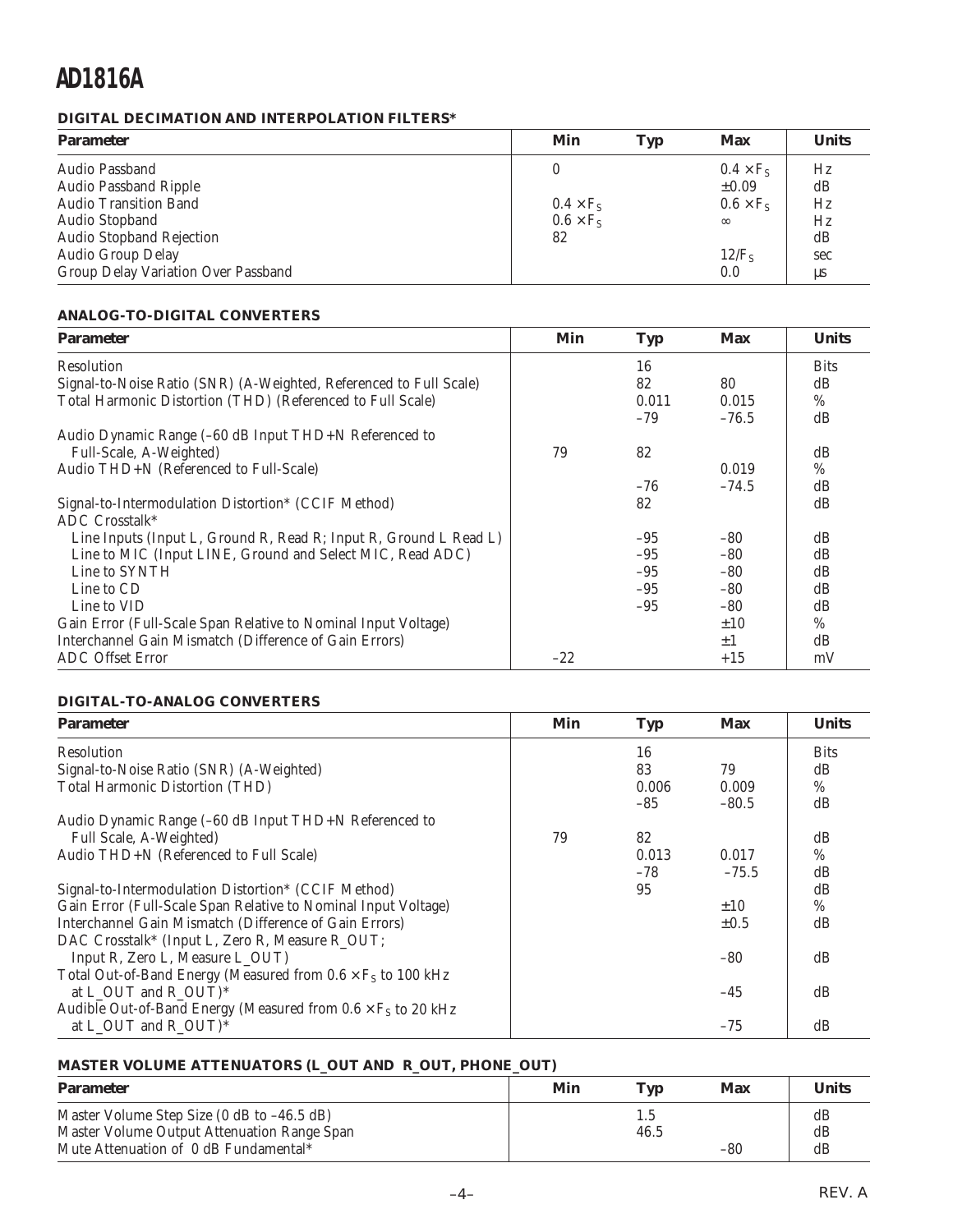### **DIGITAL MIX ATTENUATORS\***

| <b>Parameter</b>                              | Min | <b>Typ</b> | Max | <b>Units</b> |
|-----------------------------------------------|-----|------------|-----|--------------|
| Step Size: $I^2S$ (0), $I^2S$ (1), Music, ISA |     | 1.505      |     | dB           |
| Digital Mix Attenuation Range Span            |     | 94.8       |     | dB           |

### **ANALOG OUTPUT**

| <b>Parameter</b>                                       | Min  | <b>Typ</b> | <b>Max</b> | <b>Units</b>   |
|--------------------------------------------------------|------|------------|------------|----------------|
| Full-Scale Output Voltage (at L_OUT, R_OUT, PHONE_OUT) |      | 2.8        |            | $V p-p$        |
| Output Impedance*                                      |      |            | 570        | Ω              |
| External Load Impedance*                               | 10   |            |            | $k\Omega$      |
| Output Capacitance*                                    |      | 15         |            | pF             |
| <b>External Load Capacitance</b>                       |      |            | 100        | $\frac{pF}{V}$ |
| $V_{REFX}$ *                                           | 2.10 | 2.25       | 2.40       |                |
| $V_{REFX}$ Current Drive*                              |      | 100        |            | μA             |
| V <sub>REFX</sub> Output Impedance*                    |      | 6.5        |            | $k\Omega$      |
| Master Volume Mute Click (Muted Analog Mixers), Muted  |      |            |            |                |
| Output Minus Unmuted Output at 0 dB                    |      | ±5         |            | mV             |

### **SYSTEM SPECIFICATIONS\***

| <b>Parameter</b>                                       | Min | Tvn | Max | <b>Units</b> |
|--------------------------------------------------------|-----|-----|-----|--------------|
| System Frequency Response Ripple (Line In to Line Out) |     |     |     | dB           |
| Differential Nonlinearity                              |     |     |     | LSB          |
| <b>Phase Linearity Deviation</b>                       |     |     |     | Degrees      |

### **STATIC DIGITAL SPECIFICATIONS**

| <b>Parameter</b>                                                          | Min         | <b>Typ</b> | <b>Max</b> | <b>Units</b> |
|---------------------------------------------------------------------------|-------------|------------|------------|--------------|
| High Level Input Voltage $(VIH)$                                          | $2^{\circ}$ |            |            |              |
| <b>XTALI</b>                                                              | 2.4         |            |            |              |
| Low Level Input Voltage $(V_{II})$                                        |             |            | 0.8        |              |
| High Level Output Voltage ( $V_{OH}$ ), $I_{OH} = 8 \text{ mA}^{\dagger}$ | 2.4         |            |            | V            |
| Low Level Output Voltage $(V_{OL})$ , $I_{OL} = 8$ mA                     |             |            | 0.4        | V            |
| <b>Input Leakage Current</b>                                              | $-10$       |            | $+10$      | μA           |
| <b>Output Leakage Current</b>                                             | $-10$       |            | $+10$      | μA           |

### **POWER SUPPLY**

| <b>Parameter</b>                                                     | Min  | <b>Typ</b> | <b>Max</b> | <b>Units</b> |
|----------------------------------------------------------------------|------|------------|------------|--------------|
| <b>Power Supply Range—Analog</b>                                     | 4.75 |            | 5.25       | V            |
| Power Supply Range-Digital                                           | 4.75 |            | 5.25       | V            |
| <b>Power Supply Current</b>                                          |      |            | 221        | mA           |
| <b>Power Dissipation</b>                                             |      |            | 1105       | mW           |
| <b>Analog Supply Current</b>                                         |      |            | 51         | mA           |
| <b>Digital Supply Current</b>                                        |      |            | 170        | mA           |
| Analog Power Supply Current-Power-Down                               |      |            | 2          | mA           |
| Digital Power Supply Current-Power-Down                              |      |            | 24         | mA           |
| Analog Power Supply Current-RESET                                    |      |            | 0.2        | mA           |
| Digital Power Supply Current-RESET                                   |      |            | 10         | mA           |
| Power Supply Rejection (100 mV p-p Signal on Both Analog and Digital |      |            |            |              |
| Supply Pins, Measured at ADC and Line Outputs)                       |      | 40         |            | dB           |

### **CLOCK SPECIFICATIONS\***

| <b>Parameter</b>                                                                             | Min | Tvp      | Max       | <b>Units</b>          |
|----------------------------------------------------------------------------------------------|-----|----------|-----------|-----------------------|
| <b>Input Clock Frequency</b><br>Recommended Clock Duty Cycle<br>Power-Up Initialization Time | 25  | 33<br>50 | 75<br>500 | <b>MHz</b><br>%<br>ms |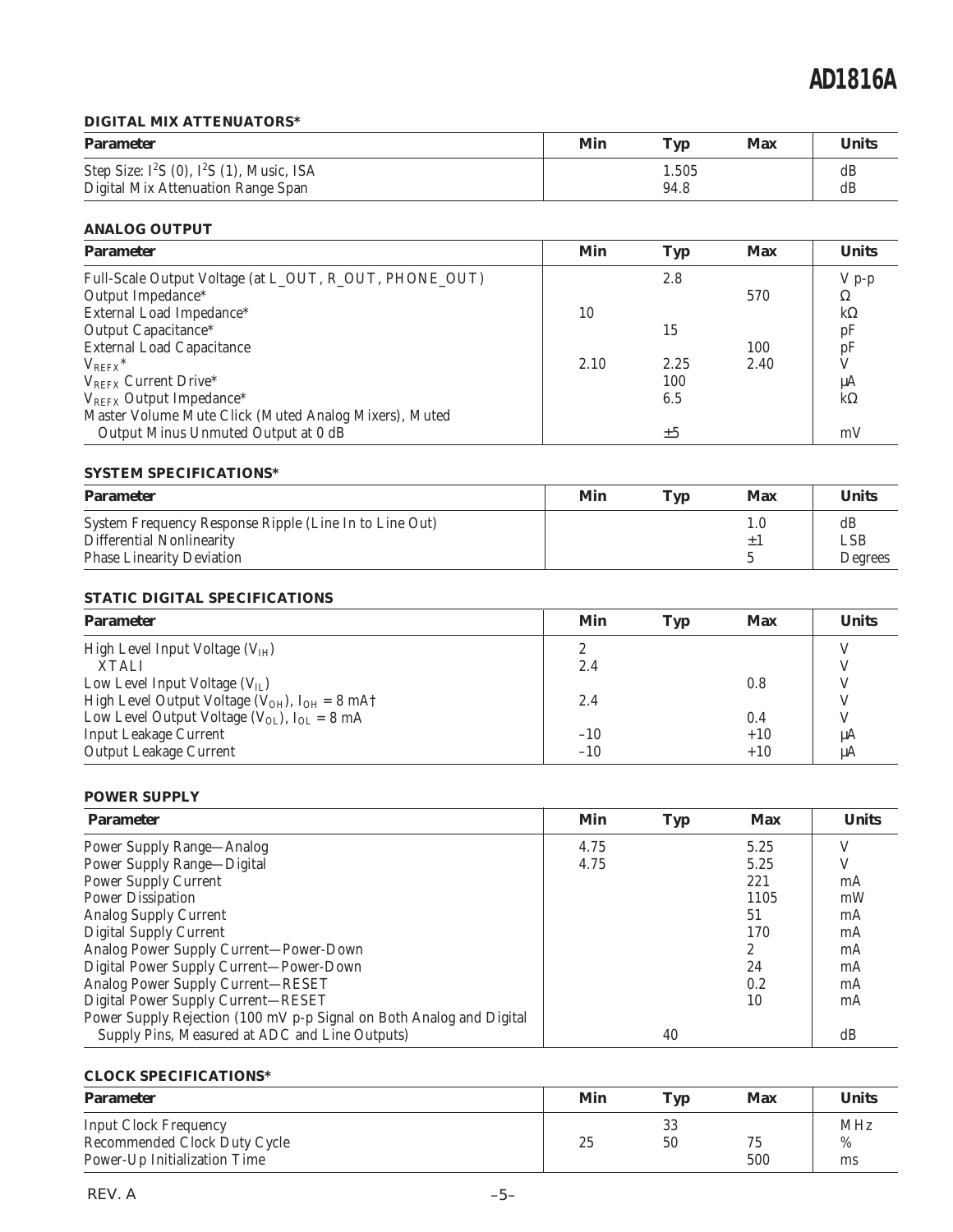**TIMING PARAMETERS** (Guaranteed Over Operating Temperature Range)

| <b>Parameter</b>                                                   | <b>Symbol</b>     | Min            | <b>Typ</b> | <b>Max</b>     | <b>Units</b>  |
|--------------------------------------------------------------------|-------------------|----------------|------------|----------------|---------------|
| <b>IOW/IOR Strobe Width</b>                                        | $t_{STW}$         | 100            |            |                | <sub>ns</sub> |
| <b>IOW/IOR Rising to IOW/IOR Falling</b>                           | $t_{BWDN}$        | 80             |            |                | <sub>ns</sub> |
| Write Data Setup to IOW Rising                                     | t <sub>WDSU</sub> | 10             |            |                | <sub>ns</sub> |
| <b>IOW</b> Falling to Valid Read Data                              | $t_{\rm RDDV}$    |                |            | 40             | ns            |
| AEN Setup to <b>IOW/IOR</b> Falling                                | $t_{\rm AESU}$    | 10             |            |                | <sub>ns</sub> |
| AEN Hold from $\overline{\text{low}}/\overline{\text{IOR}}$ Rising | $t_{A\text{EHD}}$ | $\bf{0}$       |            |                | ns            |
| Adr Setup to IOW/IOR Falling                                       | $t_{\rm ADSU}$    | 10             |            |                | <sub>ns</sub> |
| Adr Hold from IOW/IOR Rising                                       | $t_{ADHD}$        | $\bf{0}$       |            |                | <sub>ns</sub> |
| DACK Rising to IOW/IOR Falling                                     | $t_{DKSU}$        | 20             |            |                | <sub>ns</sub> |
| Data Hold from IOR Rising                                          | t <sub>DHD1</sub> |                |            | $\overline{2}$ | ns            |
| Data Hold from IOW Rising                                          | $t_{DHD2}$        | 15             |            |                | <sub>ns</sub> |
| DRQ Hold from $\overline{\text{IOW}/\text{IOR}}$ Falling           | $t_{DRHD}$        |                |            | 25             | <sub>ns</sub> |
| DACK Hold from IOW/IOR Rising                                      | $t_{DKHD}$        | 10             |            |                | <sub>ns</sub> |
| Data [SDI] Input Setup Time to SCLK*                               | $t_{S}$           | 15             |            |                | <sub>ns</sub> |
| Data [SDI] Input Hold Time from SCLK*                              | $t_H$             | 10             |            |                | <sub>ns</sub> |
| Frame Sync [SDFS] HI Pulse Width*                                  | t <sub>FSW</sub>  |                | 80         |                | <sub>ns</sub> |
| Clock [SCLK] to Frame Sync [SDFS]                                  |                   |                |            |                |               |
| Propagation Delay*                                                 | $t_{PD}$          |                |            | 15             | ns            |
| Clock [SCLK] to Output Data [SDO] Valid*                           | $t_{DV}$          |                |            | 15             | <sub>ns</sub> |
| <b>RESET</b> Pulse Width                                           | $t_{RPWL}$        | 100            |            |                | <sub>ns</sub> |
| <b>BCLK HI Pulse Width</b>                                         | $t_{DBH}$         | 25             |            |                | <sub>ns</sub> |
| <b>BCLK LO Pulse Width</b>                                         | $t_{DBL}$         | 25             |            |                | <sub>ns</sub> |
| <b>BCLK</b> Period                                                 | $t_{\rm DBP}$     | 50             |            |                | <sub>ns</sub> |
| <b>LRCLK</b> Setup                                                 | $t_{\rm DLS}$     | $\overline{5}$ |            |                | <sub>ns</sub> |
| <b>SDATA Setup</b>                                                 | $t_{\rm{DDS}}$    | $\overline{5}$ |            |                | <sub>ns</sub> |
| <b>SDATA Hold</b>                                                  | $t_{\rm DDH}$     | $\overline{5}$ |            |                | ns            |

NOTES

\*Guaranteed, not tested.

†All ISA pins MIDI\_OUT IOL = 24 mA. Refer to pin description for individual output drive levels.

Specifications subject to change without notice.



Figure 1. PIO Read Cycle



Figure 2. PIO Write Cycle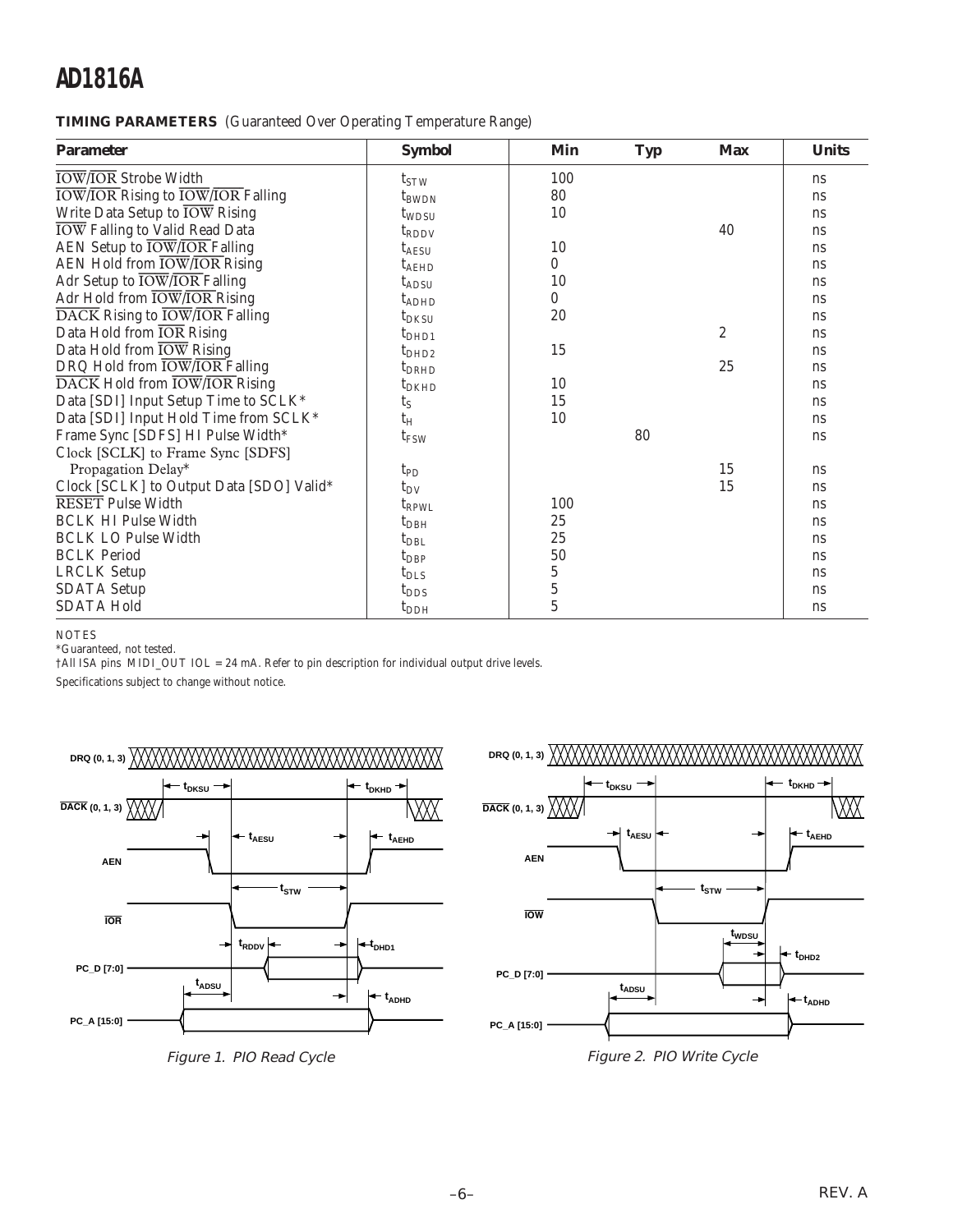





**RESET**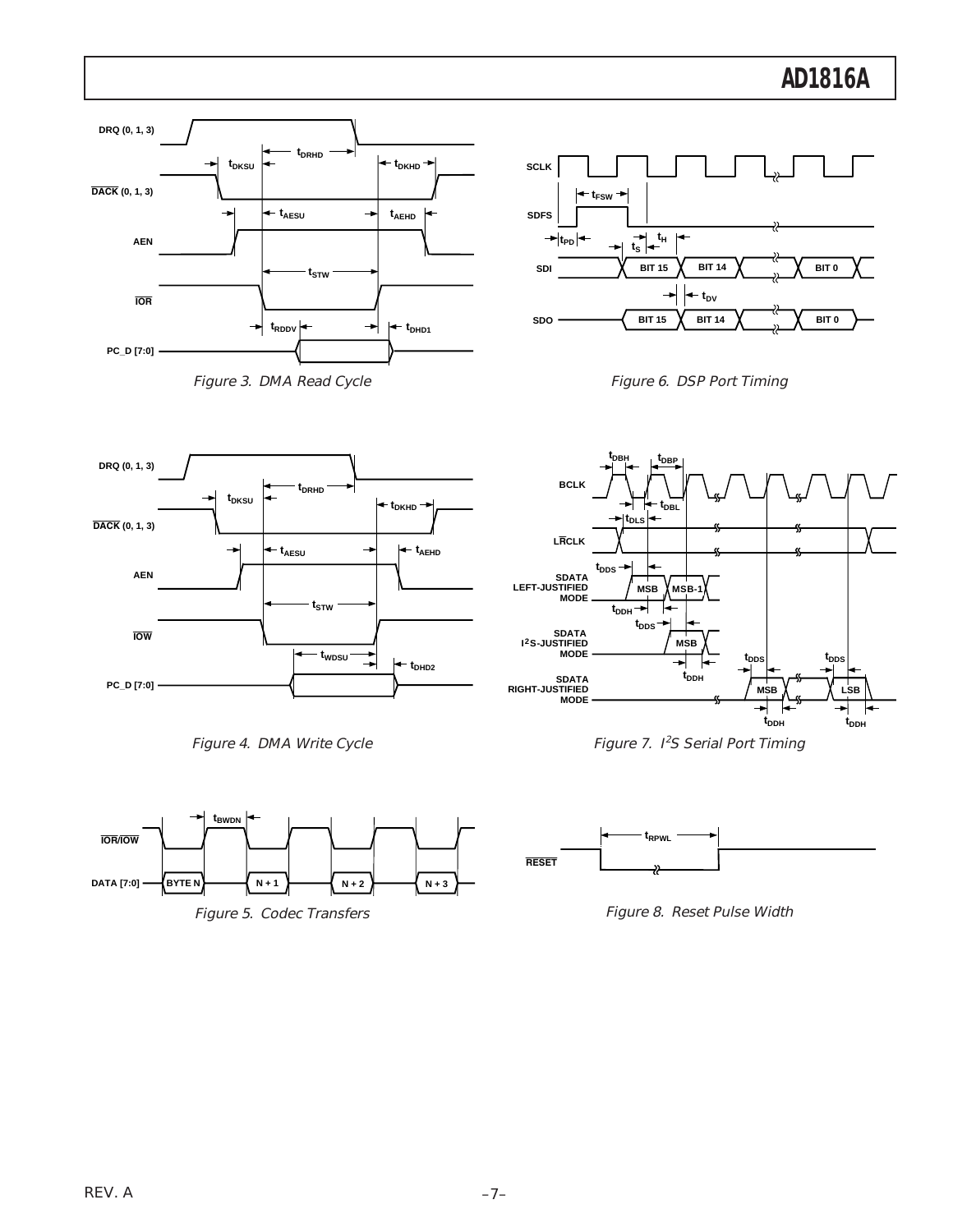### **ABSOLUTE MAXIMUM RATINGS\***

| <b>Parameter</b>                          | Min    | Max            | <b>I</b> Inits |
|-------------------------------------------|--------|----------------|----------------|
| <b>Power Supplies</b>                     |        |                |                |
| Digital $(V_{DD})$                        | $-0.3$ | 6.0            | V              |
| Analog $(V_{CC})$                         | $-0.3$ | 6.0            |                |
| <b>Input Current (Except Supply Pins)</b> |        | ±10.0          | mA             |
| Analog Input Voltage (Signal Pins)        | $-0.3$ | $V_{CC}$ + 0.3 | - V            |
| Digital Input Voltage (Signal Pins)       | $-0.3$ | $V_{DD}$ + 0.3 |                |
| <b>Ambient Temperature (Operating)</b>    | 0      | $+70$          | $\circ$ C      |
| <b>Storage Temperature</b>                | -65    | $+150$         | $\circ$ C      |

\*Stresses greater than those listed under Absolute Maximum Ratings may cause permanent damage to the device. This is a stress rating only; functional operation of the device at these or any other conditions above those indicated in the operational section of this specification is not implied. Exposure to absolute maximum rating conditions for extended periods may affect device reliability.

### **ENVIRONMENTAL CONDITIONS**

Ambient Temperature Rating:

- $T_{\text{AMB}} = T_{\text{CASE}} (\text{PD} \times \theta_{\text{CA}})$
- $T_{\text{CASE}}$  = Case Temperature in °C
- PD = Power Dissipation in W
- $\theta_{CA}$  = Thermal Resistance (Case-to-Ambient)
- $\theta_{JA}$  = Thermal Resistance (Junction-to-Ambient)

 $\theta_{\text{JC}}$  = Thermal Resistance (Junction-to-Case)

| Package | $\theta_{JA}$      | $\theta_{CA}$<br>$\theta_{\rm JC}$ |                    |  |
|---------|--------------------|------------------------------------|--------------------|--|
| PQFP    | $35.1^{\circ}$ C/W | $7^{\circ}$ C/W                    | $28^{\circ}$ C/W   |  |
| TQFP    | $35.3^{\circ}$ C/W | $8^{\circ}$ C/W                    | $27.3^{\circ}$ C/W |  |

#### **ORDERING GUIDE**

| Model     | <b>Temperature</b>                         | Package            | Package  |  |
|-----------|--------------------------------------------|--------------------|----------|--|
|           | Range                                      | <b>Description</b> | Option*  |  |
| AD1816AJS | $\sim 0^{\circ}$ C to +70 $\rm{^{\circ}C}$ | 100-Lead PQFP      | $S-100$  |  |
|           | AD1816AJST $0^{\circ}$ C to +70°C          | 100-Lead TQFP      | $ST-100$ |  |

\*S = Plastic Quad Flatpack; ST = Thin Quad Flatpack. JST package option availability subject to 10,000 PC minimum order quantity.

#### **CAUTION**

ESD (electrostatic discharge) sensitive device. Electrostatic charges as high as 4000 V readily accumulate on the human body and test equipment and can discharge without detection. Although the AD1816A features proprietary ESD protection circuitry, permanent damage may occur on devices subjected to high energy electrostatic discharges. Therefore, proper ESD precautions are recommended to avoid performance degradation or loss of functionality.



The AD1816A latchup immunity has been demonstrated at  $\geq$  +100 mA/–80 mA on all pins when tested to Industry Standard/JEDEC methods.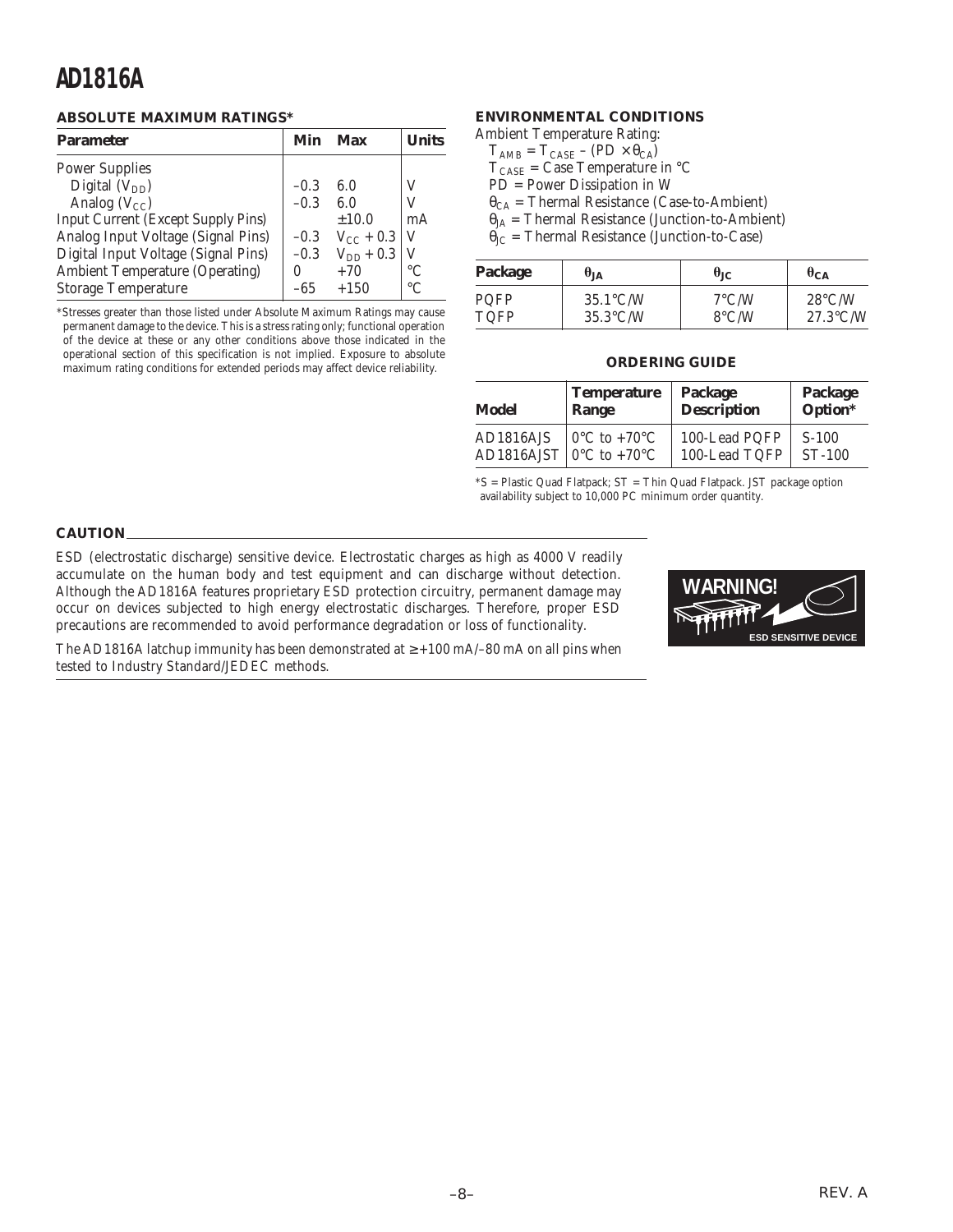

**NC = NO CONNECT**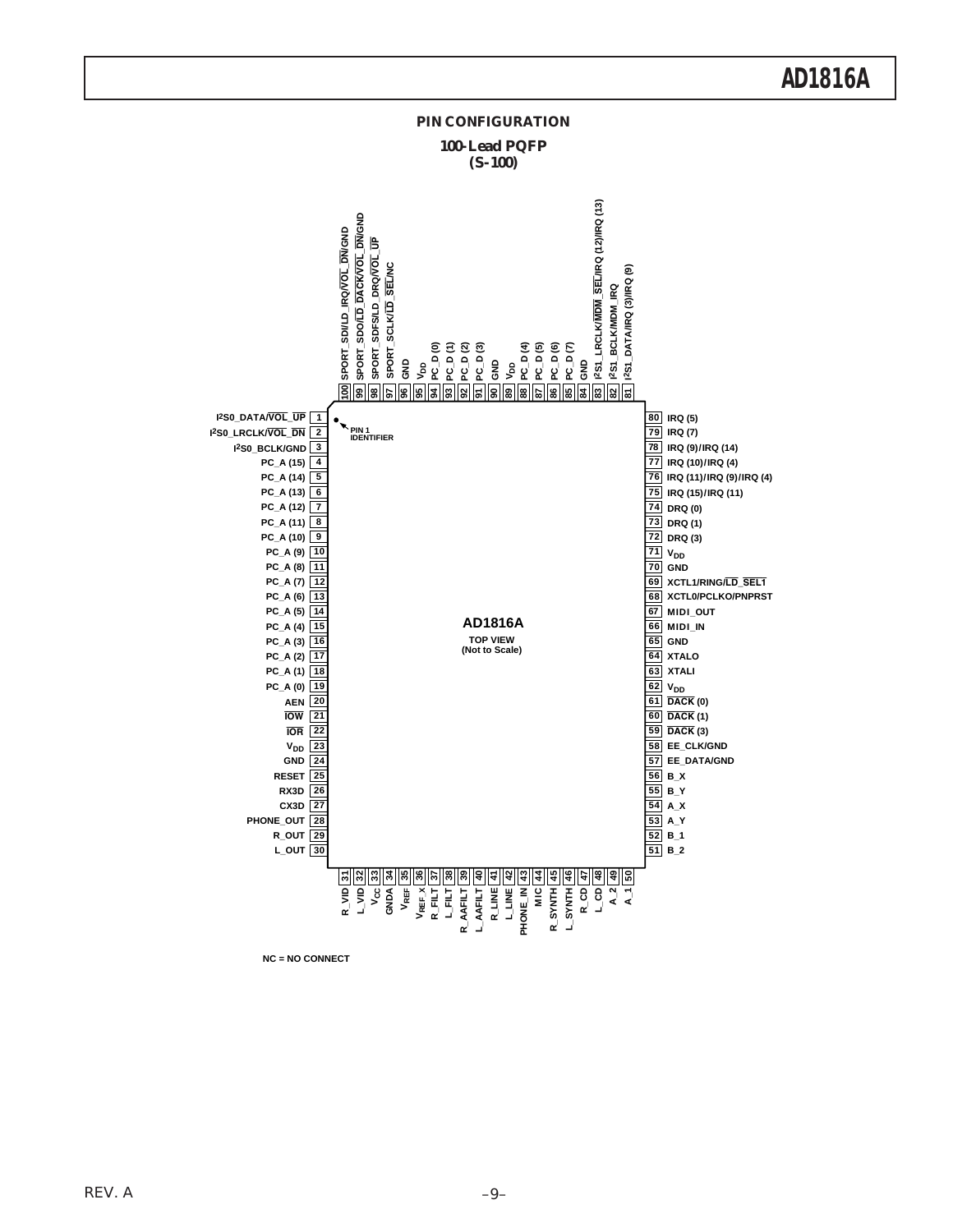

**NC = NO CONNECT**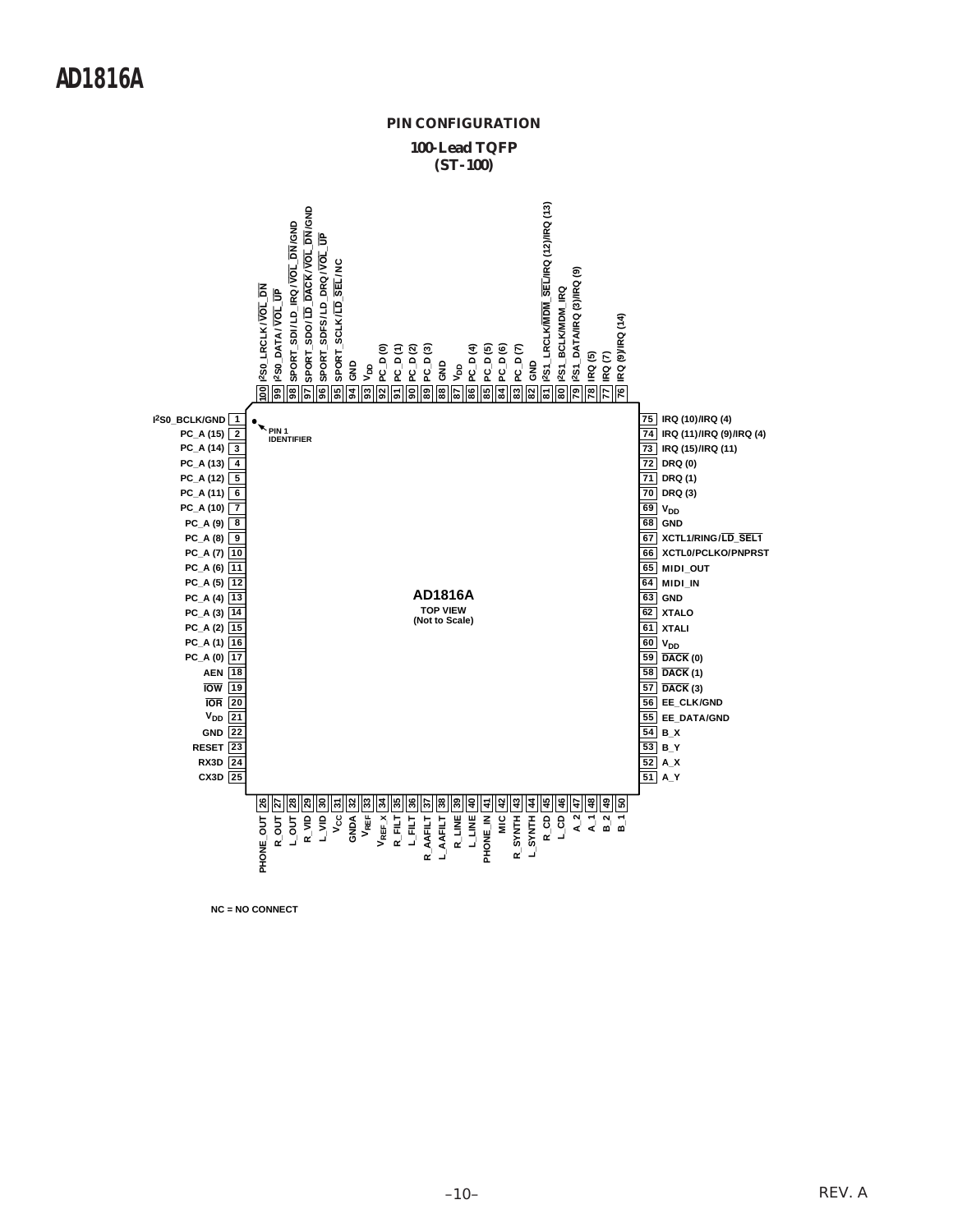### **PIN FUNCTION DESCRIPTIONS**

### **Analog Signals** (All Inputs must be AC-Coupled)

| <b>Pin Name</b>    | <b>PQFP</b> | <b>TQFP</b> | I/O           | <b>Description</b>                                                                                                                                                                                                                                                                                                                                                                                                   |
|--------------------|-------------|-------------|---------------|----------------------------------------------------------------------------------------------------------------------------------------------------------------------------------------------------------------------------------------------------------------------------------------------------------------------------------------------------------------------------------------------------------------------|
| <b>MIC</b>         | 44          | 42          | $\rm I$       | Microphone Input. The MIC input may be either line-level or -20 dB from line-level (the<br>difference being made up through a software controlled 20 dB gain block). The mono MIC<br>input may be sent to the left and right channel of the ADC for conversion, or gained/<br>attenuated from $+12$ dB to $-34.5$ dB in 1.5 dB steps and then summed with left and right<br>line OUT before the Master Volume stage. |
| <b>L_LINE</b>      | 42          | 40          | I             | Left Line-Level Input. The left line-level input may be sent to the left channel of the ADC;<br>gained/attenuated from $+12$ dB to $-34.5$ dB in 1.5 dB steps and then summed with left line<br>OUT (L_OUT).                                                                                                                                                                                                         |
| <b>R_LINE</b>      | 41          | 39          | I             | Right Line-Level Input. The right line-level input may be sent to the right channel of the<br>ADC; gained/attenuated from $+12$ dB to $-34.5$ dB in 1.5 dB steps and then summed with<br>right line OUT (R_OUT).                                                                                                                                                                                                     |
| L_SYNTH            | 46          | 44          | I             | Left Synthesizer Input. The left MIDI upgrade line-level input may be sent to the left<br>channel of the ADC; gained/attenuated from $+12$ dB to $-34.5$ dB in 1.5 dB steps and then<br>summed with left line OUT (L_OUT).                                                                                                                                                                                           |
| <b>R_SYNTH</b>     | 45          | 43          | I             | Right Synthesizer Input. The right MIDI upgrade line-level input may be sent to the right<br>channel of the ADC; gained/attenuated from $+12$ dB to $-34.5$ dB in 1.5 dB steps and then<br>summed with right line OUT (R_OUT).                                                                                                                                                                                       |
| L_CD               | 48          | 46          | $\mathbf I$   | Left CD Line-Level Input. The left CD line-level input may be sent to the left channel of<br>the ADC; gained/attenuated from $+12$ dB to $-34.5$ dB in 1.5 dB steps and then summed<br>with left line OUT (L_OUT).                                                                                                                                                                                                   |
| $R$ <sub>-CD</sub> | 47          | 45          | I             | Right CD Line-Level Input. The right CD line-level input may be sent to the right channel<br>of the ADC; gained/attenuated from $+12$ dB to $-34.5$ dB in 1.5 dB steps and then summed<br>with right line OUT (R_OUT).                                                                                                                                                                                               |
| L_VID              | 32          | 30          | $\mathbf I$   | Left Video Input. The left audio track for a video line-level input may be sent to the left<br>channel of the ADC; gained/attenuated from $+12$ dB to $-34.5$ dB in 1.5 dB steps and then<br>summed with left line OUT (L_OUT).                                                                                                                                                                                      |
| R_VID              | 31          | 29          | $\mathbf I$   | Right Video Input. The right audio track for a video line-level input may be sent to the<br>right channel of the ADC; gained/attenuated from +12 dB to -34.5 dB in 1.5 dB steps and<br>then summed with right line OUT (R_OUT).                                                                                                                                                                                      |
| L_OUT              | 30          | 28          | $\mathcal{O}$ | Left Output. Left channel line-level post-mixed output. The final stage passes through the<br>Master Volume block and may be attenuated 0 dB to -45 dB in 1.5 dB steps.                                                                                                                                                                                                                                              |
| R_OUT              | 29          | 27          | $\mathcal{O}$ | Right Output. Right channel line-level post-mixed output. The final stage passes through<br>the Master Volume block and may be attenuated 0 dB to -45 dB in 1.5 dB steps.                                                                                                                                                                                                                                            |
| PHONE_IN           | 43          | 41          | $\bf{I}$      | Phone Input. Line-level input from a DAA/modem chipset.                                                                                                                                                                                                                                                                                                                                                              |
| PHONE_OUT          | 28          | 26          | $\mathcal{O}$ | Phone Output. Line-level output from a DAA/modem chipset.                                                                                                                                                                                                                                                                                                                                                            |
| RX3D               | 26          | 24          | $\mathcal{O}$ | Phat Stereo Phase Expander filter network, resistor pin.                                                                                                                                                                                                                                                                                                                                                             |
| CX3D               | 27          | 25          | T             | Phat Stereo Phase Expander filter network, capacitor pin.                                                                                                                                                                                                                                                                                                                                                            |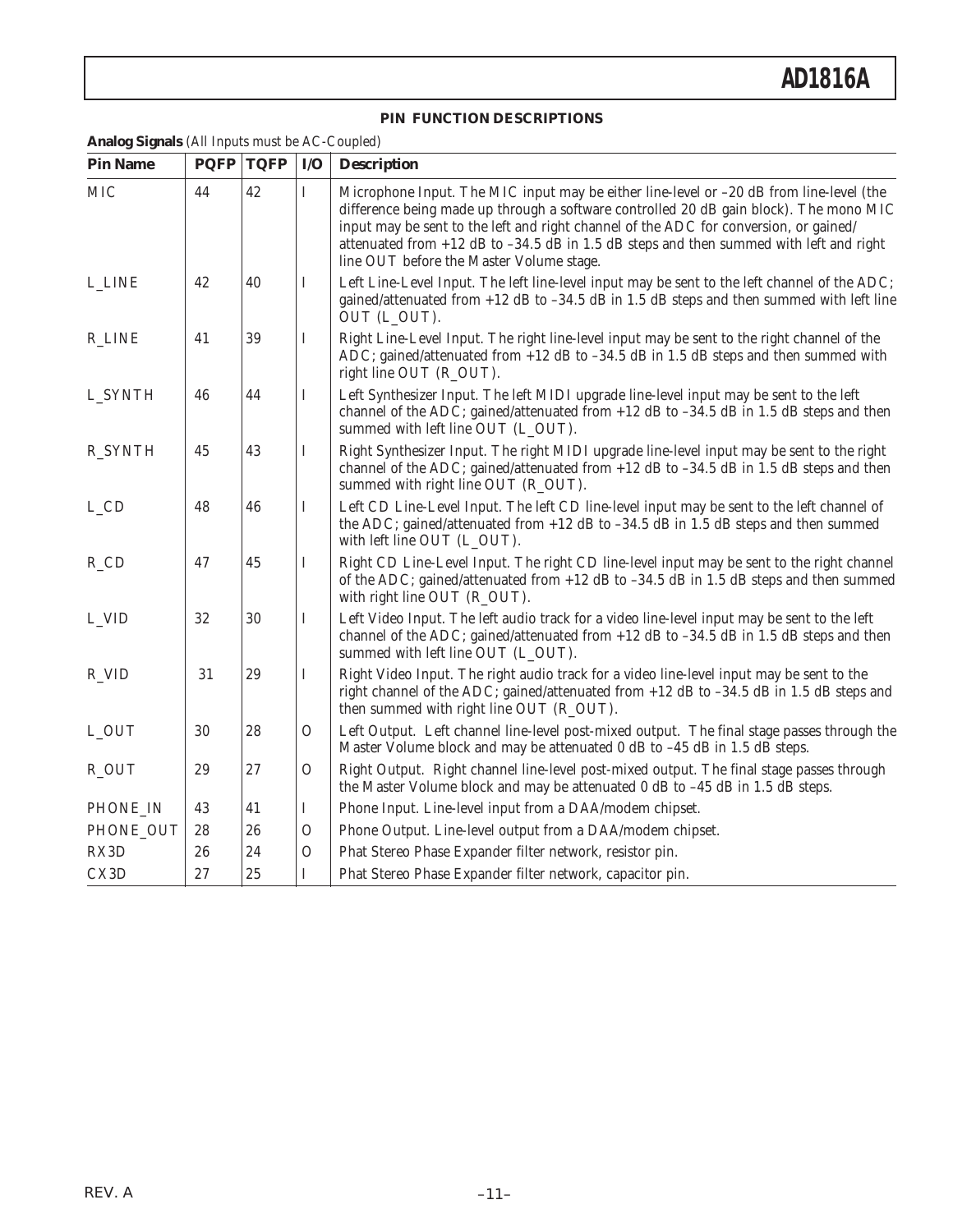**Parallel Interface** (All Outputs are 24 mA Drivers)

| <b>Pin Name</b>              | <b>PQFP</b>   | <b>TQFP</b>  | $\mathbf{I}/\mathbf{O}$ | <b>Description</b>                                                                                                                                                                                                                                      |
|------------------------------|---------------|--------------|-------------------------|---------------------------------------------------------------------------------------------------------------------------------------------------------------------------------------------------------------------------------------------------------|
| $PC_D[7:0]$                  | 85-88, 91-94  | 83-86, 89-92 | I/O                     | Bidirectional ISA Bus PC Data, 24 mA drive. Connects the AD1816A to<br>the low byte data on the bus.                                                                                                                                                    |
| IRQ $(x)$ <sup>*</sup>       | $75 - 81, 83$ | $73-79.81$   | $\Omega$                | Host Interrupt Request, 24 mA drive. IRQ (3)/IRQ (9), IRQ (5), IRQ (7),<br>IRQ $(9)/IRQ$ $(14)$ , IRQ $(10)/IRQ$ $(4)$ , IRQ $(11)/IRQ$ $(9)/IRQ$ $(4)$ , IRQ $(12)/$<br>IRQ (13), IRQ (15)/IRQ (11). Active HI signals indicating a pending interrupt. |
| DRQ(x)                       | $72 - 74$     | $70 - 72$    | $\Omega$                | DMA Request, 24 mA drive. DRQ (0), DRQ (1), DRQ (3). Active HI sig-<br>nals indicating a request for DMA bus operation.                                                                                                                                 |
| $PC_A[15:0]$                 | $4 - 19$      | $2 - 17$     | 1                       | ISA Bus PC Address. Connects the AD1816A to the ISA bus address lines.                                                                                                                                                                                  |
| <b>AEN</b>                   | 20            | 18           | I                       | Address Enable. Low signal indicates a PIO transfer.                                                                                                                                                                                                    |
| $\overline{\text{DACK}}$ (x) | $59 - 61$     | $57 - 59$    |                         | DMA Acknowledge. DACK (0), DACK (1), DACK (3). Active LO signal<br>indicating that a DMA operation can begin.                                                                                                                                           |
| <b>IOR</b>                   | 22            | 20           | I                       | I/O Read. Active LO signal indicates a read operation.                                                                                                                                                                                                  |
| <b>IOW</b>                   | 21            | 19           | I                       | I/O Write. Active HI signal indicates a write operation.                                                                                                                                                                                                |
| <b>RESET</b>                 | 25            | 23           | I                       | Reset. Active HI.                                                                                                                                                                                                                                       |

### **Game Port**

| <b>Pin Name</b> | <b>PQFP</b> | <b>TQFP</b> | I/O      | <b>Description</b>      |
|-----------------|-------------|-------------|----------|-------------------------|
| $A_1$           | 50          | 48          | Ι        | Game Port A, Button #1. |
| $A_2$           | 49          | 47          | I        | Game Port A, Button #2. |
| $A_X$           | 54          | 52          | I        | Game Port A, X-Axis.    |
| $A_Y$           | 53          | 51          | I        | Game Port A, Y-Axis.    |
| $B_1$           | 52          | 50          | I        | Game Port B, Button #1. |
| $B_2$           | 51          | 49          | $\bf{I}$ | Game Port B, Button #2. |
| $B_{X}$         | 56          | 54          | I        | Game Port B, X-Axis.    |
| BY              | 55          | 53          | I        | Game Port B, Y-Axis.    |

### **MIDI Interface Signal** (24 mA Drivers)

| <b>Pin Name</b> | <b>POFP</b> | <b>TOFP</b> | I/O      | <b>Description</b>                                                                        |
|-----------------|-------------|-------------|----------|-------------------------------------------------------------------------------------------|
| MIDI IN         | 66          | 64          |          | RXD MIDI Input. This pin is typically connected to Pin 15 of the game<br>port connector.  |
| MIDI OUT        | -67         | 65          | $\Omega$ | TXD MIDI Output. This pin is typically connected to Pin 12 of the game<br>port connector. |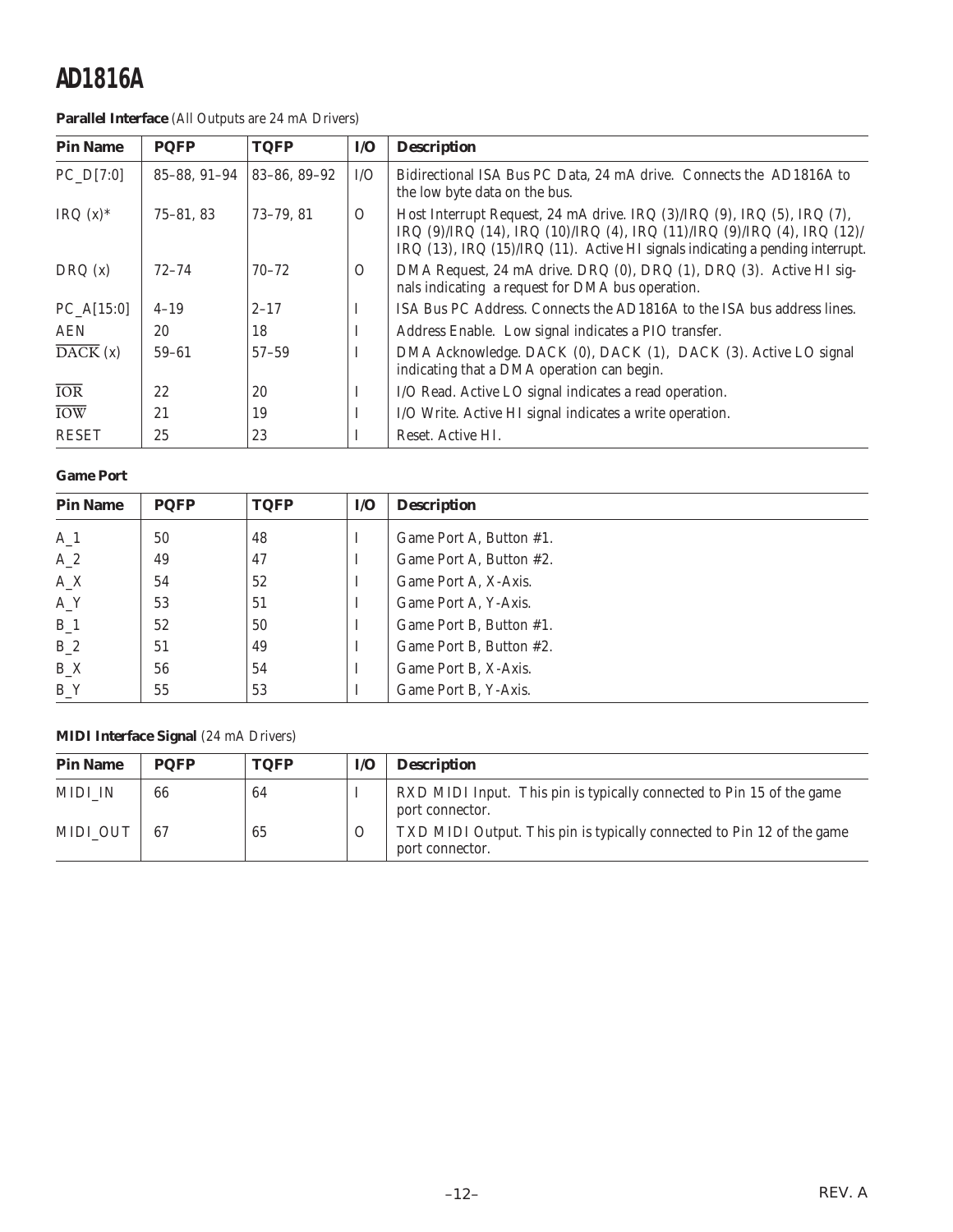| <b>Pin Name</b>  | <b>PQFP</b>    | <b>TQFP</b> | $\mathbf{I}/\mathbf{O}$ | <b>Description</b>                             |
|------------------|----------------|-------------|-------------------------|------------------------------------------------|
| $I^2S(0)$ _BCLK* | 3              |             |                         | $I^2S$ (0) Bit Clock.                          |
| $I^2S(0)$ LRCLK* | $\overline{2}$ | 100         |                         | $I^2S$ (0) Left/Right Clock.                   |
| $I^2S(0)$ _DATA* |                | 99          |                         | $I2S$ (0) Serial Data Input.                   |
| $I^2S(1)$ _BCLK* | 82             | 80          |                         | $I^2S(1)$ Bit Clock.                           |
| $I^2S(1)$ LRCLK* | 83             | 81          |                         | $I2S$ (1) Left/Right Clock.                    |
| $I^2S(1)$ DATA*  | 81             | 79          |                         | $I2S$ (1) Serial Data Input.                   |
| SPORT_SDI*       | 100            | 98          |                         | Serial Port Digital Serial Input.              |
| SPORT_SCLK*      | 97             | 95          | $\Omega$                | Serial Port Serial Clock.                      |
| SPORT_SDFS*      | 98             | 96          | $\Omega$                | Serial Port Serial Data Frame Synchronization. |
| SPORT_SDO*       | 99             | 97          | $\Omega$                | Serial Port Serial Data Output.                |

### **Muxed Serial Ports (**8 mA Drivers)

### **Miscellaneous Analog Pins**

| <b>Pin Name</b> | <b>PQFP</b> | <b>TQFP</b> | $\mathbf{I}/\mathbf{O}$ | <b>Description</b>                                                                                                                                                                                                                                       |
|-----------------|-------------|-------------|-------------------------|----------------------------------------------------------------------------------------------------------------------------------------------------------------------------------------------------------------------------------------------------------|
| $V_{REF\_X}$    | 36          | 34          | $\Omega$                | Voltage Reference. Nominal 2.25 volt reference available for dc-coupling<br>and level-shifting. $V_{REF\ X}$ should not be used to sink or source signal current.<br>$V_{REF X}$ should be bypassed with 10 $\mu$ F and 0.1 $\mu$ F parallel capacitors. |
| $V_{REF}$       | 35          | 33          | L                       | Voltage Reference Filter. Voltage reference filter point for external bypassing<br>only. $V_{REF}$ should be bypassed with 10 $\mu$ F and 0.1 $\mu$ F parallel capacitors.                                                                               |
| L FILT          | 38          | 36          |                         | Left Channel Filter. Requires a $1.0 \mu$ F to analog ground for proper<br>operation.                                                                                                                                                                    |
| R FILT          | 37          | 35          |                         | Right Channel Filter. Requires a 1.0 µF to analog ground for proper<br>operation.                                                                                                                                                                        |
| L AAFILT        | 40          | 38          | I                       | Left Channel Antialias Filter. This pin requires a 560 pF NPO<br>capacitor to analog ground for proper operation.                                                                                                                                        |
| <b>R_AAFILT</b> | 39          | 37          | I                       | Right Channel Antialias Filter. This pin requires a 560 pF NPO<br>capacitor to analog ground for proper operation.                                                                                                                                       |

#### **Crystal Pin**

| $\sim$ , $\sim$ $\sim$ |             |             |         |                                                                                                                                                                                                                                                                                                                                |
|------------------------|-------------|-------------|---------|--------------------------------------------------------------------------------------------------------------------------------------------------------------------------------------------------------------------------------------------------------------------------------------------------------------------------------|
| <b>Pin Name</b>        | <b>PQFP</b> | <b>TQFP</b> | I/O     | <b>Description</b>                                                                                                                                                                                                                                                                                                             |
| <b>XTALO</b>           | 64          | 62          | $\circ$ | 33 MHz Crystal Output. If no Crystal is present leave XTALO<br>unconnected.                                                                                                                                                                                                                                                    |
| <b>XTALI</b>           | 63          | 61          |         | 33 MHz Clock. When using a crystal as a clock source, the crystal should<br>be connected between the XTALI and XTALO pins. Clock input may<br>be driven into XTALI in place of a crystal. When using an external clock,<br>$V_{IH}$ must be 2.4 V rather than the $V_{IH}$ of 2.0 V specified for all other<br>digital inputs. |

### **External Logical Devices**

| $\cdot$<br><b>Pin Name</b>            | <b>PQFP</b> | <b>TQFP</b> | $\mathbf{I}/\mathbf{O}$ | <b>Description</b>         |
|---------------------------------------|-------------|-------------|-------------------------|----------------------------|
| $LD$ <sub>IRQ</sub> *                 | 100         | 98          |                         | Logical Device IRQ.        |
| LD_DACK*                              | 99          | 97          | $\Omega$                | Logical Device DACK.       |
| $LD\_DRQ^*$                           | 98          | 96          |                         | Logical Device DRQ.        |
| $LD$ $SEL^*$                          | 97          | 95          | $\Omega$                | Logical Device Select.     |
| $\overline{\text{MDM} \text{ SEL}^*}$ | 83          | 81          | $\Omega$                | Modem Chip Set Select.     |
| $\overline{\text{MDM\_IRQ}}^*$        | 82          | 82          |                         | Modem Chip Set IRQ.        |
| $LD$ <sub>SEL1</sub> *                | 69          | 67          | $\overline{O}$          | Logical Device (1) Select. |
| PNPRST <sup>*</sup>                   | 68          | 66          | $\overline{O}$          | Plug and Play Reset.       |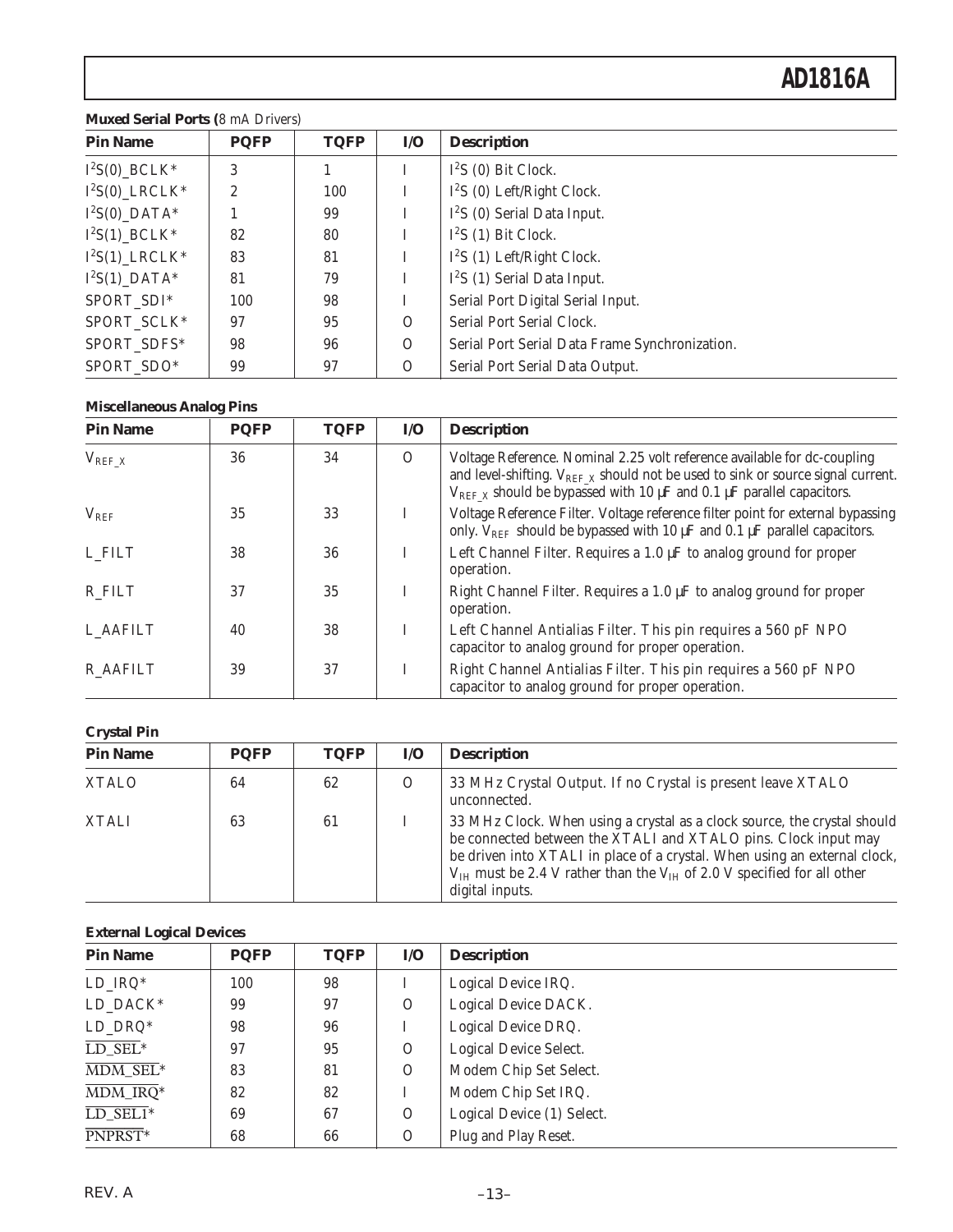### **Hardware Volume Pins**

| <b>Pin Name</b>                    | <b>POFP</b> | <b>TQFP</b> | I/O | <b>Description</b>                                                                                                                                                                                                                                                                                                               |
|------------------------------------|-------------|-------------|-----|----------------------------------------------------------------------------------------------------------------------------------------------------------------------------------------------------------------------------------------------------------------------------------------------------------------------------------|
| $\overline{VOL}$ $\overline{DN}^*$ | 2, 99, 100  | 97, 98, 100 |     | Master Volume Down. Modifies output level on pins L_OUT and R_OUT.<br>When asserted LO, decreases Master Volume by 1.5 dB/sec. Must be asserted at<br>least 25 ms to be recognized. When asserted simultaneously with $\overline{VOL_UP}$ , out-<br>put is muted. Output level modification reflected in indirect register [41]. |
| $\overline{VOL}$ UP*               | 1.98        | 96.99       |     | Master Volume Up. Modifies output level on pins L_OUT and R_OUT. When<br>asserted LO, increases Master Volume by 1.5 dB/sec. Must be asserted at least<br>25 ms to be recognized. When asserted simultaneously with $\overline{VOL}$ UP, output is<br>muted. Output level modification reflected in indirect register [41].      |

### **Control Pins**

| <b>Pin Name</b>         | <b>PQFP</b> | <b>TQFP</b> | I/O      | <b>Description</b>                                                                                                                                                                                                                                                                                                        |
|-------------------------|-------------|-------------|----------|---------------------------------------------------------------------------------------------------------------------------------------------------------------------------------------------------------------------------------------------------------------------------------------------------------------------------|
| $XCTL0*$                | 68          | 66          | $\Omega$ | External Control 0. The state of this pin (TTL HI or LO) is reflected in codec<br>indexed register. This pin is an open drain driver.                                                                                                                                                                                     |
| PCLKO*                  | 68          | 66          | $\Omega$ | Programmable Clock Output. This pin can be programmed to generate an out-<br>put clock equal to $F_S$ , $8 \times F_S$ , $16 \times F_S$ , $32 \times F_S$ , $64 \times F_S$ , $128 \times F_S$ or $256 \times F_S$ .<br>MPEG decoders typically require a master clock of $256 \times F_S$ for audio<br>synchronization. |
| $XCTL1*$                | 69          | 67          | $\Omega$ | External Control 1. The state of this pin (TTL HI or LO) is reflected in codec<br>indexed register. Open drain, 8 mA active 0.5 mA pull-up resistor.                                                                                                                                                                      |
| $\overline{R}$ IN $G^*$ | 69          | 67          |          | Ring Indicator. Used to accept the ring indicator flag from the DAA.                                                                                                                                                                                                                                                      |

### **Power Supplies**

| <b>Pin Name</b> | <b>POFP</b>                                              | <b>TQFP</b>                                    | $IO$ | <b>Description</b>             |
|-----------------|----------------------------------------------------------|------------------------------------------------|------|--------------------------------|
| $V_{CC}$        | 33                                                       | 31                                             |      | Analog Supply Voltage (+5 V).  |
| <b>GNDA</b>     | 34                                                       | 32                                             |      | Analog Ground.                 |
| $V_{DD}$        | 23, 62, 71,<br>89, 95                                    | 21, 60, 69,<br>87, 93                          |      | Digital Supply Voltage (+5 V). |
| <b>GND</b>      | $3^*$ , 24, 65,<br>70, 84, 90,<br>96, 99 $^*$ , 100 $^*$ | $1^*$ , 22, 63,<br>68, 82, 88,<br>94, 97*, 98* |      | Digital Ground.                |

### **Optional EEPROM Pins**

| <b>Pin Name</b> | <b>POFP</b> | <b>TOFP</b> | $\mathbf{I}/\mathbf{O}$ | <b>Description</b>                                          |
|-----------------|-------------|-------------|-------------------------|-------------------------------------------------------------|
| EE CLK          | 58          | 56          |                         | EEPROM Clock. Open drain output, requires external pull-up. |
| EE DATA         | -57         | 55          |                         | EEPROM Data. Open drain I/O, requires external pull-up.     |

\*The position of this pin location/function is dependent on the EEPROM data.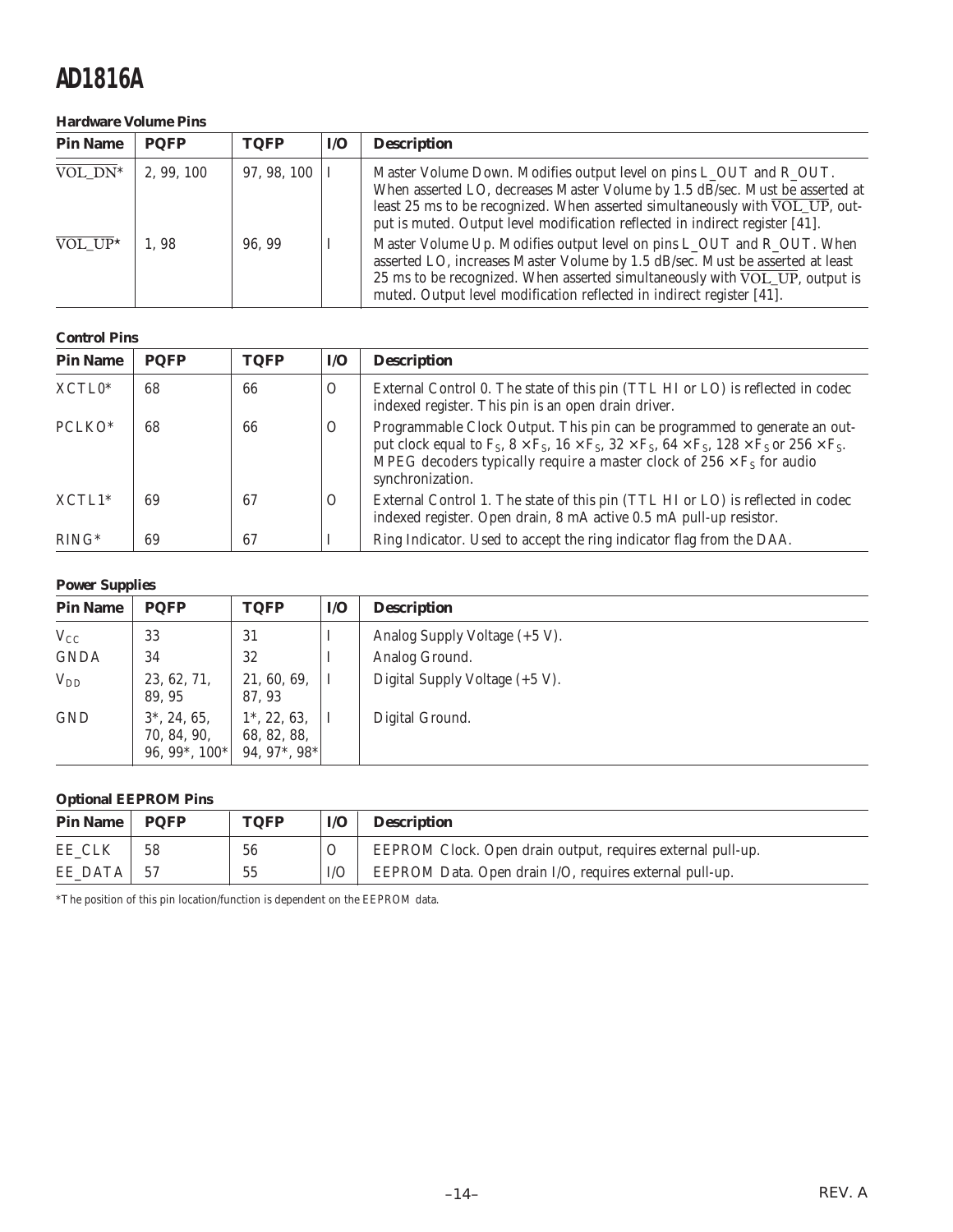### **HOST INTERFACE**

The AD1816A contains all necessary ISA bus interface logic on chip. This logic includes address decoding for all onboard resources, control and signal interpretation, DMA selection and control logic, IRQ selection and control logic, and all interface configuration logic.

The AD1816A supports a Type "F" DMA request/grant architecture for transferring data with the ISA bus through the 8-bit interface. The AD1816A also supports DACK preemption. Programmed I/O (PIO) mode is also supported for control register accesses and for applications lacking DMA control. The AD1816A includes dual DMA count registers for full-duplex operation enabling simultaneous capture and playback on separate DMA channels.

#### **Codec Functional Description**

The AD1816A's full-duplex stereo codec supports business audio and multimedia applications. The codec includes stereo audio converters, complete on-chip filtering, MPC Level-2 and Level-3 compliant analog mixing, programmable gain and attenuation, variable sample rate converters, extensive digital mixing and FIFOs buffering the Plug and Play ISA bus interface.

#### *Analog Inputs*

The codec contains a stereo pair of ∑∆ analog-to-digital converters (ADC). Inputs to the ADC can be selected from the following analog signals: mono (PHONE\_IN), mono microphone (MIC), stereo line (LINE), external stereo synthesizer (SYNTH), stereo CD ROM (CD), stereo audio from a video source (VID) and post-mixed stereo or mono line output (OUT).

#### *Analog Mixing*

PHONE IN, MIC, LINE, SYNTH, CD and VID can be mixed in the analog domain with the stereo line OUT from the Σ∆ digital-to-analog converters (DAC). Each channel of the stereo analog inputs can be independently gained or attenuated from +12 dB to –34.5 dB in 1.5 dB steps, except for PHONE\_IN, which has a range of 0 dB to  $-45$  dB steps. The summing path for the mono inputs (MIC, and PHONE\_IN to line OUT) duplicates mono channel data on both the left and right line OUT, which can also be gained or attenuated from  $+12$  dB to  $-34.5$  dB in 1.5 dB steps for MIC, and  $+0$  dB to  $-45.0$  dB in 3 dB steps for PHONE\_IN. The left and right mono summing signals are always identical being gained or attenuated equally.

#### *Analog-to-Digital Datapath*

The selector sends left and right channel information to the programmable gain amplifier (PGA). The PGA following the selector allows independent gain for each channel entering the ADC from 0 dB to 22.5 dB in 1.5 dB steps.

For supporting time correlated I/O echo cancellation, the ADC is capable of sampling microphone data on the left channel and the mono summation of left and right OUT on the right channel.

The codec can operate in either a global stereo mode or a global mono mode with left channel inputs appearing at both channels of the 16-bit Σ∆ converters. Data can be sampled at the programmed sampling frequency (from 4 kHz to 55.2 kHz with 1 Hz resolution).

#### *Digital Mixing and Sample Rates*

The audio ADC sample rate and the audio DAC sample rates are completely independent. The AD1816A includes a variable sample rate converter that lets the codec instantaneously change and process sample rates from 4 kHz to 55.2 kHz with a resolution of 1 Hz. The in-band integrated noise and distortion artifacts introduced by rate conversions are below –90 dB.

Up to four channels of digital data can be summed together and presented to the stereo DAC for conversion. Each digital channel pair can contain information encoded at a different sample rate. For example, 8 kHz .wav data received from the ISA interface, 48 kHz MPEG audio data received from  $I^2S(0)$ , digital 44.1 kHz CD data received from  $I^2S(1)$  and internally generated 22.05 kHz music data may be summed together and converted by the DACs.

### *Digital-to-Analog Datapath*

The internally generated music synthesizer data, PCM data received from the ISA interface, data received from the  $I^2S(0)$ port and data received from the  $I^2S(1)$  port, and the DSP serial port passes through an attenuation mute stage. The attenuator allows independent control over each digital channel, which can be attenuated from 0 dB to –94.5 dB in 1.5 dB steps before being summed together and passed to the DAC, or the channel may be muted entirely.

#### *Analog Outputs and Phat Stereo*

The analog output of the DAC can be summed with any of the analog input signals. The summed analog signal enters the Master Volume stage where each channel L\_OUT, R\_OUT and PHONE\_OUT may be attenuated from 0 dB to -46.5 dB in 1.5 dB steps or muted.

#### *Analog Outputs and Phat Stereo*

The AD1816A includes ADI's proprietary Phat Stereo 3D phase enhancement technology, which creates an increased sense of spaciousness using two speakers. Our unique patented feedback technology enables superior control over the width and depth of the acoustic signals arriving at the human ear. The AD1816A employs an electrical model of the speaker-to-ear path allowing precise control over a signal's phase at the ear. The Phat Stereo circuitry expands apparent sound images beyond the angle of the speakers by exploiting phase information in the audio signal and creating a more immersive listening experience.

#### *Digital Data Types*

The codec can process 16-bit twos complement PCM linear digital data, 8-bit unsigned magnitude PCM linear data and 8-bit µ-law or A-law companded digital data as specified in the control registers. The AD1816A also supports ADPCM encoded in the Creative SoundBlaster ADPCM formats.

#### **Host-Based Echo Cancellation Support**

The AD1816A supports time correlated I/O data format by presenting MIC data on the left channel of the ADC and the mono summation of left and right OUT on the right channel. The ADC sample rates are independent of the DAC sample rate allowing the AD1816A to support ADC time correlated I/O data at 8 kHz and DAC data at any other sample rate in the range of 4 kHz to 55.2 kHz simultaneously.

#### **Telephony Support**

The AD1816A contains a PHONE\_IN input and a PHONE\_OUT output. These pins are supplied so the AD1816A may be connected to a modem chip set, a telephone handset or down-line phone.

#### **WSS and SoundBlaster Compatibility**

Windows Sound System software audio compatibility is built into the AD1816A.

SoundBlaster emulation is provided through the SoundBlaster register set and the internal music synthesizer. SoundBlaster Pro version 3.02 functions are supported, including record and Creative SoundBlaster ADPCM.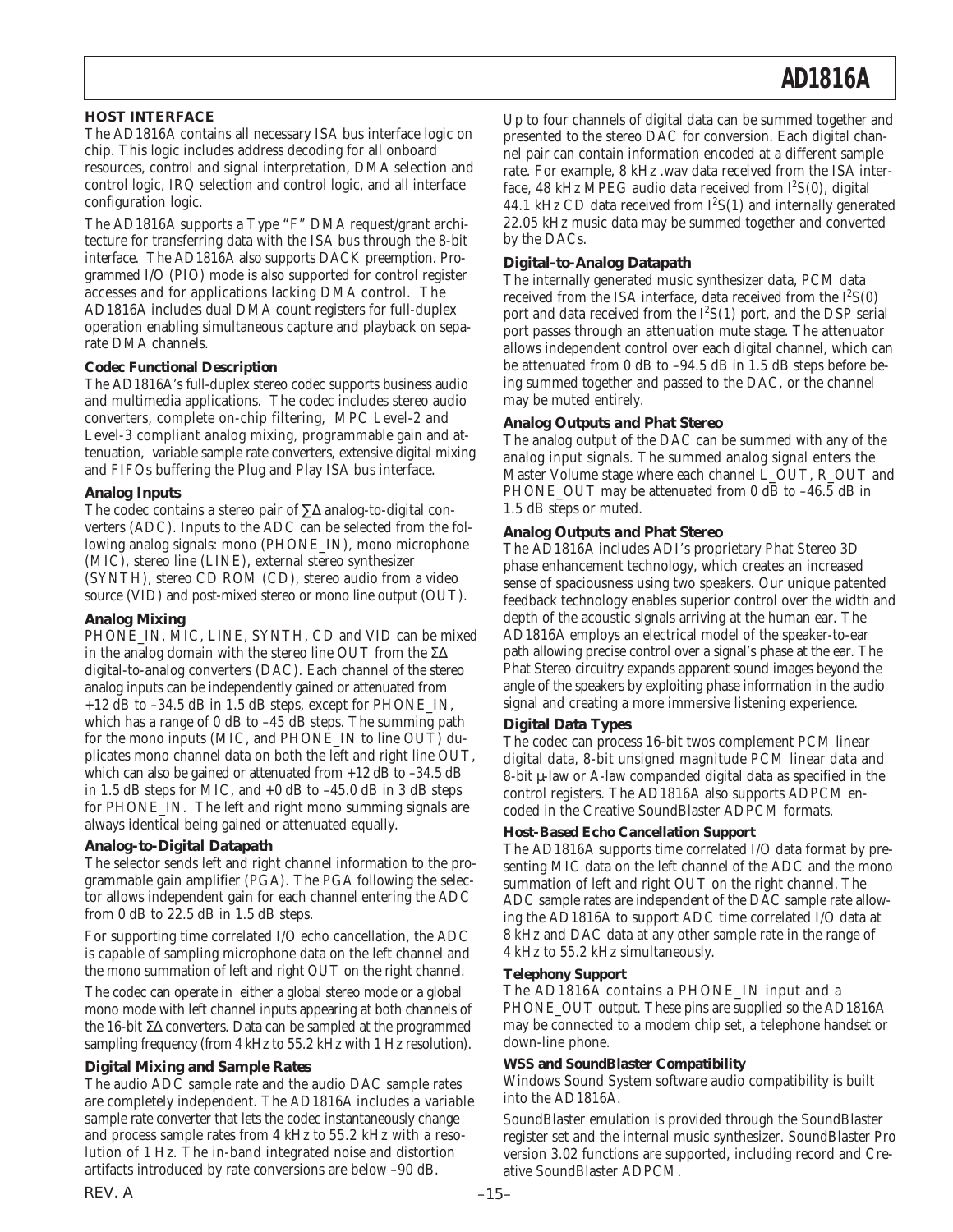Virtually all applications developed for SoundBlaster, Windows Sound System, AdLib and MIDI MPU-401 platforms run on the AD1816A SoundPort Controller. Follow the same development process for the controller as you would for these other devices.

As the AD1816A contains SoundBlaster (compatible) and Windows Sound System logical devices. You may find the following related development kits useful when developing AD1816A applications.

*Developer Kit for SoundBlaster Series*, 2nd ed. © 1993, Creative Labs, Inc., 1901 McCarthy Blvd., Milpitas, CA 95035

*Microsoft Windows Sound System Driver Development Kit* (*CD*), Version 2.0, © 1993, Microsoft Corp., One Microsoft Way, Redmond, WA 98052

The following reference texts can serve as additional sources of information on developing applications that run on the AD1816A.

S. De Furia & J. Scacciaferro, *The MIDI Implementation Book*, (© 1986, Third Earth, Pompton Lake)

C. Petzold, *Programming Windows: the Microsoft guide to writing applications for Windows 3.1*, 3rd. ed., (© 1992, Microsoft Press, Redmond)

K. Pohlmann, *Principles of Digital Audio*, (© 1989, Sams, Indianapolis)

A. Stolz, *The SoundBlaster Book*, (© 1993, Abacaus, Grand Rapids)

J. Strawn, *Digital Audio Engineering*, *An Anthology*, (© 1985, Kaufmann, Los Altos)

Yamamoto, *MIDI Guidebook*, 4th. ed., (© 1987, 1989, Roland Corp.)

### **Multimedia PC Capabilities**

The AD1816A is MPC-2 and MPC-3 compliant. This compliance is achieved through the AD1816A's flexible mixer and the embedded chip resources.

### *Music Synthesis*

The AD1816A includes an embedded music synthesizer that emulates industry standard OPL3 FM synthesizer chips and delivers 20 voice polyphony. The internal synthesizer generates digital music data at 22.05 kHz and is summed into the DACs digital data stream prior to conversion. To sum synthesizer data with the ADC output, the ADC must be programmed for a 22.05 kHz sample rate.



The synthesizer is a hardware implementation of Eusynth-1+ code that was developed by Euphonics, a research and development company that specializes in audio processing and electronic music synthesis.

### *Wavetable MIDI Inputs*

The AD1816A has a dedicated analog input for receiving an analog wavetable synthesizer output. Alternatively, a wavetable synthesizer's  $I^2S$  formatted digital output can be directly connected to one of the AD1816A's I<sup>2</sup>S serial ports. Digital wavetable data from the AD1816A's  $I^2S$  port may be summed with other digital data streams being handled by the AD1816A and then sent to the 16-bit Σ∆ DAC.

### *MIDI*

The primary interface for communicating MIDI data to and from the host PC is the compatible MPU-401 interface that operates only in UART mode. The MPU-401 interface has two built-in FIFOs: a 64-byte receive FIFO and a 16-byte transmit FIFO.

### *Game Port*

An IBM-compatible game port interface is provided on chip. The game port supports up to two joysticks via a 15-pin D-sub connector. Joystick registers supporting the Microsoft Direct Input standard are included as part of the codec register map. The AD1816A may be programmed to automatically sample the game port and save the value in the Joystick Position Data Register. When enabled, this feature saves up to 10% CPU MIPS by off-loading the host from constantly polling the joystick port.

### *Volume Control*

The registers that control the Master Volume output stage are accessible through the ISA Bus. Master Volume output can also be controlled through a 2-pin hardware interface. One pin is used to increase the gain, the other pin attenuates the output and both pins together entirely mute the output. Once muted, any further activity on these pins will unmute the AD1816A's output.

### **Plug and Play Configuration**

The AD1816A is fully Plug and Play configurable. For motherboard applications, the built-in Plug and Play protocol can be disabled with a software key providing a back door for the BIOS to configure the AD1816A's logical devices. For information on the Plug and Play mode configuration process, see the *Plug and Play ISA Specification Version 1.0a (May 5, 1994)*. All the AD1816A's logical devices comply with Plug and Play resource definitions described in the specification.

The AD1816A may alternatively be configured using an optional Plug and Play Resource ROM. When the EEPROM is present, some additional AD1816A muxed-pin features become available. For example, pins that control an external modem logical device are muxed with the DSP serial port. Some of these pin option combinations are mutually exclusive (see Appendix A for more information).

### **REFERENCES**

The AD1816A also complies with the following related specifications; they can be used as an additional reference to AD1816A operations beyond the material in this data sheet.

*Plug and Play ISA Specification, Version 1.0a*, © 1993, 1994, Intel Corp. & Microsoft Corp., One Microsoft Way, Redmond, WA 98052

*Multimedia PC Level 2 Specification*, © 1993, Multimedia PC Marketing Council, 1730 M St. NW, Suite 707, Washington, DC 20036

*MIDI 1.0 Detailed Specification & Standard MIDI Files 1.0,* © 1994, MIDI Manufacturers Association, PO Box 3173 La Habra, CA 90632-3173

*Recommendation G.711-Pulse Code Modulation (PCM) Of Voice Frequencies* (µ-Law & A-Law Companding), The International Telegraph and Telephone Consultative Committee IX Plenary Assembly Blue Book, Volume III - Fascicle III.4, General Aspects Of Digital Transmission Systems; Terminal Equipment's, Recommendations G.700 - G.795, (Geneva, 1988), ISBN 92-61-03341-5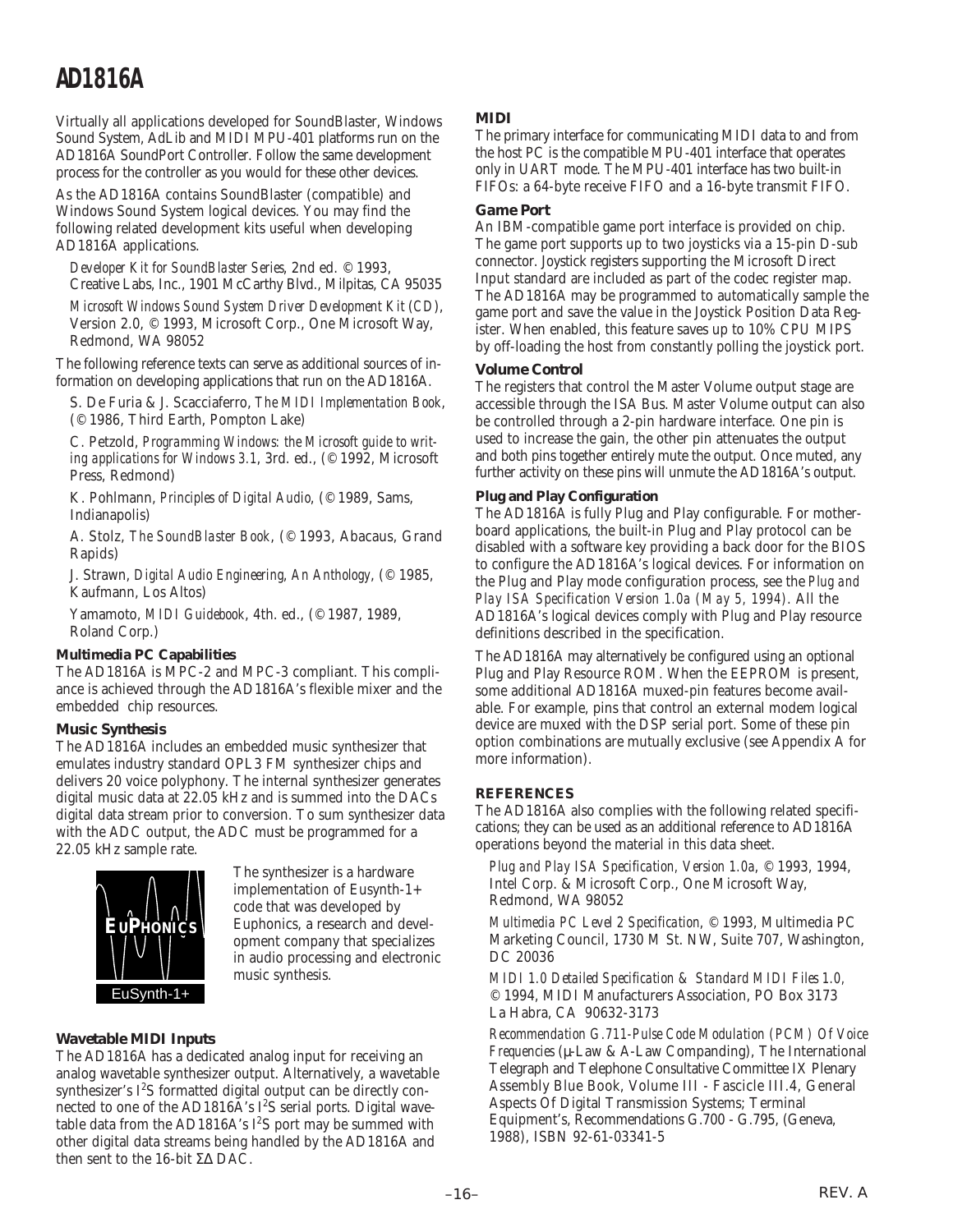### **SERIAL INTERFACES**

### **I2 S Serial Ports**

The two I<sup>2</sup>S serial ports on the AD1816A accept serial data in the following formats: Right-Justified, I<sup>2</sup>S-Justified and Left-Justified.

Figure 9 shows the right-justified mode. LRCLK is HI for the left channel and LO for the right channel. Data is valid on the rising edge of the BCLK. The MSB is delayed 16-bit clock periods from an LRCLK transition, so that when there are 64 BCLK periods per LRCLK period, the LSB of the data will be right-justified to the next LRCLK transition.



Figure 9. Serial Interface Right-Justified Mode

Figure 10 shows the I<sup>2</sup>S-justified mode. LRCLK is LO for the left channel and HI for the right channel. Data is valid on the rising edge of BCLK. The MSB is left-justified to an LRCLK transition, but with a single BCLK period delay.



Figure 10. Serial Interface I<sup>2</sup>S-Justified Mode

Figure 11 shows the left-justified mode. LRCLK is HI for the left channel and LO for the right channel. Data is valid on the rising edge of BCLK. The MSB is left-justified to an LRCLK transition, with no MSB delay.



Figure 11. Serial Interface Left-Justified Mode

### **Bidirectional DSP Serial Interface**

The AD1816A SoundPort Controller transmits and receives both data and control/status information through its DSP serial interface port (SPORT). The AD1816A is always the bus master and supplies the frame sync and the serial clock. The AD1816A has four pins assigned to the SPORT: SDI, SDO, SDFS and SCLK. The SPORT has two operating modes: monitor and intercept. The SPORT always monitors the various data streams being processed by the AD1816A. In intercept mode, any of the digital data streams can be manipulated by the DSP before reaching the final ADC or DAC stages.

The SDI and SDO pins handle the serial data input and output of the AD1816A. Communication in and out of the AD1816A requires that bits of data be transmitted after a rising edge of SCLK and sampled on the falling edge of SCLK. The SCLK frequency is always 11 MHz (or 1/3 or XTALI).

DSP Serial Port Interface time slots are mapped as shown in Table I.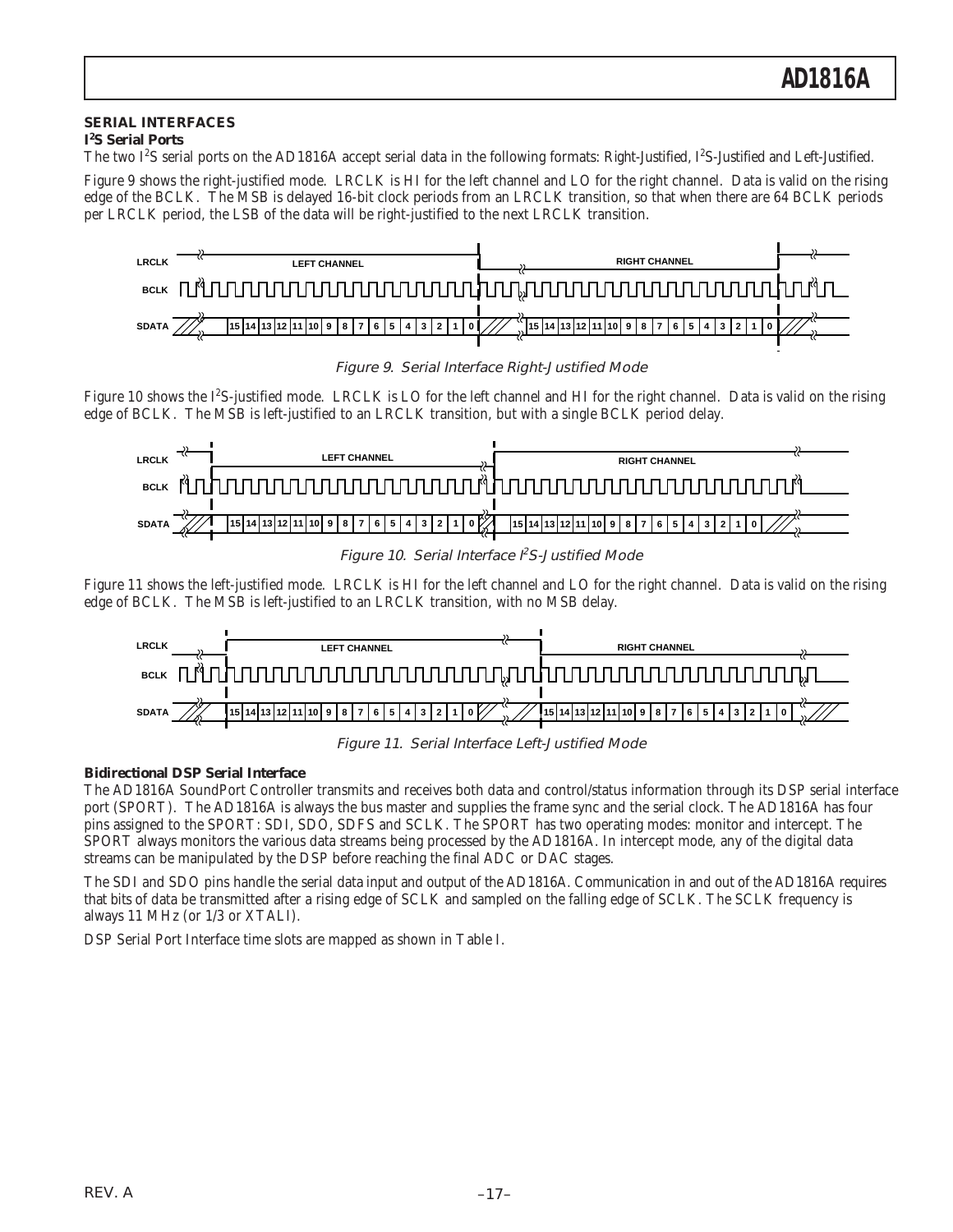| <b>Time Slot</b> | <b>SDI Pin</b>                                     | <b>SDO Pin</b>                                     |
|------------------|----------------------------------------------------|----------------------------------------------------|
| $\theta$         | Control Word Input                                 | <b>Status Word Output</b>                          |
|                  | Control Register Data Input                        | Control Register Data Output                       |
| 2                | * SS/SB ADC Right Input (to ISA)                   | SS/SB ADC Right Output (from Codec)                |
| 3                | * SS/SB ADC Left Input (to ISA)                    | SS/SB ADC Left Output (from Codec)                 |
| 4                | * SS/SB DAC Right Input (to Codec)                 | SS/SB DAC Right Output (from ISA)                  |
| 5                | * SS/SB DAC Left Input (to Codec)                  | SS/SB DAC Left Output (from ISA)                   |
| 6                | * FM DAC Right Input (to Codec)                    | FM DAC Right Output (from FM Synth Block)          |
|                  | * FM DAC Left Input (to Codec)                     | FM DAC Left Output (from FM Synth Block)           |
| 8                | * I <sup>2</sup> S (1) DAC Right Input (to Codec)  | $I^2S$ (1) DAC Right Output (from $I^2S$ Port (1)) |
| 9                | $*$ I <sup>2</sup> S (1) DAC Left Input (to Codec) | $I^2S$ (1) DAC Left Output (from $I^2S$ Port (1))  |
| 10               | * I <sup>2</sup> S (0) DAC Right Input (to Codec)  | $I^2S$ (0) DAC Right Output (from $I^2S$ Port (0)) |
| 11               | $*$ I <sup>2</sup> S (0) DAC Left Input (to Codec) | $I^2S$ (0) DAC Left Output (from $I^2S$ Port (0))  |

### **Table I. DSP Port Time Slot Map**

\*This data is ignored by the AD1816A unless the channel pair is in intercept mode (see below).

SS = Sound System Mode SB = SoundBlaster Mode

At start-up (after pin reset), there are exactly 12 time slots per frame. The frame rate will be 57,291 and 2/3 Hz (11 MHz sclk/ [16 bits × 12 slots]). Interfacing with an Analog Devices 21xx family DSP can be achieved by putting the ADSP-21xx in 24 slot per frame mode, where the first 12 and second 12 slots in the ADSP-21xx frame are identical.

The frame rate can be changed from its default by a write to the DFS(2:0) bits in register 33. Rate choices are: Maximum (57,291 and 2/3 Hz default), SS capture rate, SS playback rate, FM rate,  $I^2S$  Port (1) rate, or  $I^2S$  Port (0) rate. When the frame rate is less than 57,261 and 2/3 Hz, extra SCLK periods are added to fill up the time. The number of SCLK periods added will vary somewhat from frame to frame.

To control the sample data flow of each channel through the DSP Port, valid input, valid output and request bits are located in the control and status words. If the specified channel sample rate is equal to the frame rate, these bits may be ignored since they will always be set to "1."

By default, the DSP serial port allows only codec sample data I/O to be monitored. Intercept modes must be enabled to make substitutions in sample data flow to and from the codec. There are five bits in SS register 33, which enable intercept mode for SS capture, SS playback, FM playback,  $I^2S$  Port (1) playback and  $I^2S$  Port (0) playback.

### **Control Word Input (Slot 0 SDI)**

| ιJ                                           |            | $\Omega$<br>⊥∪ | ⊥∼           |                   | ΙV          |              |              |
|----------------------------------------------|------------|----------------|--------------|-------------------|-------------|--------------|--------------|
| $\overline{u}$ $\cap$ $\overline{v}$<br>'ULN | <b>RES</b> | <b>RES</b>     | <b>SSCVI</b> | <b>SSPVI</b><br>л | <b>FMVI</b> | <b>IS1VI</b> | <b>ISOVI</b> |
|                                              |            |                |              |                   |             |              |              |
| <b>ALIVE</b>                                 | R/W        |                |              | IA[5:0]           |             |              |              |

IA [5:0] Indirect Register Address. Sound System Indirect Register Address defines the address of indirect registers shown in Table VI.

R/W Read/Write request. Either a read from or a write to an SS indirect register occurs every frame. Setting this bit initiates an SS indirect register read while clearing this bit initiates an SS indirect register write.

- ALIVE DSP port alive bit. When set, this bit indicates to the power-down timer that the DSP port is active. When cleared, this bit indicates that the DSP port is inactive.
- **IS0VI** S Port 0 Substitution Data Input Valid Flag. This bit is ignored if: (1) Intercept mode is not enabled for the I<sup>2</sup>S port 0 channel pair, or (2) The AD1816A did not request data from the I<sup>2</sup>S port 0 channel pair in the previous frame. Otherwise, setting this bit indicates that slots 10 and 11 contain valid right and left  $\hat{I}^2$ S Port 0 substitution data. When this bit is cleared, data in slots 10 and 11 is ignored.
- IS1VI S Port 1 Substitution Data Input Valid Flag. This bit is ignored if: (1) Intercept mode is not enabled for  $l^2S$  port 1 channel pair or (2) The AD1816A did not request data from the I2 S port channel pair in the previous frame. Otherwise, setting this bit indicates that Slots 8 and 9 contain valid right and left I2S Port 1 substitution data. When this bit is cleared, data in slots 8 and 9 is ignored.
- FMVI FM Synthesis Substitution Data Input Valid Flag. This bit is ignored if: (1) Intercept mode is not enabled for the FM synthesis channel pair or (2) The AD1816A did not request data from the FM synthesis channel pair in the previous frame (see the FMRQ Bit 9 in the status word output). Otherwise, setting this bit to 1 indicates that slots 6 and 7 contain valid right and left FM synthesis channel substitution data. When this bit is reset to 0, data in slots 6 and 7 is ignored.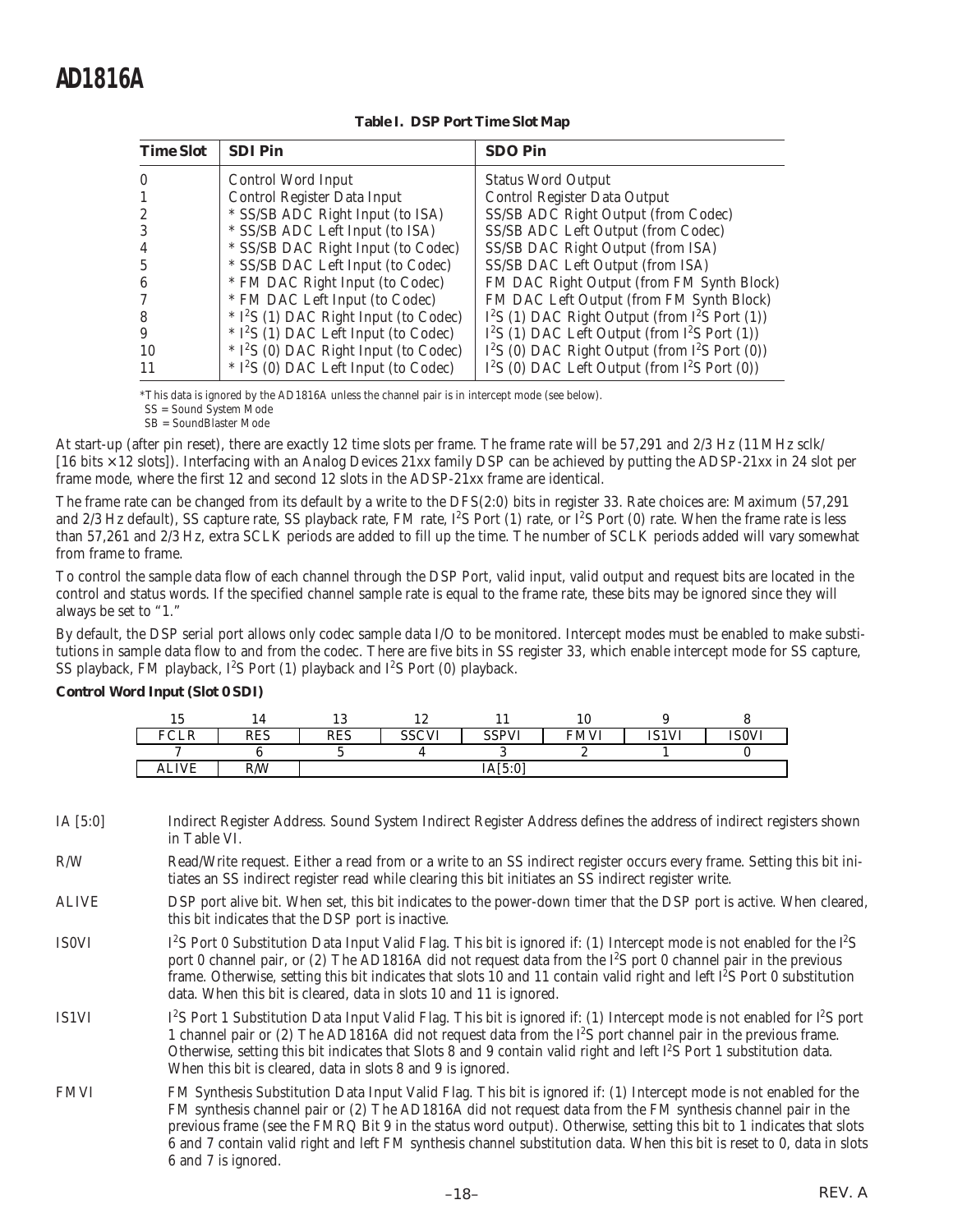- SSPVI SS/SB Playback Substitution Data Input Valid Flag. This bit is ignored if: (1) Intercept mode is not enabled for SS/SB playback or (2) The AD1816A did not request data for SS/SB playback in the previous frame (see the SSPRQ bit in the Status Word Output). Otherwise, setting this bit indicates that Slots 4 and 5 contain valid right and left SS/SB playback substitution data. If in "capture rate equal to playback rate" mode, setting this bit also indicates that valid capture substitution data is being sent to the AD1816A. If not in modem mode, right and left channel capture substitution data is accepted in Slots 2 and 3 respectively. If in modem mode, only mono capture substitution data is accepted in slots 2 and 3. When this bit is cleared, data in all slots controlled by this bit, as defined above, is ignored.
- SSCVI SS/SB Capture Substitution Data Input Valid Flag. This bit is ignored if: (1) Intercept mode is not enabled for SS/ SB capture or (2) The AD1816A did not request data for SS/SB capture in the previous frame (see the SSCRQ bit in the Status Word Output). Otherwise, setting this bit indicates that valid SS/SB capture substitution data is being sent to the AD1816A. If not in modem mode, or DSP port or ISA bus based, right and left channel capture data is accepted in Slots 2 and 3 respectively. If in modem mode, only mono capture substitution data is accepted in Slot 3, because Slot 2, which is mapped to the right capture channel, is being used for modem. This mono data will, however, be sent to both left and right ISA SS/SB capture channels. When this bit is cleared, data in Slots 3 and 2 is ignored.
- RES Reserved: To ensure future compatibility write "0" to all reserved bits.
- FCLR DSP Port Clear Status Flag. When this bit is set, (write 1), the PNPR and PDN flag bits in the status word (Bits 15 and 14 of slots 0 SDO) are cleared. When this bit is cleared, (writing a 0), it has no effect on PNPR and PDN and preserves them in the previous states.

**Status Word Output (Slot 0 SDO)**

| ιυ  |             |     |              |              | 10          |              |              |
|-----|-------------|-----|--------------|--------------|-------------|--------------|--------------|
| PDN | <b>PNPR</b> | RES | <b>SSCVO</b> | <b>SSPVO</b> | <b>FMVO</b> | <b>IS1VO</b> | <b>ISOVO</b> |
|     |             |     |              |              |             |              |              |
|     |             |     |              |              |             |              |              |

IS0RQ S Port (0) Input Request Flag. This bit is set if intercept mode is enabled for  $I^2S$  Port (0) and its four-word stereo input buffer is not full.

- $IS1RQ$ S Port (1) Input Request Flag. This bit is set if intercept mode is enabled for  $1^2S$  Port (1) and its four-word stereo input buffer is not full.
- FMRQ FM Synthesis Input Request Flag. This bit is set if intercept mode is enabled for FM synthesis and its four-word stereo input buffer is not full.
- SSPRQ SS/SB Playback Input Request Flag. This bit is set if intercept mode is enabled for SS/SB playback and its fourword stereo input buffer is not full.
- SSCRQ SS/SB Capture Input Request Flag. This bit is set if intercept mode is enabled for SS/SB capture and its four-word stereo input buffer is not full.
- MB0 Mailbox 0 Status Flag. This bit is set if the most recent action to SS indirect register 42 (DSP port Mail Box 1) was a write, and is cleared if the most recent action was a read. The status of this bit is also reflected in SS indirect register 33. It may be used as a handshake bit to facilitate communication between a DSP on the DSP port and a host CPU on the ISA bus.
- MB1 Mailbox 1 Status Flag. This bit is set if the most recent action to SS indirect register 43 (DSP port Mail Box 1) was a write and is cleared if the most recent action was a read. The status of this bit is also reflected in SS indirect register 33. It may be used as a handshake bit to facilitate communication between a DSP on the DSP port and a host CPU on the ISA bus.
- IS<sub>0</sub>VO S Port 0 Valid Out. This bit is set if Slots 10 and 11 contain valid right and left  $I^2S$  Port 0 data.
- $IS1V1$ S Port 1 Valid Out. This bit is set if Slots 8 and 9 contain valid right and left I<sup>2</sup>S Port 1 data.
- FMVO FM Synthesis Valid Out. This bit is set if Slots 6 and 7 contain valid left and right FM synthesis data.
- SSPVO SS/SB Playback Valid Out. This bit is set if Slots 4 and 5 contain valid right and left SS/SB playback data.

SSCVO SS/SB Capture Valid Out. This bit is set if valid SS/SB capture data is being transmitted. If not in a modem mode, Slots 2 and 3 will contain valid right and left SS/SB capture data. If in modem mode, only Slot 3 will contain valid left SS/SB capture data as Slot 2 and the ADC right channel are used by the modem.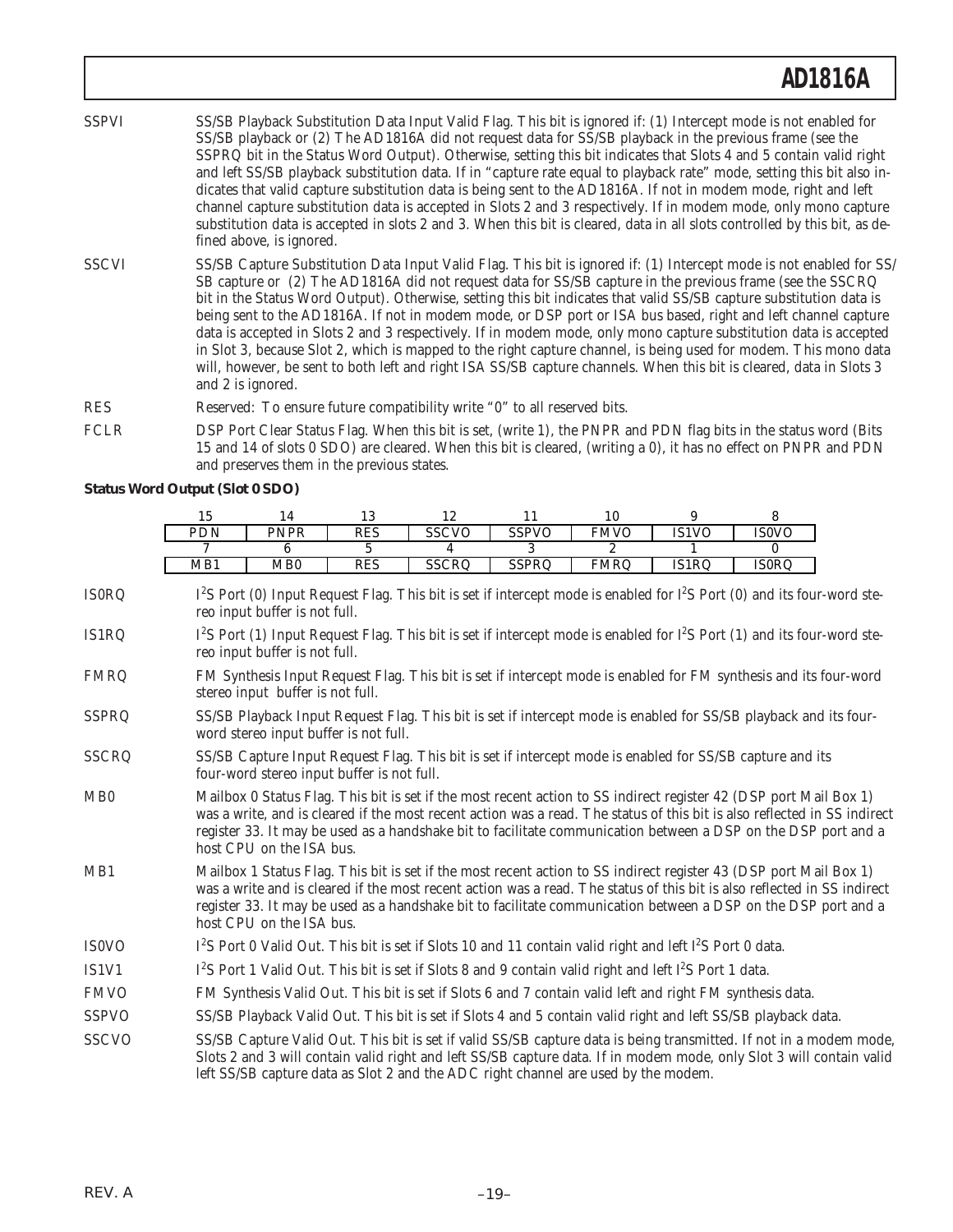- PNPR Plug and Play Reset flag. This bit is set by an AD1816A reset (RESETB pin asserted LOW) or by a Plug and Play reset command. This bit is cleared by the assertion of the FCLR bit in the control word. While this bit is set, all attempts to write an SS indirect register via the DSP port will be ignored and fail. This is to ensure that Plug and Play resets are immediately applied to the application running on the DSP, without requiring them to continuously poll the Plug and Play reset status bit. During the frame in which this bit is cleared (by asserting FCLR), an attempt to write an SS indirect register will succeed. If the FCLR bit is continuously asserted, writes to indirect registers via the DSP port will always be enabled. A Plug and Play reset command will set this PNPR bit HIGH during at least one frame.
- PDN Power-Down flag. This bit is set by an AD1816A reset (RESETB pin asserted LOW), or by an AD1816A powerdown. Before an AD1816A power-down sequence shuts down the DSP port, at least one frame will be sent with this bit set. This bit can be cleared by the assertion of the FCLR (DSP port status clear) bit in the control word, providing the AD1816A is no longer in power-down.

The SDFS pin is used for the serial interface frame synchronization. New frames are marked by a one SCLK duration HI pulse, driven out on SDFS, one serial clock period before the frame begins. Upon initializing, there are exactly 12 time slots per frame and 16 bits per time slot. The frame rate is 57,291 and 2/3 Hz (11 MHz SCLK /(16 bits × 12 slots)). The frame rate can also be changed from the default value by reprogramming the rate in registers. The frame rate can run at the default rate or be programmed to match the modem sample rate, ADC capture rate, DAC playback rate, music sample rate, I<sup>2</sup>S(1) sample rate or I<sup>2</sup>S(0) sample rate. When the frame rate is not equivalent to the sample rate, Valid Out, Request In and Valid In bits are used to control the sample data flow. When the frame rate is equivalent to the sample rate, Valid and Request bits can be ignored.



Figure 12. DSP Serial Interface (Default Frame Rate)



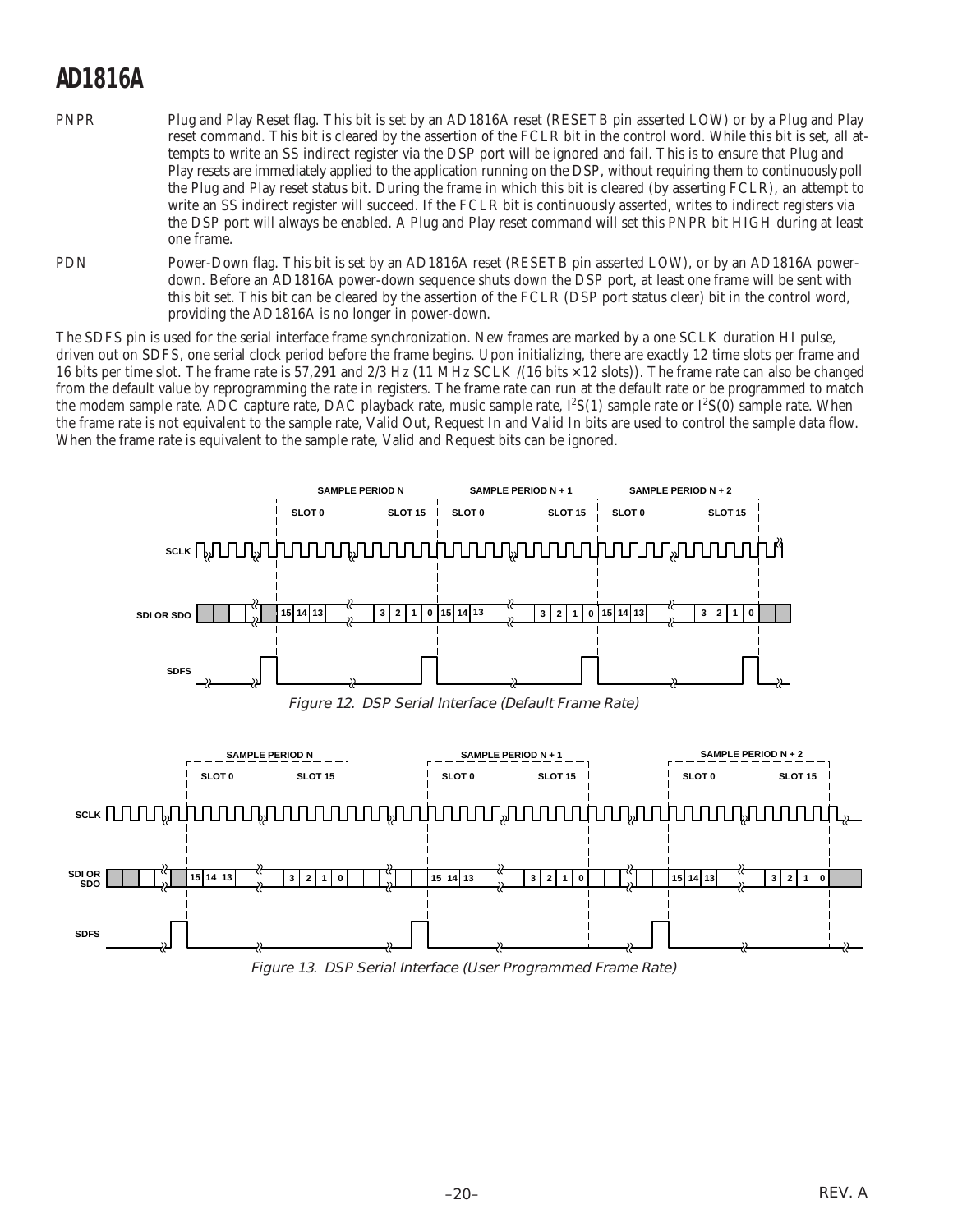Figure 14 illustrates the flexibility of the DSP Serial Port interface. This port can monitor or intercept any of the digital streams managed by the AD1816A. Any ADC or DAC data stream can be intercepted by the port, shipped to an external DSP or ASIC manipulated, and returned to any DAC summing path or to the ADC.



Figure 14. DSP Serial Port

### **ISA INTERFACE**

### **AD1816A Chip Registers**

Table II, Chip Register Diagram, details the AD1816A direct register set available from the ISA Bus. Prior to any accesses by the host, the PC I/O addressable ports must be configured using the Plug and Play Resources.

| <b>Register Type-Register Name</b>                                                                                                            | <b>Register PC I/O Address</b>                                                                                                     |  |  |  |  |
|-----------------------------------------------------------------------------------------------------------------------------------------------|------------------------------------------------------------------------------------------------------------------------------------|--|--|--|--|
| Plug and Play<br><b>ADDRESS</b><br><b>WRITE DATA</b><br>READ_DATA                                                                             | 0x279<br>0xA79<br>Relocatable in Range 0x203 - 0x3FF                                                                               |  |  |  |  |
| <b>Sound System Codec</b><br><b>CODEC REGISTERS</b>                                                                                           | $0x$ (SS Base+0 – SS Base+15)<br>Relocatable in Range 0x100 - 0x3FF<br>See Table V                                                 |  |  |  |  |
| SoundBlaster Pro<br>Music0: Address (w), Status (r)<br>Music $0:$ Data $(w)$<br>Music1: Address (w)<br>Music1: Data $(w)$                     | (SB Base) Relocatable in Range 0x100 - 0x3F0<br>$(SB Base+1)$<br>$(SB Base+2)$<br>$(SB Base+3)$                                    |  |  |  |  |
| Mixer Address (w)<br>Mixer Data (w)<br>Reset(w)<br>Music0: Address (w)<br>Music $0: Data(w)$<br>Input Data (r)<br>Status (r), Output Data (w) | $(SB Base+4)$<br>$(SB Base+5)$<br>$(SB Base+6$ or 7)<br>$(SB Base+8)$<br>$(SB Base+9)$<br>$(SB Base+A or +B)$<br>(SB Base+C or +D) |  |  |  |  |
| Status (r)                                                                                                                                    | $(SB Base + E or + F)$                                                                                                             |  |  |  |  |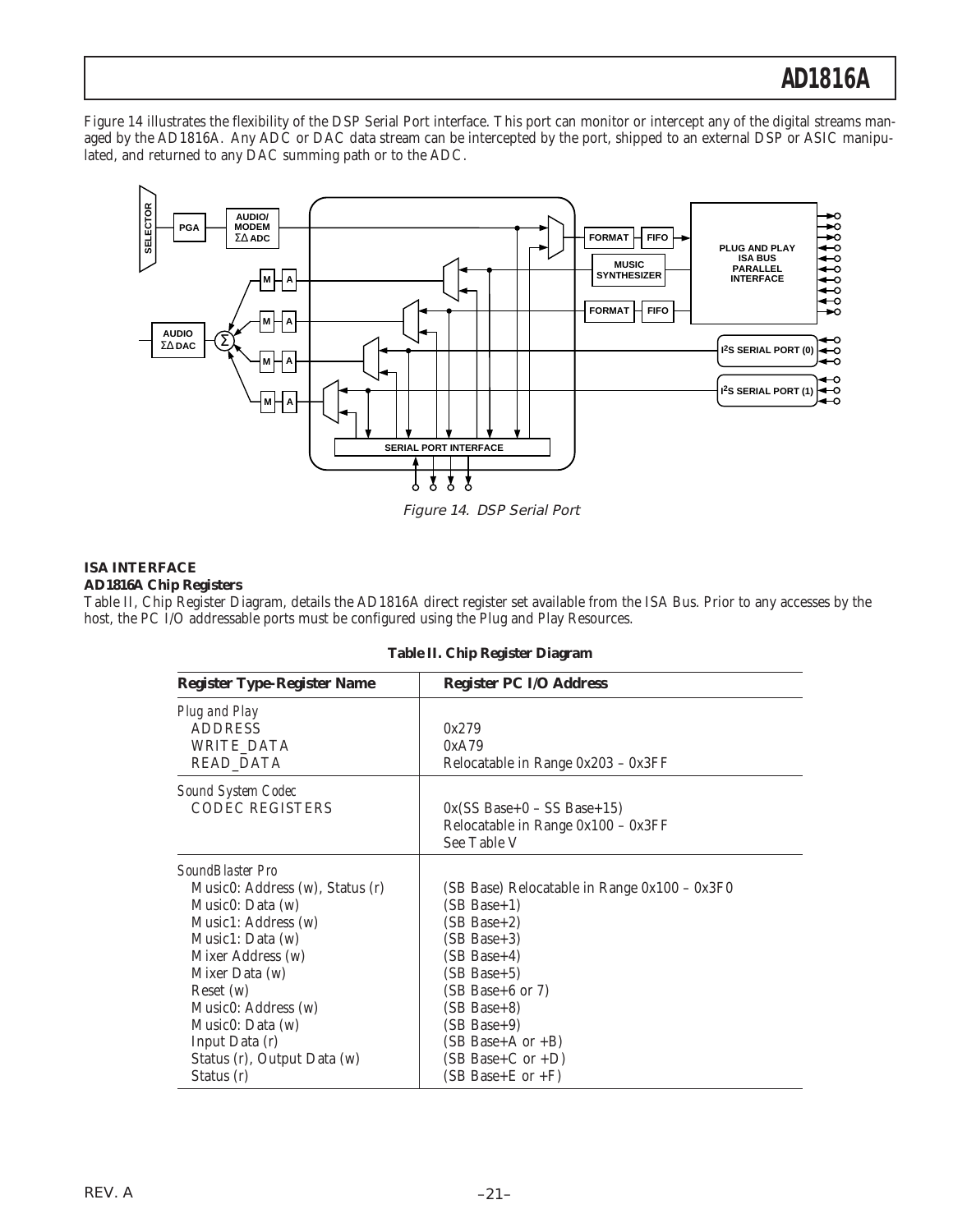| <b>Register Type-Register Name</b>                                                    | <b>Register PC I/O Address</b>                                                            |  |  |  |
|---------------------------------------------------------------------------------------|-------------------------------------------------------------------------------------------|--|--|--|
| AdLib<br>Music0: Address (w), Status (r)<br>Music $0: Data(w)$<br>Music1: Address (w) | (AdLib Base) Relocatable in Range $0x100 - 0x3F8$<br>$(AdLib Base+1)$<br>$(AdLib Base+2)$ |  |  |  |
| Music1: Data $(w)$                                                                    | (AdLib Base+3)                                                                            |  |  |  |
| MIDI MPIJ-401<br>MIDI Data $(r/w)$<br>MIDI Status (r), Command (w)                    | (MIDI Base) Relocatable in Range 0x100 - 0x3FE<br>$(MIDI Base+1)$                         |  |  |  |
| <b>Game Port</b><br>Game Port $I/O$<br>$0x100 - 0x3F8$                                | (Game Base $+0$ to Game Base $+7$ ) Relocatable in Range                                  |  |  |  |

### **AD1816A Plug and Play Device Configuration Registers**

The AD1816A may be configured according to the Intel/Microsoft Plug and Play Specification using the internal ROM. Alternatively, the PnP configuration sequence may be bypassed using the "Alternate Key Sequence" described in Appendix A.

The operating system configures the AD1816A Plug and Play Logical Devices after system boot. There are no "boot-devices" among the Plug and Play Logical Devices in the AD1816A. Non-Plug and Play BIOS systems configure the AD1816A's Logical Devices after boot using drivers. Depending on BIOS implementations, Plug and Play BIOS systems may configure the AD1816A's Logical Devices before POST or after Boot. See the *Plug and Play ISA Specification Version 1.0a* for more information on configuration control. To complete this configuration, the system reads resource data from the AD1816A's on-chip resource ROM or optional EEPROM and from any other Plug and Play cards in the system, and then arbitrates the configuration of system resources with a heuristic algorithm. The algorithm maximizes the number of *active* devices and the *acceptability* of their configurations.

The system considers all Plug and Play logical device resource data at the same time and makes a conflict-free assignment of resources to the devices. If the system cannot assign a conflict-free resource to a device, the system does not configure or activate the device. All configured devices are activated.

The system's Plug and Play support selects all necessary drivers, starts them and maintains a list of system resources allocated to each logical device. As an option, system resources can be reassigned at runtime with a Plug and Play Resource Manager. The custom setup created using the manager can be saved and used automatically on subsequent system boots.

Plug and Play Device IDs (embedded in the logical device's resource data) provide the system with the information required to find and load the correct device drivers. One custom driver, the AD1816A Sound System driver from Analog Devices, is required for correct operation. In the other cases (MIDI, Game Port), the system can use generic drivers. Table III lists the AD1816A's Logical Devices and compatible Plug and Play device drivers.

| <b>Logical Device Number</b> | <b>Emulated Device</b>                                              | <b>Compatible (Device ID)</b> | <b>Device ID</b>              |
|------------------------------|---------------------------------------------------------------------|-------------------------------|-------------------------------|
|                              | Sound System<br>MIDI MPU401 Compatible<br><b>Game/Joystick Port</b> | PNPB006<br>PNPB02F            | ADS7180<br>ADS7181<br>ADS7182 |

#### **Table III. Logical Devices and Compatible Plug and Play Device Drivers**

The configuration process for the logical devices on the AD1816A is described in the *Plug and Play ISA Specification Version 1.0a (May 5, 1994*). The specification describes how to transfer the logical devices from their start-up *Wait For Key* state to the *Config* state and how to assign I/O ranges, interrupt channels and DMA channels. See Appendix A for an example setup program and specific Plug and Play resource data.

Table IV describes in detail the I/O Port Address Descriptors, DMA Channels, Interrupts for the functions required for the AD1816A Logical Device groups.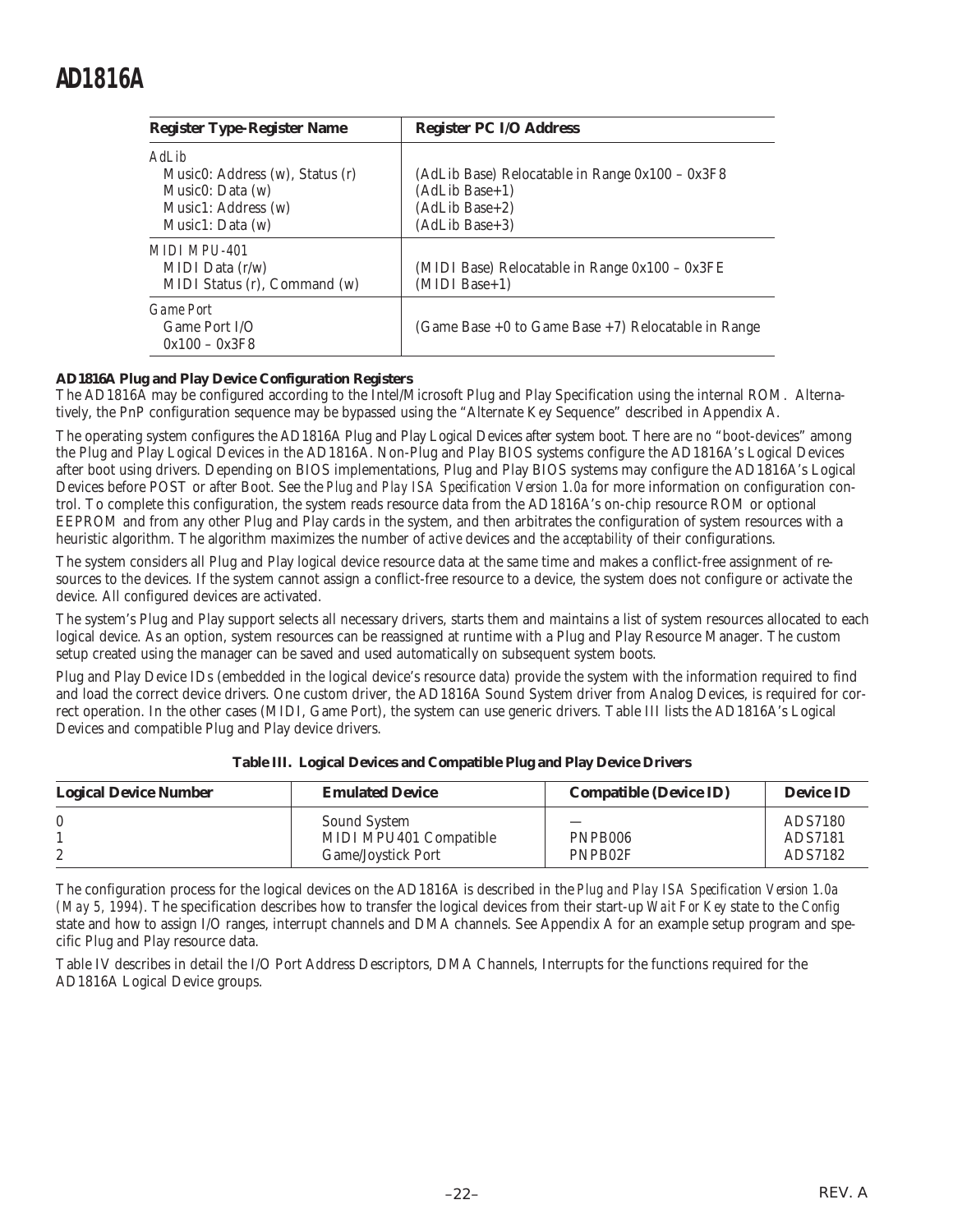| <b>LDN</b>       | <b>PnP Function</b>                        | <b>Description</b>                                                                                                                                                                                                                                                               |
|------------------|--------------------------------------------|----------------------------------------------------------------------------------------------------------------------------------------------------------------------------------------------------------------------------------------------------------------------------------|
| $\theta$         | I/O Port Address Descriptor (0x60-0x61)    | The SoundBlaster Pro address range is from 0x100 to 0x3F0. The typi-<br>cal address is 0x220. The range is 16 bytes long and must be aligned to<br>a 16 byte memory boundary.                                                                                                    |
| $\bf{0}$         | I/O Port Address Descriptor (0x62-0x63)    | The AdLib address range is from 0x100 to 0x3F8. The typical address<br>is 0x388. The range is 4 bytes long and must be aligned to an 8 byte<br>memory boundary.                                                                                                                  |
| $\bf{0}$         | I/O Port Address Descriptor (0x64-0x65)    | The Codec address range is from 0x100 to 0x3F8. The range is<br>16 bytes long and must be aligned to a 16 byte memory boundary.                                                                                                                                                  |
| $\boldsymbol{0}$ | Interrupt Request Level Select (0x70-0x71) | This IRQ is shared between the SB Pro device and the Codec. These<br>devices require one of the following IRQ channels: 5, 7, 9, 11, 12 or 15.<br>Typically, the IRQ is set to 5 or 7 for this device.                                                                           |
| $\boldsymbol{0}$ | DMA Playback Channel Select (0x74)         | This 8-bit channel is shared between the SB Pro device and the Codec<br>for playback. These devices require one of the following DMA chan-<br>nels: 0, 1, 3. Typically, DMA channel 1 is set.                                                                                    |
| $\boldsymbol{0}$ | DMA Capture Channel Select (0x75)          | This the DMA channel used for capturing Codec data. The Codec op-<br>erates in single channel mode if a separate DMA channel for capture<br>and playback is not assigned. The following DMA channels may be<br>programmed: 0, 1, 3. DMA Channel 4 indicates single channel mode. |
| $\mathbf{1}$     | I/O Port Address Descriptor (0x60-0x61)    | The MPU-401 compatible device address range is 0x100 to 0x3FE.<br>Typical configurations use 0x330. The range is 2 bytes long and must<br>be aligned to a 2 byte memory boundary.                                                                                                |
| $\mathbf{1}$     | Interrupt Request Level Select (0x70-0x71) | The MIDI device requires one of the following IRQ channels: 5, 7, 9,<br>11, 12 or 15.                                                                                                                                                                                            |
| $\boldsymbol{2}$ | I/O Port Address Descriptor (0x60-0x61)    | The Game Port address range is from 0x100 to 0x3F8. The typical<br>address is 0x200. The range is 8 bytes long and must be aligned to an<br>8 byte memory boundary.                                                                                                              |

| <b>Table IV. Internal Logical Device Configuration</b> |  |  |  |
|--------------------------------------------------------|--|--|--|
|                                                        |  |  |  |

**NOTE** 

DMA channel 4 indicates single-channel mode.

### **Sound System Direct Registers**

The AD1816A has a set of 16 programmable Sound System Direct Registers and 36 Indirect Registers. This section describes all the AD1816A registers and gives their address, name and initialization state/reset value. Following each register table is a list (in ascending order) of the full register name, its usage and its type: (RO) Read Only, (WO) Write Only, (STKY) Sticky, (RW) Read Write and Reserved (res). Table V is a map of the AD1816A direct registers.

| <b>Direct</b>  |                            |                                                       |       |                            |                     |            |            |            |  |
|----------------|----------------------------|-------------------------------------------------------|-------|----------------------------|---------------------|------------|------------|------------|--|
| <b>Address</b> | Bit 7                      | Bit 6                                                 | Bit 5 | Bit 4                      | Bit 3               | Bit 2      | Bit 1      | Bit 0      |  |
| $SSBASE + 0$   | <b>CRDY</b>                | <b>VBL</b>                                            |       |                            | INADR[5:0]          |            |            |            |  |
| $SSBASE + 1$   | PI                         | <b>CI</b>                                             | TI    | VI                         | DI                  | RI         | <b>GI</b>  | <b>SI</b>  |  |
| $SSBASE + 2$   |                            |                                                       |       | Indirect SS Data [7:0]     |                     |            |            |            |  |
| $SSBASE + 3$   |                            |                                                       |       | Indirect SS Data [15:8]    |                     |            |            |            |  |
| $SSBASE + 4$   | <b>RES</b>                 |                                                       | PUR   | <b>COR</b>                 |                     | ORR [1:0]  | ORL [1:0]  |            |  |
| $SSBASE + 5$   | PFH                        | PDR                                                   | PLR   | <b>PUL</b>                 | <b>CFH</b>          | <b>CDR</b> | <b>CLR</b> | <b>CUL</b> |  |
| $SSBASE + 6$   |                            |                                                       |       | PIO Playback/Capture [7:0] |                     |            |            |            |  |
| $SSBASE + 7$   |                            |                                                       |       | <b>RESERVED</b>            |                     |            |            |            |  |
| $SSBASE + 8$   | TRD                        | <b>DAZ</b>                                            |       | <b>PFMT</b> [1:0]          | PC/L                | <b>PST</b> | <b>PIO</b> | <b>PEN</b> |  |
| $SSBASE + 9$   | <b>RES</b>                 |                                                       |       | <b>CFMT</b> [1:0]          | CCL                 | <b>CST</b> | <b>CIO</b> | <b>CEN</b> |  |
| $SSBASE + 10$  |                            |                                                       |       | <b>RESERVED</b>            |                     |            |            |            |  |
| $SSBASE + 11$  | <b>RESERVED</b>            |                                                       |       |                            |                     |            |            |            |  |
| $SSBASE + 12$  | <b>JOYSTICK DATA [7:0]</b> |                                                       |       |                            |                     |            |            |            |  |
| $SSBASE + 13$  | <b>JRDY</b>                | <b>JWRP</b><br><b>JMSK</b> [3:0]<br><b>JSEL</b> [1:0] |       |                            |                     |            |            |            |  |
| $SSBASE + 14$  |                            |                                                       |       | <b>JAXIS</b> [7:0]         |                     |            |            |            |  |
| $SSBASE + 15$  |                            |                                                       |       |                            | <b>JAXIS</b> [15:8] |            |            |            |  |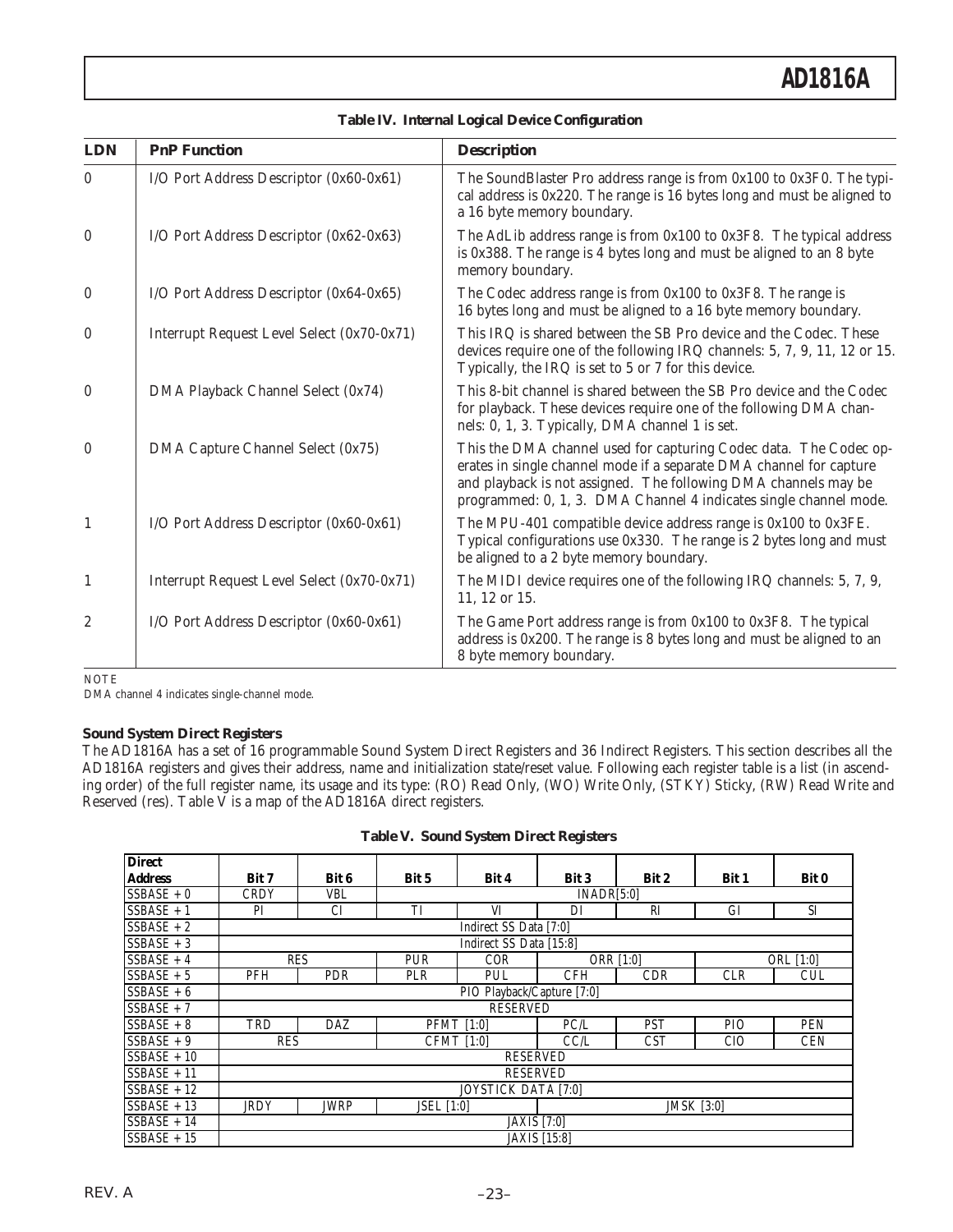| $[Base+0]$    |                                                                                                                                                                                                                                                                                                                                                              | <b>Chip Status/Indirect Address</b>   |                                                                                                                                            |                        |            |                  |              |          |                                                                                                                                 |  |
|---------------|--------------------------------------------------------------------------------------------------------------------------------------------------------------------------------------------------------------------------------------------------------------------------------------------------------------------------------------------------------------|---------------------------------------|--------------------------------------------------------------------------------------------------------------------------------------------|------------------------|------------|------------------|--------------|----------|---------------------------------------------------------------------------------------------------------------------------------|--|
|               | 7                                                                                                                                                                                                                                                                                                                                                            | 6                                     | 5                                                                                                                                          | 4                      | 3          | 2                | 1            | 0        |                                                                                                                                 |  |
|               | <b>CRDY</b>                                                                                                                                                                                                                                                                                                                                                  | <b>VBL</b>                            |                                                                                                                                            |                        | INADR[5:0] |                  |              |          | $REST = [0x00]$                                                                                                                 |  |
|               | INADR [5:0] (RW) Indirect Address for Sound System (SS). These bits are used to access the Indirect Registers shown in Table VIII.<br>All registers data must be written in pairs, low byte followed by high byte, by loading the Indirect SS Data<br>Registers, $(Base +2)$ and $(Base +3)$ .                                                               |                                       |                                                                                                                                            |                        |            |                  |              |          |                                                                                                                                 |  |
| <b>VBL</b>    | Volume Button Location. When using an EEPROM to configure the PnP state of the AD1816A, this bit determines<br>whether PQFP Pins 1 and 2 (TQFP Pins 99 and 100) are used for VOL_UP and VOL_DN or I <sup>2</sup> S0_DATA and<br>I <sup>2</sup> S0_LRCLK respectively.<br>I <sup>2</sup> S0_DATA and I <sup>2</sup> S0_LRCLK<br>$\theta$<br>VOL_UP and VOL_DN |                                       |                                                                                                                                            |                        |            |                  |              |          |                                                                                                                                 |  |
| <b>CRDY</b>   |                                                                                                                                                                                                                                                                                                                                                              | $\bf{0}$<br>1                         | (RO) AD1816A Ready. The AD1816A asserts this bit when AD1816A can accept data.<br>AD1816A not ready<br>AD1816A ready                       |                        |            |                  |              |          |                                                                                                                                 |  |
| $[Base+1]$    |                                                                                                                                                                                                                                                                                                                                                              | <b>Interrupt Status</b>               |                                                                                                                                            |                        |            |                  |              |          |                                                                                                                                 |  |
|               | 7                                                                                                                                                                                                                                                                                                                                                            | 6                                     | 5                                                                                                                                          | 4                      | 3          | $\boldsymbol{2}$ | $\mathbf{1}$ | 0        |                                                                                                                                 |  |
|               | PI                                                                                                                                                                                                                                                                                                                                                           | $\overline{\text{CI}}$                | $\overline{\text{T}}$                                                                                                                      | VI                     | DI         | $R_{I}$          | GI           | $\rm SI$ | $REST = [0x00]$                                                                                                                 |  |
| <b>SI</b>     |                                                                                                                                                                                                                                                                                                                                                              | $\bf{0}$<br>1                         | (RO) SoundBlaster generated Interrupt.<br>No interrupt<br>SoundBlaster interrupt pending                                                   |                        |            |                  |              |          |                                                                                                                                 |  |
| GI            |                                                                                                                                                                                                                                                                                                                                                              | $\bf{0}$<br>1                         | (RW) Game Interrupt (Sticky, Write "0" to Clear).<br>No interrupt<br>An interrupt is pending due to Digital Game Port data ready           |                        |            |                  |              |          |                                                                                                                                 |  |
| <sub>RI</sub> |                                                                                                                                                                                                                                                                                                                                                              | $\bf{0}$<br>1                         | (RW) Ring Interrupt (Sticky, Write "0" to Clear).<br>No interrupt<br>An interrupt is pending due to a Hardware Ring pin being asserted     |                        |            |                  |              |          |                                                                                                                                 |  |
| DI            |                                                                                                                                                                                                                                                                                                                                                              | $\bf{0}$<br>1                         | (RW) DSP Interrupt (Sticky, Write "0" to Clear).<br>No interrupt                                                                           |                        |            |                  |              |          | An interrupt is pending due to a write to the DIT bit in indirect register [33] bit <13>                                        |  |
| VI            |                                                                                                                                                                                                                                                                                                                                                              | 0<br>1                                | (RW) Volume Interrupt (Sticky, Write "0" to Clear).<br>No interrupt<br>An interrupt is pending due to Hardware Volume Button being pressed |                        |            |                  |              |          |                                                                                                                                 |  |
| TI            |                                                                                                                                                                                                                                                                                                                                                              | Write "0" to Clear).<br>$\bf{0}$<br>1 | No interrupt<br>Interrupt is pending from the timer count register                                                                         |                        |            |                  |              |          | (RW) Timer Interrupt. This bit indicates there is an interrupt pending from the timer count registers. (Sticky,                 |  |
| <b>CI</b>     | (RW) Capture Interrupt. This bit indicates that there is an interrupt pending from the capture DMA count register.<br>(Sticky, Write "0" to Clear).<br>No interrupt<br>$\bf{0}$<br>Interrupt is pending from the capture DMA count register<br>$\mathbf{1}$                                                                                                  |                                       |                                                                                                                                            |                        |            |                  |              |          |                                                                                                                                 |  |
| PI            | (RW) Playback Interrupt. This bit indicates that there is an interrupt pending from the playback DMA count<br>register. (Sticky, Write "0" to Clear).<br>No interrupt<br>$\theta$<br>Interrupt is pending from the playback DMA count register<br>1                                                                                                          |                                       |                                                                                                                                            |                        |            |                  |              |          |                                                                                                                                 |  |
| $[Base+2]$    |                                                                                                                                                                                                                                                                                                                                                              | <b>Indirect SS Data Low Byte</b>      |                                                                                                                                            |                        |            |                  |              |          |                                                                                                                                 |  |
|               |                                                                                                                                                                                                                                                                                                                                                              |                                       |                                                                                                                                            |                        |            |                  |              |          |                                                                                                                                 |  |
|               |                                                                                                                                                                                                                                                                                                                                                              |                                       |                                                                                                                                            | Indirect SS Data [7:0] |            |                  |              |          | $REST = [0xXX]$                                                                                                                 |  |
| $[Base+3]$    |                                                                                                                                                                                                                                                                                                                                                              | <b>Indirect SS Data High Byte</b>     |                                                                                                                                            |                        |            |                  |              |          |                                                                                                                                 |  |
|               |                                                                                                                                                                                                                                                                                                                                                              |                                       | 6 5 4 5<br>Indirect SS Data [15:8]                                                                                                         |                        |            |                  |              |          | $REST = [0xXX]$                                                                                                                 |  |
|               |                                                                                                                                                                                                                                                                                                                                                              |                                       |                                                                                                                                            |                        |            |                  |              |          | Indirect SS Indirect Sound System Data. Data in this register is written to the Sound System Indirect Register specified by the |  |

Indirect SS Indirect Sound System Data. Data in this register is written to the Sound System Indirect Register specified by the Data [15:0] address contained in INDAR [5:0], Sound System Direct Register [Base +0]. Data is written when the Indirect SS Data High Byte value is loaded.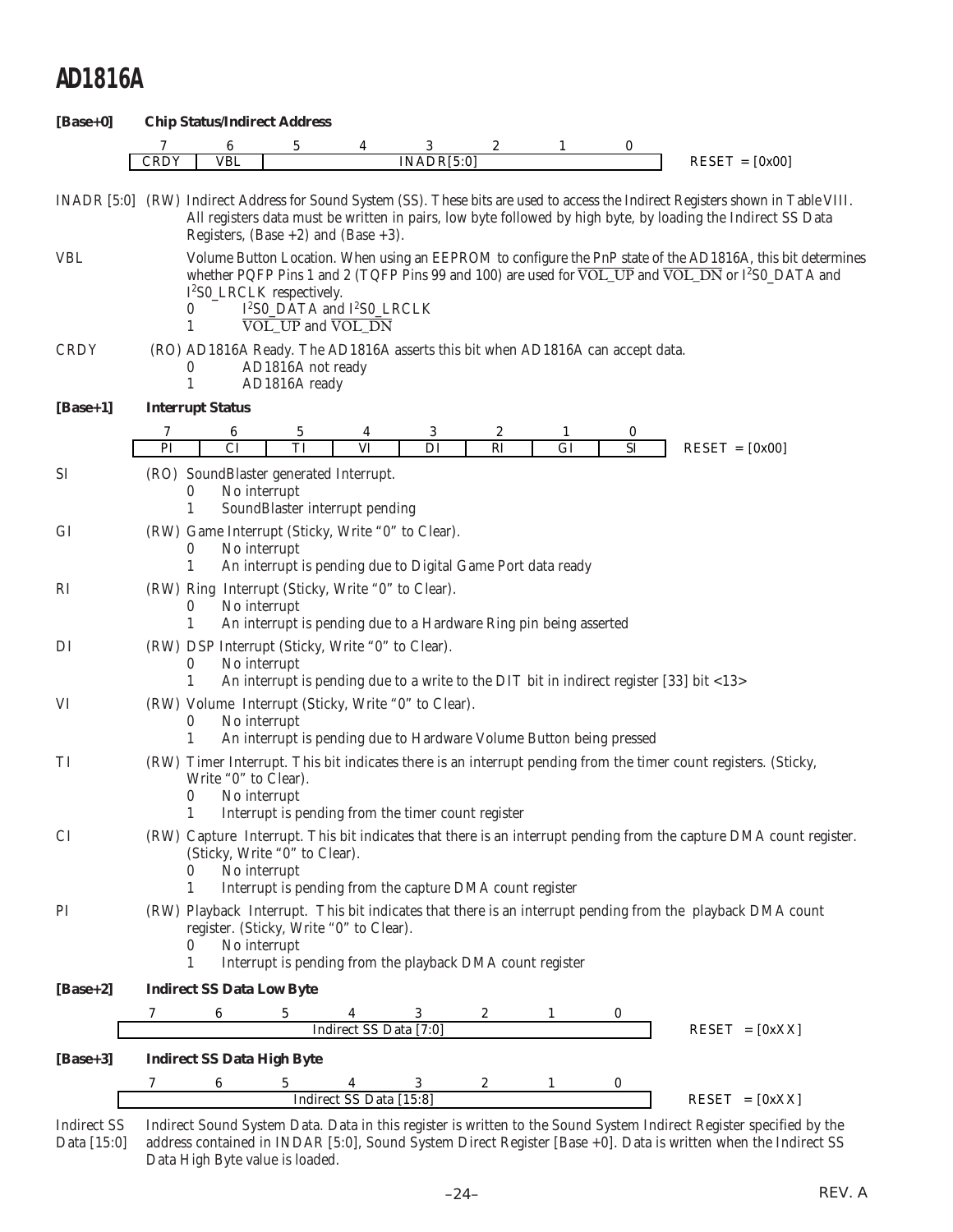All bits in this register are sticky until any write that clears all bits to 0.

ORL/ORR (RO) Overrange Left/Right detect. These bits record the largest output magnitude on the ADC right and left [1:0] channels and are cleared to 00 after any write to this register. The peak amplitude as recorded by these bits is "sticky," i.e., the largest output magnitude recorded by these bits will persist until these bits are explicitly cleared. They are also cleared by powering down the chip.

|                 | <b>ORL/ORR Over/Under Range Detection</b> |
|-----------------|-------------------------------------------|
| $ 00\rangle$    | Less than -1 dB Underrange                |
| $\overline{01}$ | Between -1 dB and 0 dB Underrange         |
| 10              | Between 0 dB and 1 dB Overrange           |
|                 | <b>Greater than 1 dB Overrange</b>        |

- COR (RO) Capture Over Run. The codec sets (1) this bit when capture data is not read within one sample period after the capture FIFO fills. When COR is set, the FIFO is full and the codec discards any new data generated. The codec clears this bit immediately after a 4 byte capture sample is read.
- PUR (RO) Playback Under Run. The codec sets (1) this bit when playback data is not written within one sample period after the playback FIFO empties. The codec clears (0) this bit immediately after a 4 byte playback sample is written. When PUR is set, the playback channel has "run out" of data and either plays back a midscale value or repeats the last sample.

### **[Base+5] PIO Status**

|            | 7          | 6                                                                                                                                                                                                                                                                                                                                          | 5                                                                                                                                                                                                  | 4   | 3          | $\overline{2}$ |            | $\bf{0}$   |                                                                                                            |
|------------|------------|--------------------------------------------------------------------------------------------------------------------------------------------------------------------------------------------------------------------------------------------------------------------------------------------------------------------------------------------|----------------------------------------------------------------------------------------------------------------------------------------------------------------------------------------------------|-----|------------|----------------|------------|------------|------------------------------------------------------------------------------------------------------------|
|            | <b>PFH</b> | <b>PDR</b>                                                                                                                                                                                                                                                                                                                                 | <b>PLR</b>                                                                                                                                                                                         | PUL | <b>CFH</b> | <b>CDR</b>     | <b>CLR</b> | <b>CUL</b> | $REST = [0x00]$                                                                                            |
| <b>CUL</b> | (RO)       | or lower byte of the channel.<br>0<br>1                                                                                                                                                                                                                                                                                                    | Lower byte ready<br>Upper byte ready or any 8-bit mode                                                                                                                                             |     |            |                |            |            | Capture Upper/Lower Sample. This bit indicates whether the PIO capture data ready is for the upper         |
| <b>CLR</b> | (RO)       | Capture Left/Right Sample. This bit indicates whether the PIO capture data waiting is for the left channel ADC<br>or the right channel ADC.<br>Right channel<br>0<br>Left channel or mono<br>1                                                                                                                                             |                                                                                                                                                                                                    |     |            |                |            |            |                                                                                                            |
| <b>CDR</b> | (RO)       | Capture Data Ready. The PIO Capture Data register contains data ready for reading by the host. This bit should be<br>used only when direct programmed I/O data transfers are desired (FIFO has at least 4 bytes before full).<br>ADC is stale. Do not reread the information<br>0<br>ADC data is fresh. Ready for next host data read<br>1 |                                                                                                                                                                                                    |     |            |                |            |            |                                                                                                            |
| <b>CFH</b> | (RO)       | Capture FIFO Half Full. (FIFO has at least 32 bytes before full.)                                                                                                                                                                                                                                                                          |                                                                                                                                                                                                    |     |            |                |            |            |                                                                                                            |
| PUL        | (RO)       | 0<br>1                                                                                                                                                                                                                                                                                                                                     | Playback Upper/Lower Sample. This bit indicates whether the PIO playback data needed is for the upper or<br>lower byte of the channel.<br>Lower byte needed<br>Upper byte needed or any 8-bit mode |     |            |                |            |            |                                                                                                            |
| PLR        | (RO)       | DAC or the right channel DAC.<br>0                                                                                                                                                                                                                                                                                                         | Right channel needed<br>Left channel or mono                                                                                                                                                       |     |            |                |            |            | Playback Left/Right Sample. This bit indicates whether the PIO playback data needed is or the left channel |
| <b>PDR</b> | (RO)       | when direct programmed I/O data transfers are desired (FIFO can take at least 4 bytes).<br>0<br>1                                                                                                                                                                                                                                          | DAC data is still valid. Do not overwrite<br>DAC data is stale. Ready for next host data write value                                                                                               |     |            |                |            |            | Playback Data Ready. The PIO Playback data register is ready for more data. This bit should only be used   |
| <b>PFH</b> | (RO)       | Playback FIFO Half Empty. FIFO can take at least 32 bytes, eight groups of 4 bytes.                                                                                                                                                                                                                                                        |                                                                                                                                                                                                    |     |            |                |            |            |                                                                                                            |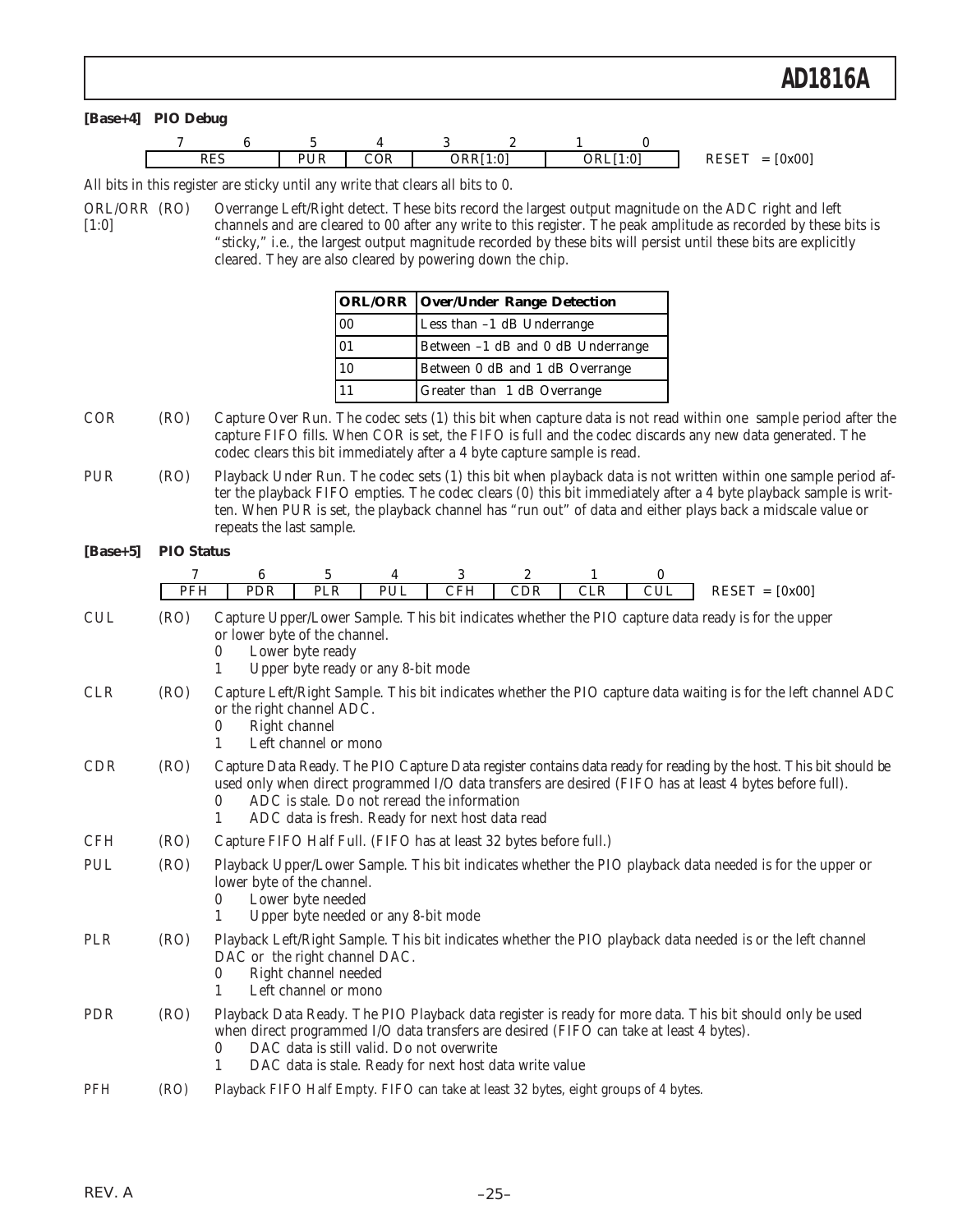| $[Base+6]$                                                                                                                                                                                                                                                                                                      | <b>PIO Data</b> |                                                                                                                                                                                                                                                                                                                                                                            |                                                                                                         |                            |                |            |              |     |                                                                                                                                                                                                                                                                                                                                            |
|-----------------------------------------------------------------------------------------------------------------------------------------------------------------------------------------------------------------------------------------------------------------------------------------------------------------|-----------------|----------------------------------------------------------------------------------------------------------------------------------------------------------------------------------------------------------------------------------------------------------------------------------------------------------------------------------------------------------------------------|---------------------------------------------------------------------------------------------------------|----------------------------|----------------|------------|--------------|-----|--------------------------------------------------------------------------------------------------------------------------------------------------------------------------------------------------------------------------------------------------------------------------------------------------------------------------------------------|
|                                                                                                                                                                                                                                                                                                                 | 7               | 6                                                                                                                                                                                                                                                                                                                                                                          | 5                                                                                                       |                            | 3              | 2          | 1            | 0   |                                                                                                                                                                                                                                                                                                                                            |
|                                                                                                                                                                                                                                                                                                                 |                 |                                                                                                                                                                                                                                                                                                                                                                            |                                                                                                         | PIO Playback/Capture [7:0] |                |            |              |     | $RESET = [0x00]$                                                                                                                                                                                                                                                                                                                           |
|                                                                                                                                                                                                                                                                                                                 |                 |                                                                                                                                                                                                                                                                                                                                                                            |                                                                                                         |                            |                |            |              |     |                                                                                                                                                                                                                                                                                                                                            |
| PIO Playback/<br>Capture [7:0]                                                                                                                                                                                                                                                                                  |                 |                                                                                                                                                                                                                                                                                                                                                                            | send data to the Playback Register and reads will receive data from the Capture Register.               |                            |                |            |              |     | The Programmed I/O (PIO) Data Registers for capture and playback are mapped to the same address. Writes                                                                                                                                                                                                                                    |
|                                                                                                                                                                                                                                                                                                                 |                 |                                                                                                                                                                                                                                                                                                                                                                            | until a new sample is received.                                                                         |                            |                |            |              |     | Reading this register will increment the capture byte state machine so that the following read will be from the<br>next appropriate byte in the sample. The exact byte may be determined by reading the PIO Status Register.<br>Once all relevant bytes have been read, the state machine will stay pointed to the last byte of the sample |
| Writing data to this register will increment the playback byte tracking state machine so that the following<br>write will be to the correct byte of the sample. Once all bytes have been written, subsequent byte writes will be<br>ignored. The state machine is reset when the current sample is transferred. |                 |                                                                                                                                                                                                                                                                                                                                                                            |                                                                                                         |                            |                |            |              |     |                                                                                                                                                                                                                                                                                                                                            |
| Note: All writes to the FIFO "MUST" contain 4 bytes of data.<br>* 1 sample of 16-bit stereo<br>* 2 samples of 16-bit mono<br>* 2 samples of 8-bit stereo (Linear PCM, µ-law PCM, A-Law PCM)<br>* 4 samples of 8-bit mono (Linear PCM, µ-law PCM, A-Law PCM)                                                     |                 |                                                                                                                                                                                                                                                                                                                                                                            |                                                                                                         |                            |                |            |              |     |                                                                                                                                                                                                                                                                                                                                            |
| $[Base+7]$                                                                                                                                                                                                                                                                                                      | <b>Reserved</b> |                                                                                                                                                                                                                                                                                                                                                                            |                                                                                                         |                            |                |            |              |     |                                                                                                                                                                                                                                                                                                                                            |
|                                                                                                                                                                                                                                                                                                                 | 7               | 6                                                                                                                                                                                                                                                                                                                                                                          | 5                                                                                                       | 4                          | 3              | 2          | 1            | 0   |                                                                                                                                                                                                                                                                                                                                            |
|                                                                                                                                                                                                                                                                                                                 |                 |                                                                                                                                                                                                                                                                                                                                                                            |                                                                                                         |                            | Reserved [7:0] |            |              |     | $RESET = [0xXX]$                                                                                                                                                                                                                                                                                                                           |
| $[Base+8]$                                                                                                                                                                                                                                                                                                      |                 | <b>Playback Configuration</b>                                                                                                                                                                                                                                                                                                                                              |                                                                                                         |                            |                |            |              |     |                                                                                                                                                                                                                                                                                                                                            |
|                                                                                                                                                                                                                                                                                                                 | 7               | 6                                                                                                                                                                                                                                                                                                                                                                          | 5                                                                                                       | 4                          | 3              | 2          | $\mathbf{1}$ | 0   |                                                                                                                                                                                                                                                                                                                                            |
|                                                                                                                                                                                                                                                                                                                 | <b>TRD</b>      | $\overline{\text{DAZ}}$                                                                                                                                                                                                                                                                                                                                                    | <b>PFMT</b>                                                                                             | $\overline{[1:0]}$         | PC/L           | <b>PST</b> | PIO          | PEN | $REST = [0x00]$                                                                                                                                                                                                                                                                                                                            |
| <b>PEN</b>                                                                                                                                                                                                                                                                                                      | (RW)            | 0<br>1                                                                                                                                                                                                                                                                                                                                                                     | Playback Enable. This bit enables or disables programmed I/O data playback.<br><b>Disable</b><br>Enable |                            |                |            |              |     |                                                                                                                                                                                                                                                                                                                                            |
| <b>PIO</b>                                                                                                                                                                                                                                                                                                      | (RW)            | $\bf{0}$<br>1                                                                                                                                                                                                                                                                                                                                                              | DMA transfers only<br>PIO transfers only                                                                |                            |                |            |              |     | Programmed Input/Output. This bit determines whether the playback data is transferred via DMA or PIO.                                                                                                                                                                                                                                      |
| <b>PST</b>                                                                                                                                                                                                                                                                                                      | (RW)            | Playback Stereo/Mono select. These bits select stereo or mono formatting for the input audio data<br>streams. In stereo, the Codec alternates samples between channels to provide left and right channel in-<br>put. For mono, the Codec captures samples on the left channel stereo.<br>0<br>Mono<br>1<br><b>Stereo</b>                                                   |                                                                                                         |                            |                |            |              |     |                                                                                                                                                                                                                                                                                                                                            |
| PC/L                                                                                                                                                                                                                                                                                                            | (RW)            | Playback Companded/Linear Select. This bit selects between a linear digital representation of the audio signal<br>or a nonlinear companded format for all output data. The type of linear PCM or the type of companded for-<br>mat is defined by PFMT [1:0].<br>Linear PCM<br>0<br>$\mathbf{1}$<br>Companded                                                               |                                                                                                         |                            |                |            |              |     |                                                                                                                                                                                                                                                                                                                                            |
| PFMT [1:0] (RW)                                                                                                                                                                                                                                                                                                 |                 | Playback Format. Use these bits to select the playback data format for output data according to Table VI and<br>Figure 15.                                                                                                                                                                                                                                                 |                                                                                                         |                            |                |            |              |     |                                                                                                                                                                                                                                                                                                                                            |
| DAZ                                                                                                                                                                                                                                                                                                             | (RW)            | 0<br>1                                                                                                                                                                                                                                                                                                                                                                     | DAC zero. This bit forces the DAC to zero.<br>Repeat last sample<br>Force DAC to ZERO                   |                            |                |            |              |     |                                                                                                                                                                                                                                                                                                                                            |
| TRD                                                                                                                                                                                                                                                                                                             | (RW)            | Transfer Request Disable. This bit enables or disables Codec DMA transfers during a Codec interrupt (indi-<br>cated by the SS Codec Status register's INT bit being set [1]). This assumes Codec DMA transfers were en-<br>abled and the PEN or CEN bits are set.<br><b>Transfer Request Enable</b><br>$\boldsymbol{0}$<br><b>Transfer Request Disable</b><br>$\mathbf{1}$ |                                                                                                         |                            |                |            |              |     |                                                                                                                                                                                                                                                                                                                                            |

After setting format bits, sample data into the AD1816A must be ordered according to Figure 15, Table VI.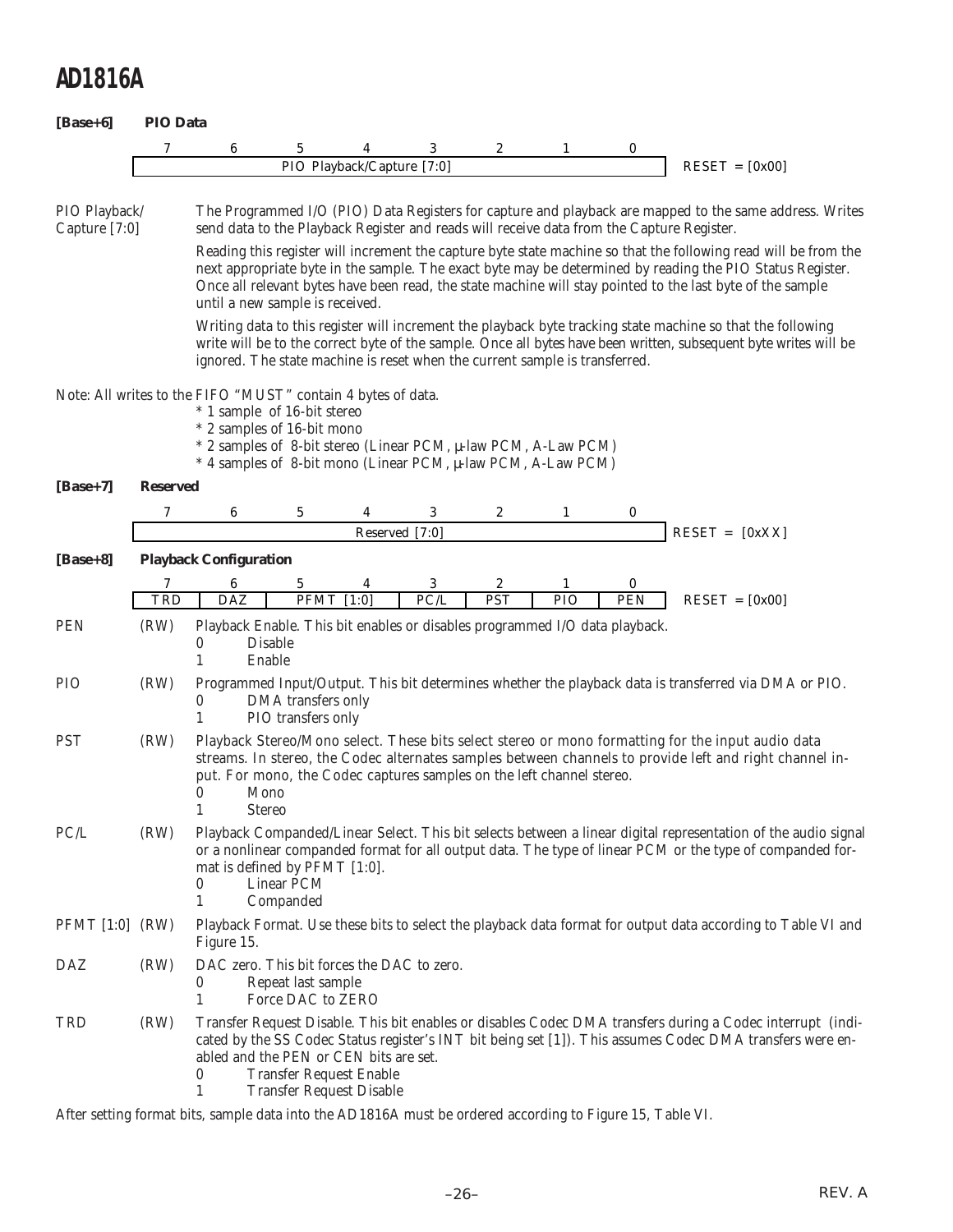

|  | <b>Table VI. Codec Transfers</b> |
|--|----------------------------------|
|  |                                  |

| <b>ST</b>        | <b>FMT1 FMT0 C/L</b> | <b>Format</b>                                        | <b>Byte 3</b><br>MSB LSB                         | <b>Byte 2</b><br>MSB LSB                         | <b>Byte 1</b><br>MSB LSB                        | <b>Byte 0</b><br>MSB LSB                        |
|------------------|----------------------|------------------------------------------------------|--------------------------------------------------|--------------------------------------------------|-------------------------------------------------|-------------------------------------------------|
| $\mathbf{0}$     | 000                  | Mono<br>Linear, 8-Bit<br>Unsigned                    | Sample 3<br>8 Bits<br>Left Channel               | Sample 2<br>8 Bits<br>Left Channel               | Sample 1<br>8 Bits<br>Left Channel              | Sample 0<br>8 Bits<br>Left Channel              |
| $\mathbf{1}$     | 000                  | <b>Stereo</b><br>Linear, 8-Bit<br>Unsigned           | Sample 1<br>8 Bits<br><b>Right Channel</b>       | Sample 1<br>8 Bits<br>Left Channel               | Sample 0<br>8 Bits<br><b>Right Channel</b>      | Sample 0<br>8 Bits<br>Left Channel              |
| $\overline{0}$   | 001                  | Mono<br>µ-Law, 8-Bit<br>Companded                    | Sample 3<br>8 Bits<br>Left Channel               | Sample 2<br>8 Bits<br>Left Channel               | Sample 1<br>8 Bits<br>Left Channel              | Sample 0<br>8 Bits<br>Left Channel              |
| $\mathbf{1}$     | 001                  | <b>Stereo</b><br>µ-Law, 8-Bit<br>Companded           | Sample 1<br>8 Bits<br><b>Right Channel</b>       | Sample 1<br>8 Bits<br>Left Channel               | Sample 0<br>8 Bits<br><b>Right Channel</b>      | Sample 0<br>8 Bits<br>Left Channel              |
| $\mathbf{0}$     | 010                  | Mono<br>Linear 16-Bit<br>Little Endian               | Sample 1<br><b>Upper 8 Bits</b><br>Left Channel  | Sample 1<br>Lower 8 Bits<br>Left Channel         | Sample 0<br>Upper 8 Bits<br>Left Channel        | Sample 0<br>Lower 8 Bits<br>Left Channel        |
| $\mathbf{1}$     | 010                  | <b>Stereo</b><br>Linear 16-Bit<br>Little Endian      | Sample 0<br><b>Upper 8 Bits</b><br>Right Channel | Sample 0<br>Lower 8 Bits<br><b>Right Channel</b> | Sample 0<br><b>Upper 8 Bits</b><br>Left Channel | Sample 0<br>Lower 8 Bits<br>Left Channel        |
| $\boldsymbol{0}$ | 011                  | Mono<br>A-Law, 8-Bit<br>Companded                    | Sample 3<br>8 Bits<br>Left Channel               | Sample 2<br>8 Bits<br>Left Channel               | Sample 1<br>8 Bits<br>Left Channel              | Sample 0<br>8 Bits<br>Left Channel              |
| $\mathbf{1}$     | 011                  | <b>Stereo</b><br>A-Law, 8-Bit<br>Companded           | Sample 1<br>8 Bits<br><b>Right Channel</b>       | Sample 1<br>8 Bits<br>Left Channel               | Sample 0<br>8 Bits<br><b>Right Channel</b>      | Sample 0<br>8 Bits<br>Left Channel              |
| $\boldsymbol{0}$ | 100                  | Reserved                                             |                                                  |                                                  |                                                 |                                                 |
| $\mathbf{1}$     | 100                  | Reserved                                             |                                                  |                                                  |                                                 |                                                 |
| $\boldsymbol{0}$ | 101                  | Reserved                                             |                                                  |                                                  |                                                 |                                                 |
| 1                | 101                  | Reserved                                             |                                                  |                                                  |                                                 |                                                 |
| $\boldsymbol{0}$ | 110                  | Mono<br>Linear, 16-Bit<br><b>Big Endian</b>          | Sample 1<br>Lower 8 Bits<br>Left Channel         | Sample 1<br><b>Upper 8 Bits</b><br>Left Channel  | Sample 0<br>Lower 8 Bits<br>Left Channel        | Sample 0<br><b>Upper 8 Bits</b><br>Left Channel |
| $\boldsymbol{0}$ | 110                  | <b>Stereo</b><br>Linear, 16-Bit<br><b>Big Endian</b> | Sample 0<br>Lower 8 Bits<br><b>Right Channel</b> | Sample 0<br><b>Upper 8 Bits</b><br>Left Channel  | Sample 0<br>Lower 8 Bits<br>Left Channel        | Sample 0<br><b>Upper 8 Bits</b><br>Left Channel |
| $\mathbf{0}$     | 111                  | Reserved                                             |                                                  |                                                  |                                                 |                                                 |
| $\mathbf{1}$     | 111                  | Reserved                                             |                                                  |                                                  |                                                 |                                                 |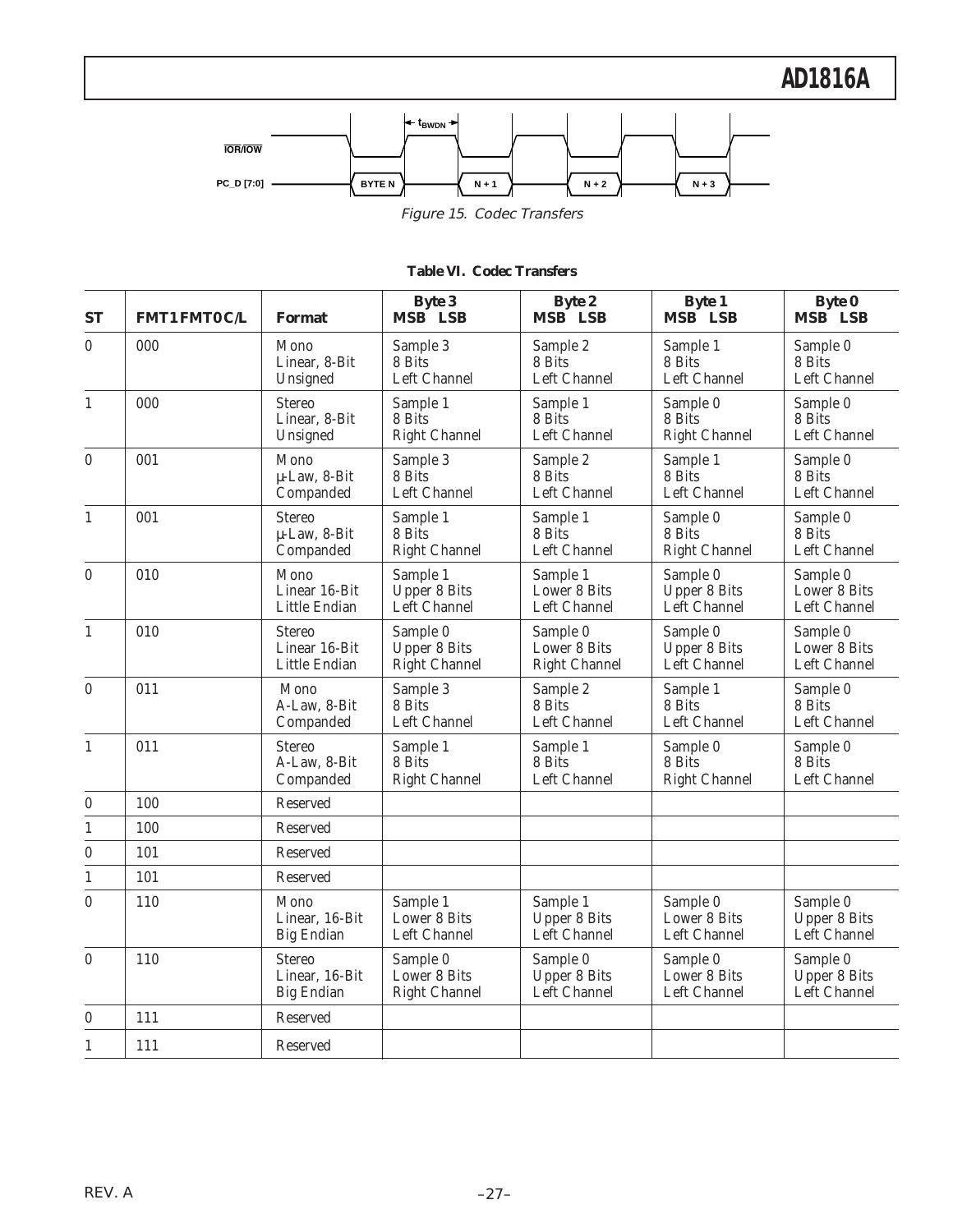| $[Base+9]$                   |                                  |                 |                          | <b>Capture Configuration</b> |                                                 |                      |                                                                                         |                 |                 |                                                                                                                                                                                                                          |
|------------------------------|----------------------------------|-----------------|--------------------------|------------------------------|-------------------------------------------------|----------------------|-----------------------------------------------------------------------------------------|-----------------|-----------------|--------------------------------------------------------------------------------------------------------------------------------------------------------------------------------------------------------------------------|
|                              | 7                                | <b>RES</b>      | 6                        | 5<br><b>CFMT</b>             | [1:0]                                           | 3<br>CCL             | 2<br><b>CST</b>                                                                         | 1<br><b>CIO</b> | 0<br><b>CEN</b> | $REST = [0x00]$                                                                                                                                                                                                          |
| <b>CEN</b><br>$\bf{0}$<br>1  | (RW)<br><b>Disable</b><br>Enable |                 |                          |                              |                                                 |                      | Capture Enable. This bit enables or disables data capture.                              |                 |                 |                                                                                                                                                                                                                          |
| <b>CIO</b>                   |                                  |                 | 0<br>1                   | <b>DMA</b><br>PIO            |                                                 |                      |                                                                                         |                 |                 | (RW) Capture Programmed I/O. This bit determines whether the capture data is transferred via DMA or PIO.                                                                                                                 |
| <b>CST</b>                   |                                  | (RW)            | 0<br>$\mathbf{1}$        | Mono<br><b>Stereo</b>        | the Codec captures samples on the left channel. |                      |                                                                                         |                 |                 | Capture Stereo/Mono Select. This bit selects stereo or mono formatting for the input audio data streams.<br>In stereo, the Codec alternates samples between channels to provide left and right channel input. For mono,  |
| CCL                          |                                  | (RW)            | 0<br>1                   | Linear PCM<br>Companded      | format is defined by CFMT [1:0].                |                      |                                                                                         |                 |                 | Capture Companded/Linear Select. This bit selects between a linear digital representation of the audio sig-<br>nal or a nonlinear, companded format for all output data. The type of linear PCM or the type of companded |
| <b>CFMT</b> [1:0]            |                                  | (RW)            | Figure 15.               |                              |                                                 |                      |                                                                                         |                 |                 | Capture Format. Use these bits to select the format for capture data according to the following Table VI and                                                                                                             |
| $[Base+10]$                  |                                  | <b>Reserved</b> |                          |                              |                                                 |                      |                                                                                         |                 |                 |                                                                                                                                                                                                                          |
|                              | 7                                |                 | 6                        | 5                            |                                                 | 3<br><b>RESERVED</b> | 2                                                                                       | 1               | 0               | $REST = [0xXX]$                                                                                                                                                                                                          |
|                              |                                  |                 |                          |                              |                                                 |                      |                                                                                         |                 |                 |                                                                                                                                                                                                                          |
| $[Base+11]$                  |                                  | <b>Reserved</b> |                          |                              |                                                 |                      |                                                                                         |                 |                 |                                                                                                                                                                                                                          |
|                              | 7                                |                 | 6                        | 5                            |                                                 | 3<br><b>RESERVED</b> | 2                                                                                       | 1               | 0               | $REST = [0xXX]$                                                                                                                                                                                                          |
| $[Base+12]$                  |                                  |                 | <b>Joystick RAW DATA</b> |                              |                                                 |                      |                                                                                         |                 |                 |                                                                                                                                                                                                                          |
|                              | 7                                |                 | 6                        | 5                            |                                                 | 3                    | 2                                                                                       | $\mathbf{1}$    | $\bf{0}$        |                                                                                                                                                                                                                          |
|                              |                                  |                 |                          |                              | Joystick Data [7:0]                             |                      |                                                                                         |                 |                 | $REST = [0xF0]$                                                                                                                                                                                                          |
| Joystick Data<br>$[Base+13]$ |                                  | (RO)            | <b>Joystick Control</b>  |                              |                                                 |                      | Joystick Data. Joystick Data (identical to LDN 2): Writes to this register are ignored. |                 |                 |                                                                                                                                                                                                                          |
|                              | 7                                |                 | 6                        | 5                            | 4                                               | 3                    |                                                                                         |                 | 0               |                                                                                                                                                                                                                          |
|                              | <b>JRDY</b>                      |                 | <b>JWRP</b>              |                              | <b>JSEL</b> [1:0]                               |                      | <b>JMSK</b>                                                                             | $[3:0]$         |                 | $REST = [0xF0]$                                                                                                                                                                                                          |
| <b>JMSK</b> [3:0]            |                                  | (RW)            |                          |                              |                                                 |                      | Joystick Axis Mask. JRDY bit calculated based on axes selected by JMSK only.            |                 |                 |                                                                                                                                                                                                                          |
|                              |                                  |                 |                          |                              |                                                 | xxx1                 | Enable AX                                                                               |                 |                 |                                                                                                                                                                                                                          |
|                              |                                  |                 |                          |                              |                                                 | xx1x                 | Enable AY                                                                               |                 |                 |                                                                                                                                                                                                                          |
|                              |                                  |                 |                          |                              |                                                 | x1xx<br>1xxx         | Enable BX<br>Enable BY                                                                  |                 |                 |                                                                                                                                                                                                                          |
|                              |                                  |                 |                          |                              |                                                 |                      |                                                                                         |                 |                 |                                                                                                                                                                                                                          |
| JSEL [1:0]                   |                                  | (RW)            |                          |                              |                                                 |                      |                                                                                         |                 |                 | Joystick Select. Selects one of four joystick axis register sets according to the following table:                                                                                                                       |

| $ 00\rangle$    | Read AX (16 Bits) from [Base+14] & [Base+15] |
|-----------------|----------------------------------------------|
| 01              | Read AY (16 Bits) from [Base+14] & [Base+15] |
| $\overline{10}$ | Read BX (16 Bits) from [Base+14] & [Base+15] |
| $ 11\rangle$    | Read BY (16 Bits) from [Base+14] & [Base+15] |

JWRP (RW) Joystick Wrapmode. Continuous Joystick sampling mode—sampling automatically restarted every ~16 ms.

JRDY (RO) Joystick Ready. Sampling complete, joystick data ready for reading.

Note: Sampling must be started manually if JWRP is set before any sampling cycles are run. To start sampling after setting the JWRP bit, write to the joystick port [Base+14].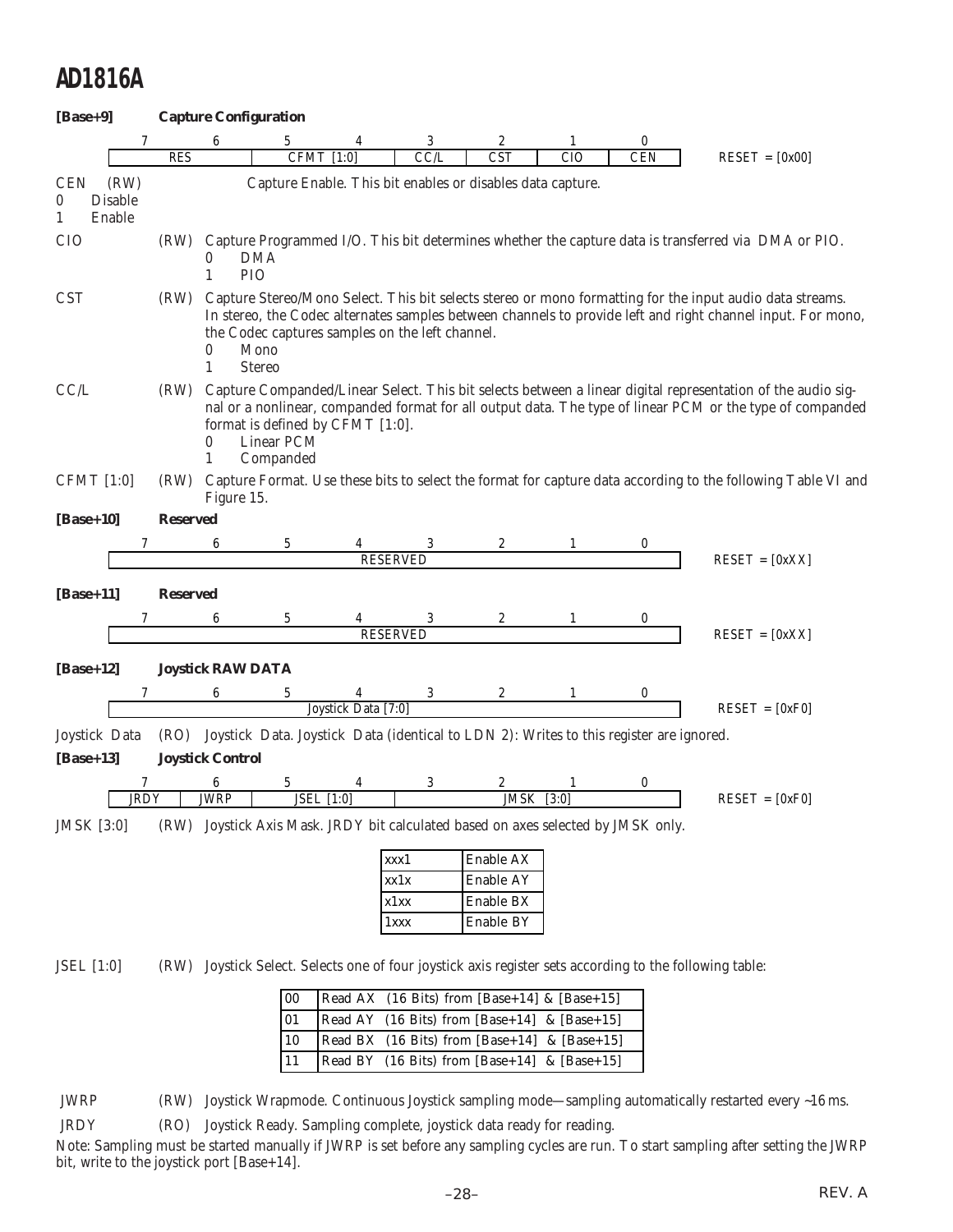### **[Base+14] Joystick Position Data Low Byte**



### JAXIS [7:0] (RO) Joystick Axis Low Byte.

Note: Axis to be read through this register is selected by the JSEL bits in the control register. A write to this register starts a sampling cycle.

### **[Base+15] Joystick Position Data High Byte**



### JAXIS [15:8] (RO) Joystick Axis High Byte.

Note: Axis to be read through this register is selected by the JSEL bits in the control register. A write to this register starts a sampling cycle

### **Sound System Indirect Registers**

### *Writing Indirect Registers*

All Indirect Registers must be written in pairs: low byte followed by high byte. The Indirect Address Register [SSBASE+0] holds the address for a register pair, the Indirect Low Data Byte [SSBASE+2] is used to write low data byte and the Indirect High Data Byte [SSBASE+3] is used to write the high data byte. The low data byte is held in the temporary register until the upper byte is written.

### **Programming Example**

| "Write Sample Rate for Voice Playback at 11,000 Hz (0x2AF8)" |  |
|--------------------------------------------------------------|--|

| 1) Write $[SSBASE+0]$ with $0x02$ | ; indirect register for voice playback sample rate |
|-----------------------------------|----------------------------------------------------|

- 2) Write  $[SSBASE+2]$  with  $0xF8$  ; low byte of 16-bit sample rate register
	-
- 
- 3) Write [SSBASE+3] with 0x2A ; high byte of 16-bit sample rate register

### *Reading Indirect Registers*

All indirect registers can be individually read. The Sound System Indirect Address Register [SSBASE+0] holds the address for a register pair, the Indirect Low Data Byte [SSBASE+2] is used to read low data byte and Indirect High Data Byte [SSBASE+3] is used to read the High data byte.

### **Programming Example**

"Read Sample Rate for Voice Playback set to 11,000 Hz (0x2AF8)"

- 1) Write [SSBASE+0] with 0x02 ; indirect register for voice playback sample rate
- 2) Read [SSBASE+2] ; low byte of 16-bit sample rate register set to 0xF8
- 3) Read [SSBASE+3] ; high byte of 16-bit sample rate register set to 0x2A

### *ISR Saves and Restores*

For Interrupt Service Routines, ISRs, it is necessary to save and restore the Indirect Address and the Low Byte Temporary Data holding registers inside the ISR.

#### **Programming Example**

"Save/Restore during an ISR"

- Beginning of ISR:
- 1) Read [SSBASE+0] ; save Indirect Address register to TMP\_IA
- 
- 2) Write  $[SSBASE+0]$  with 0x00; <br>3) Read  $[SSBASE+2]$  ; save Low Byte Temporary data to TMP\_LBT
- 
- 4) ISR Code ; ISR routine
- ; save Low Byte Temporary data to TMP\_LBT
- 5) Write [SSBASE+2] with TMP\_LBT ; restore Low Byte Temporary data TMP\_LBT
- 
- 6) Write [SSBASE+0] with TMP\_IA ; restore Indirect Address Register to TMP\_IA
- 7) Return from Interrupt ; return from ISR
-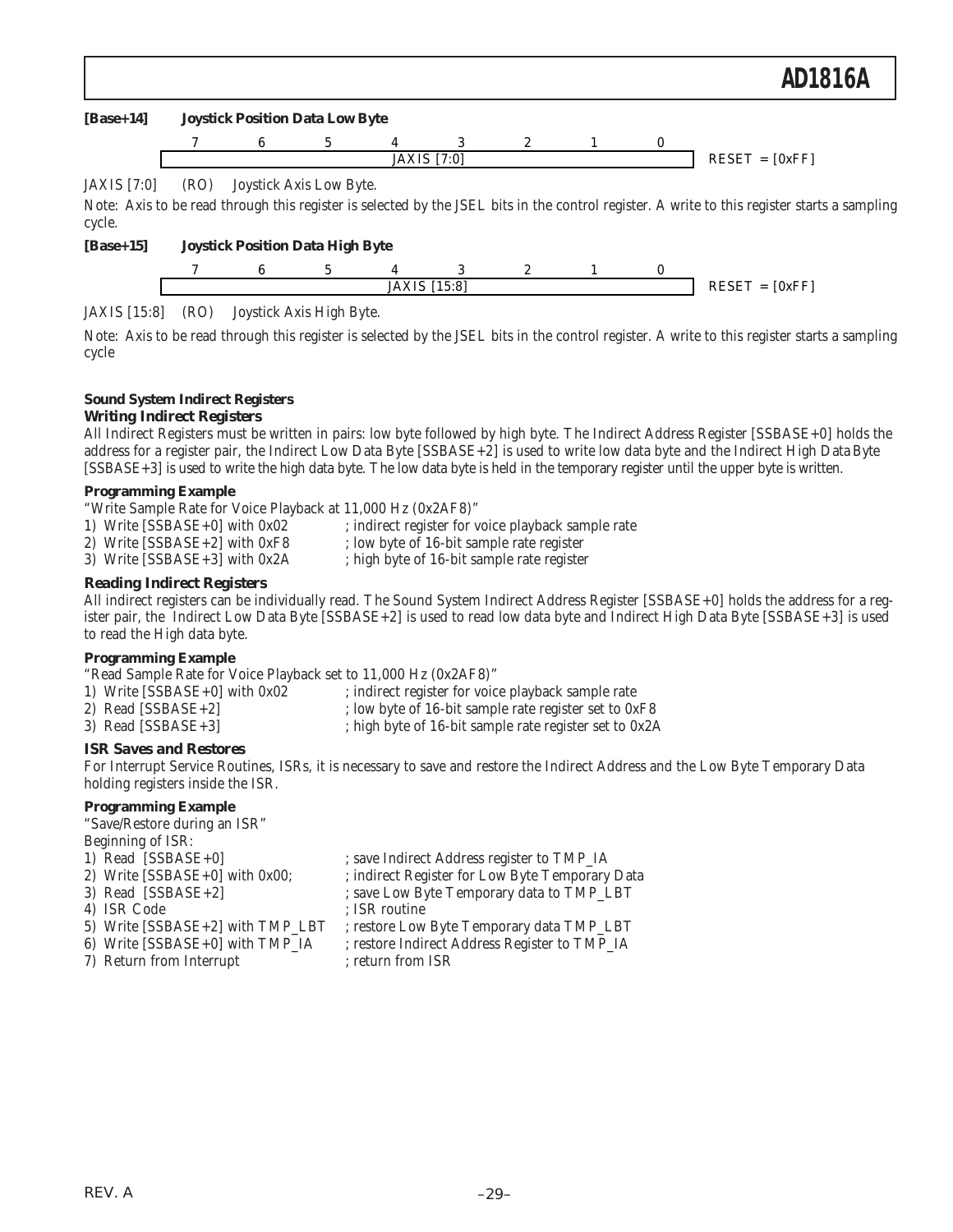| <b>Address</b> |                                                   | Reset/<br><b>Default State</b> |
|----------------|---------------------------------------------------|--------------------------------|
|                | <b>Register Name</b>                              |                                |
| 00             | Low Byte TMP                                      | 0xXX                           |
| 01             | <b>Interrupt Enable and External Control</b>      | 0x0102                         |
| 02             | Voice Playback Sample Rate                        | 0x1F40                         |
| 03             | Voice Capture Sample Rate                         | 0x1F40                         |
| 04             | <b>Voice Attenuation</b>                          | 0x8080                         |
| 05             | <b>FM</b> Attenuation                             | 0x8080                         |
| 06             | $I2S(1)$ Attenuation                              | 0x8080                         |
| 07             | $I2S(0)$ Attenuation                              | 0x8080                         |
| 08             | <b>Playback Base Count</b>                        | 0x0000                         |
| 09             | Playback Current Count                            | 0x0000                         |
| 10             | Capture Base Count                                | 0x0000                         |
| 11             | Capture Current Count                             | 0x0000                         |
| 12             | <b>Timer Base Count</b>                           | 0x0000                         |
| 13             | <b>Timer Current Count</b>                        | 0x0000                         |
| 14             | <b>Master Volume Attenuation</b>                  | 0x0000                         |
| 15             | CD Gain/Attenuation                               | 0x8888                         |
| 16             | Synth Gain/Attenuation                            | 0x8888                         |
| 17             | Video Gain/Attenuation                            | 0x8888                         |
| 18             | Line Gain/Attenuation                             | 0x8888                         |
| 19             | Mic/PHONE IN Gain/Attenuation                     | 0x8888                         |
| 20             | ADC Source Select and ADC PGA                     | 0x0000                         |
| 32             | Chip Configuration                                | 0x00F0                         |
| 33             | <b>DSP</b> Configuration                          | 0x0000                         |
| 34             | <b>FM Sample Rate</b>                             | 0x5622                         |
| 35             | $I2S(1)$ Sample Rate                              | 0xAC44                         |
| 36             | $I2S(0)$ Sample Rate                              | 0xAC44                         |
| 37             | Reserved                                          | 0x0000                         |
| 38             | Programmable Clock Rate                           | 0xAC44                         |
| 39             | 3D Phat Stereo Control/PHONE_OUT Gain Attenuation | 0x8000                         |
| 40             | Reserved                                          | 0x0000                         |
| 41             | Hardware Volume Button Modifier                   | 0xXX1B                         |
| 42             | DSP Mailbox 0                                     | 0x0000                         |
| 43             | <b>DSP</b> Mailbox 1                              | 0x0000                         |
| 44             | Power-Down and Timer Control                      | 0x0000                         |
| 45             | <b>Version ID</b>                                 | 0xXXXX                         |
| 46             | Reserved                                          | 0x0000                         |

**Table VII. Indirect Register Map and Reset/Default States**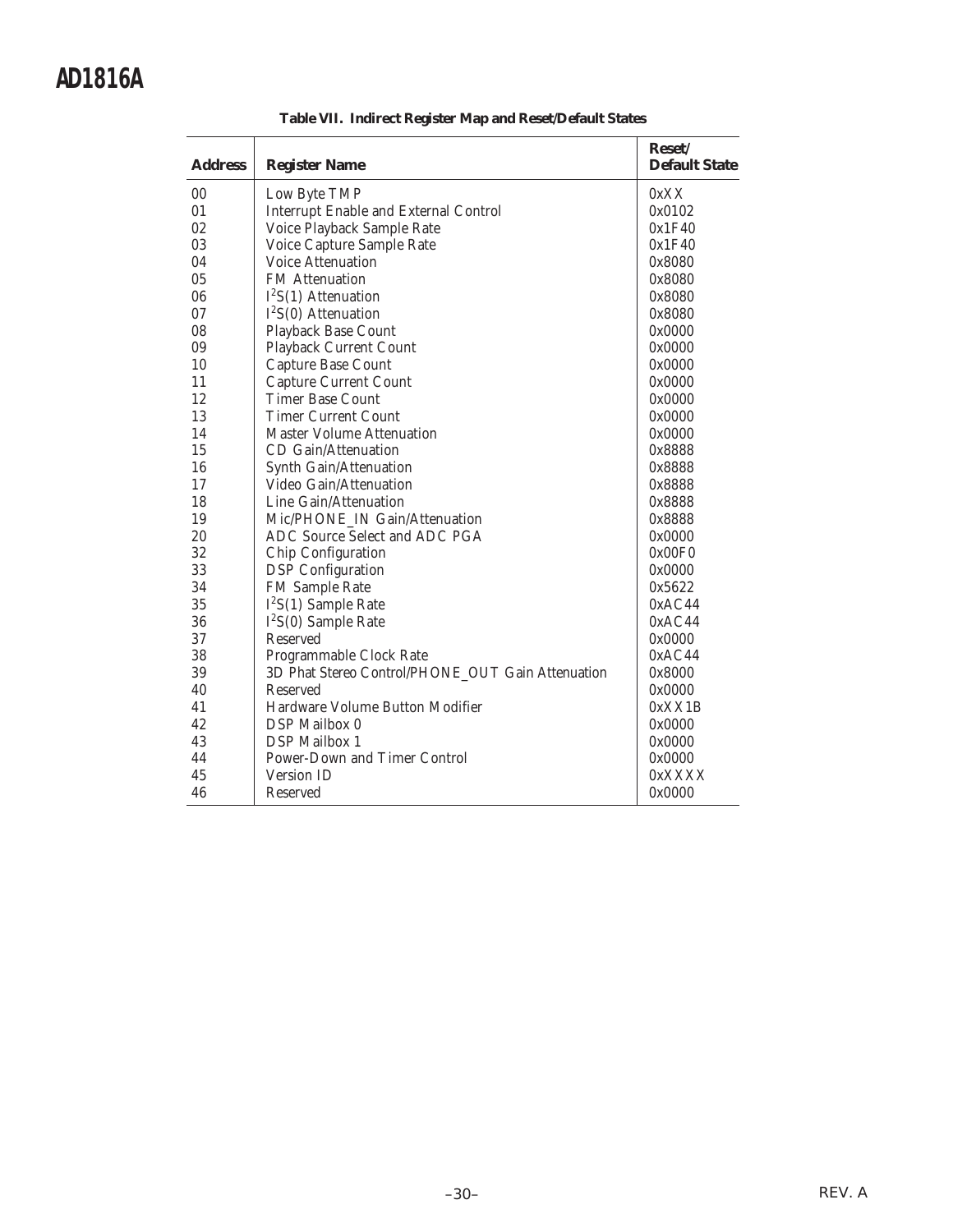|                |                                               |                 | (High Byte)    |                   |                         |                   |              |              |                          |                                 |                |                | (Low Byte)        |                   |              |            |
|----------------|-----------------------------------------------|-----------------|----------------|-------------------|-------------------------|-------------------|--------------|--------------|--------------------------|---------------------------------|----------------|----------------|-------------------|-------------------|--------------|------------|
| <b>ADDRESS</b> | $\tau$                                        | $6\phantom{.0}$ | $\overline{5}$ | $\overline{4}$    | 3                       | $\overline{2}$    | $\mathbf{1}$ | $\mathbf{0}$ | $\overline{7}$           | 6                               | $\overline{5}$ | $\overline{4}$ | 3                 | $\overline{2}$    | $\mathbf{1}$ | $\bf{0}$   |
| 00(0x00)       |                                               |                 |                |                   | <b>RES</b>              |                   |              |              |                          |                                 |                |                | LBTD [7:0]        |                   |              |            |
| 01(0x01)       | PIE                                           | <b>CIE</b>      | TIE            | <b>VIE</b>        | <b>DIE</b>              | <b>RIE</b>        | <b>JIE</b>   | <b>SIE</b>   | TE                       |                                 |                |                |                   | XC0               |              |            |
| 02(0x02)       |                                               |                 |                |                   | <b>VPSR</b> [15.8]      |                   |              |              |                          |                                 |                |                | <b>VPSR [7:0]</b> |                   |              |            |
| 03 (0x03)      |                                               |                 |                |                   | <b>VCSR</b> [15:8]      |                   |              |              |                          |                                 |                |                | <b>VCSR [7:0]</b> |                   |              |            |
| 04 (0x04)      | <b>LVM</b>                                    | <b>RES</b>      |                |                   |                         | LVA [5:0]         |              |              | <b>RVM</b>               | <b>RES</b>                      |                |                |                   | RVA [5:0]         |              |            |
| 05 (0x05)      | <b>LFMM</b>                                   | <b>RES</b>      |                |                   |                         | <b>LFMA</b> [5:0] |              |              | <b>RFMM</b>              | <b>RES</b>                      |                |                |                   | <b>RFMA</b> [5:0] |              |            |
| 06 (0x06)      | LS1M                                          | <b>RES</b>      |                |                   |                         | LS1A $[5:0]$      |              |              | RS1M                     | <b>RES</b>                      |                |                |                   | RS1A [5:0]        |              |            |
| 07 (0x07)      | <b>RES</b><br><b>LS0M</b><br>LS0A [5:0]       |                 |                |                   |                         |                   |              |              |                          | <b>RES</b>                      |                |                |                   | RS0A [5:0]        |              |            |
| 08 (0x08)      |                                               |                 |                |                   | PBC [15:8]              |                   |              |              |                          |                                 |                |                | PBC [7:0]         |                   |              |            |
| 09 (0x09)      |                                               |                 |                |                   | PCC [15:8]              |                   |              |              |                          |                                 |                |                | PCC [7:0]         |                   |              |            |
| 10 (0x0A)      |                                               |                 |                |                   | CBC [15:8]              |                   |              |              |                          |                                 |                |                | CBC [7:0]         |                   |              |            |
| 11 (0x0B)      |                                               |                 |                |                   | CCC [15:8]              |                   |              |              |                          |                                 |                |                | CCC [7:0]         |                   |              |            |
| 12 (0x0C)      |                                               |                 |                |                   | TBC [15:8]              |                   |              |              |                          |                                 |                |                | TBC [7:0]         |                   |              |            |
| 13 (0x0D)      |                                               |                 |                |                   | TCC [15:8]              |                   |              |              |                          |                                 |                |                | <b>TCC</b> [7:0]  |                   |              |            |
| 14 (0x0E)      | <b>LMVM</b>                                   | <b>RES</b>      |                |                   |                         | LMVA $[4:0]$      |              |              | <b>RMVM</b>              | <b>RES</b><br><b>RMVA</b> [4:0] |                |                |                   |                   |              |            |
| 15 (0x0F)      | <b>LCDM</b>                                   | <b>RES</b>      |                |                   |                         | LCDA [4:0]        |              |              | <b>RCDM</b>              |                                 | <b>RES</b>     |                |                   | $RCDA$ [4:0]      |              |            |
| 16(0x10)       | <b>LSYM</b>                                   |                 | <b>RES</b>     |                   |                         | <b>LSYA</b> [4:0] |              |              | <b>RSYM</b>              |                                 | <b>RES</b>     |                |                   | <b>RSYA</b> [4:0] |              |            |
| 17(0x11)       | <b>LVDM</b>                                   |                 | <b>RES</b>     |                   |                         | LVDA [4:0]        |              |              | <b>RVDM</b>              |                                 | <b>RES</b>     |                |                   | <b>RVDA</b> [4:0] |              |            |
| 18(0x12)       | <b>LLM</b>                                    | <b>RES</b>      |                |                   |                         | LLA $[4:0]$       |              |              | RLM                      |                                 | <b>RES</b>     | RLA [4:0]      |                   |                   |              |            |
| 19(0x13)       | MCM                                           | M20             | RES            |                   |                         | $MCA$ [4:0]       |              |              | PIM                      |                                 | <b>RES</b>     | PIA [3:0]      |                   |                   |              | <b>RES</b> |
| 20(0x14)       | LAGC                                          |                 | LAS [2:0]      |                   |                         |                   | LAG [3:0]    |              | RAGC                     |                                 | RAS [2:0]      | RAG [3:0]      |                   |                   |              |            |
| 32 (0x20)      | <b>WSE</b>                                    | CDE             | <b>RES</b>     | <b>CNP</b>        |                         |                   | <b>RES</b>   |              | COF [3:0]<br>I2SF1 [1:0] |                                 |                |                |                   |                   | I2SF0 [1:0]  |            |
| 33 (0x21)      | DS1                                           | DS <sub>0</sub> | DIT            |                   | <b>RES</b>              | ADR               | I1T          | I0T          | CPI                      | PBI                             | <b>FMI</b>     | I1I            | <b>I01</b>        |                   | DFS [2:0]    |            |
| 34(0x22)       |                                               |                 |                |                   | <b>FSMR [15:8]</b>      |                   |              |              | <b>FMSR [7:0]</b>        |                                 |                |                |                   |                   |              |            |
| 35 (0x23)      |                                               |                 |                |                   | S1SR [15:8]             |                   |              |              |                          |                                 |                |                | S1SR [7:0]        |                   |              |            |
| 36 (0x24)      |                                               |                 |                |                   | S0SR [15:8]             |                   |              |              |                          |                                 |                |                | S0SR [7:0]        |                   |              |            |
| 37 (0x25)      |                                               |                 |                |                   | <b>RES</b>              |                   |              |              |                          |                                 |                |                | <b>RES</b>        |                   |              |            |
| 38 (0x26)      |                                               |                 |                |                   | $\overline{PCR}$ [15:8] |                   |              |              | <b>POM</b>               |                                 |                |                | PCR [7:0]         |                   |              |            |
| 39 (0x27)      | 3DDM<br><b>RES</b><br>3DD [3:0]<br><b>RES</b> |                 |                |                   |                         |                   |              |              |                          |                                 | <b>RES</b>     |                |                   | POA [4:0]         |              |            |
| 40 (0x28)      | <b>RES</b>                                    |                 |                |                   |                         |                   |              |              |                          |                                 |                |                | <b>RES</b>        |                   |              |            |
| 41 (0x29)      | <b>RES</b>                                    |                 |                |                   |                         |                   |              |              |                          | <b>VUP</b>                      | <b>VDN</b>     |                |                   | BM [4:0]          |              |            |
| 42 (0x2A)      |                                               |                 |                | MB0R [15:8]       |                         |                   |              |              |                          |                                 |                |                | <b>MB0R</b> [7:0] |                   |              |            |
| 43 (0x2B)      |                                               |                 |                | MB1R [15:8]       |                         |                   |              |              |                          |                                 |                |                | MB1R [7:0]        |                   |              |            |
| 44 (0x2C)      | CPD                                           | <b>RES</b>      | PIW            | PIR               | PAA                     | PDA               | PDP          | PTB          | 3D                       | PD <sub>3</sub> D               | GPSP           | <b>RES</b>     | <b>DM</b>         |                   | <b>RES</b>   |            |
| 45 (0x2D)      |                                               |                 |                | <b>VER</b> [15:8] |                         |                   |              |              | <b>VER</b> [7:0]         |                                 |                |                |                   |                   |              |            |
| 46 (0x2E)      |                                               |                 |                | <b>RES</b>        |                         |                   |              |              |                          |                                 |                |                | <b>RES</b>        |                   |              |            |

| <b>Table VIII. Sound System Indirect Registers</b> |  |  |
|----------------------------------------------------|--|--|
|                                                    |  |  |

|  |     | [00] INDIRECT LOW BYTE TMP |  |  |      |  | $DEFAULT = [0xXX]$ |  |
|--|-----|----------------------------|--|--|------|--|--------------------|--|
|  |     |                            |  |  |      |  |                    |  |
|  | RES |                            |  |  | LBTD |  |                    |  |

LBTD [7:0] Low Byte Temporary Data holding latch for register pair writes;

Written on any write to [SSBase + 2],

Read from  $[SSBase + 2]$  when the indirect address is 0x00.

|                  | [01] INTERRUPT ENABLE AND EXTERNAL CONTROL |           |                                                                                                                                                                                       |                                                                                                                                                                                       |                            |     |                                                                   |    |   |   |            |   |                                                                                    | $DEFALIT = [0x0102]$ |                 |  |
|------------------|--------------------------------------------|-----------|---------------------------------------------------------------------------------------------------------------------------------------------------------------------------------------|---------------------------------------------------------------------------------------------------------------------------------------------------------------------------------------|----------------------------|-----|-------------------------------------------------------------------|----|---|---|------------|---|------------------------------------------------------------------------------------|----------------------|-----------------|--|
|                  | 6                                          | 5.        | 4                                                                                                                                                                                     | 3                                                                                                                                                                                     | 2                          |     | 0                                                                 |    | 6 | 5 | 4          | 3 | 2                                                                                  |                      | U               |  |
| PIE              | <b>CIE</b>                                 | TIE       | VIE                                                                                                                                                                                   | DIE                                                                                                                                                                                   | RIE                        | JIE | <b>SIE</b>                                                        | TE |   |   | <b>RES</b> |   |                                                                                    | XC <sub>1</sub>      | XC <sub>0</sub> |  |
| X <sub>C</sub> O |                                            | <b>RW</b> |                                                                                                                                                                                       | External Control 0. The state of this bit is reflected on the XCTL0 pin. This pin is also muxed with<br>PCLKO. COF must be greater than 0x1011 for PCLKO to be disabled, see SS [32]. |                            |     |                                                                   |    |   |   |            |   |                                                                                    |                      |                 |  |
| XC1              |                                            | <b>RW</b> | External Control 1. The state of this bit is reflected on the XCTL1 pin. XCTL1 may also be used for<br>Ring-In Interrupt. Open drain output, contains internal pull-up $\sim 0.5$ mA. |                                                                                                                                                                                       |                            |     |                                                                   |    |   |   |            |   |                                                                                    |                      |                 |  |
| TE               |                                            | <b>RW</b> |                                                                                                                                                                                       | Timer Enable Bit.                                                                                                                                                                     |                            |     |                                                                   |    |   |   |            |   |                                                                                    |                      |                 |  |
| <b>SIE</b>       |                                            | <b>RW</b> | $\theta$                                                                                                                                                                              |                                                                                                                                                                                       |                            |     | SoundBlaster Interrupt disabled<br>SoundBlaster Interrupt enabled |    |   |   |            |   | SoundBlaster Interrupt Enable; This bit must be set to enable Current Count Timer. |                      |                 |  |
| JIE              |                                            | <b>RW</b> | $\theta$                                                                                                                                                                              |                                                                                                                                                                                       | Joystick Interrupt Enable; |     | Joystick Interrupt disabled<br>Joystick Interrupt enabled         |    |   |   |            |   |                                                                                    |                      |                 |  |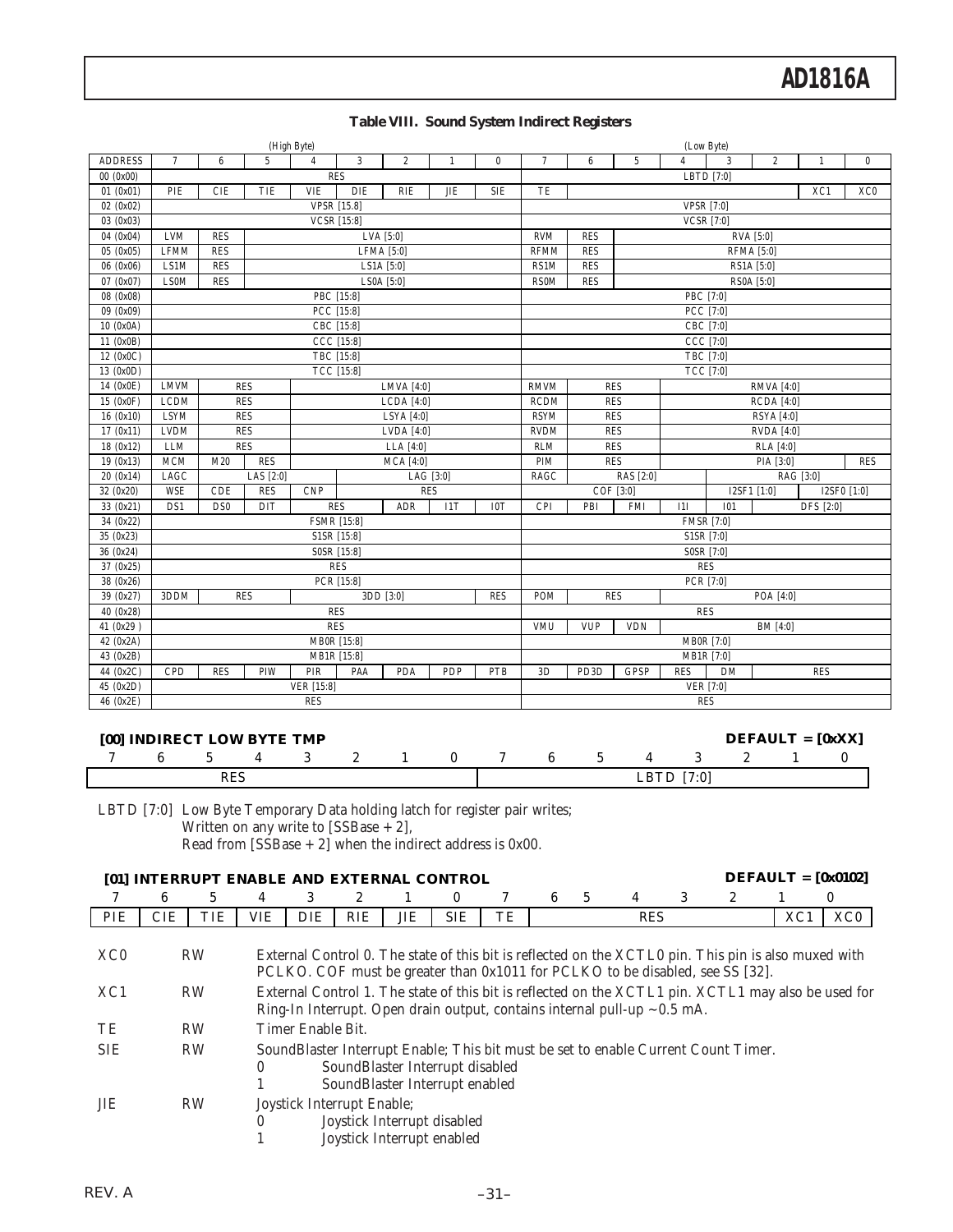| <b>RIE</b> | <b>RW</b> | Ring Interrupt Enable;                                                                                                                                                                                                                                 |  |
|------------|-----------|--------------------------------------------------------------------------------------------------------------------------------------------------------------------------------------------------------------------------------------------------------|--|
|            |           | Ring Interrupt disabled<br>0                                                                                                                                                                                                                           |  |
|            |           | Ring Interrupt enabled                                                                                                                                                                                                                                 |  |
| <b>DIE</b> | <b>RW</b> | <b>DSP</b> Interrupt Enable;                                                                                                                                                                                                                           |  |
|            |           | DSP Interrupt disabled<br>$\bf{0}$                                                                                                                                                                                                                     |  |
|            |           | <b>DSP</b> Interrupt enabled                                                                                                                                                                                                                           |  |
| <b>VIE</b> | <b>RW</b> | Volume Interrupt Enable. If enabled, software increments/decrements BUTTON MODIFIER via<br>interrupt routine and pushing buttons only sets VUP, VDN, VMU bits. It does not change the volume.<br>Volume Interrupt disabled<br>Volume Interrupt enabled |  |
| TIE        | <b>RW</b> | Timer Interrupt Enable;                                                                                                                                                                                                                                |  |
|            |           | Timer Interrupt disabled<br>0                                                                                                                                                                                                                          |  |
|            |           | Timer Interrupt enabled                                                                                                                                                                                                                                |  |
| <b>CIE</b> | RW        | Capture Interrupt Enable;                                                                                                                                                                                                                              |  |
|            |           | Capture Interrupt disabled                                                                                                                                                                                                                             |  |
|            |           | Capture Interrupt enabled                                                                                                                                                                                                                              |  |
| PIE        | <b>RW</b> | Playback Interrupt Enable;                                                                                                                                                                                                                             |  |
|            |           | Playback Interrupt disabled<br>0                                                                                                                                                                                                                       |  |
|            |           | Playback Interrupt enabled                                                                                                                                                                                                                             |  |
|            |           | $DEFALIT = [0x1F40]$<br>[02] VOICE PLAYBACK SAMPLE RATE                                                                                                                                                                                                |  |

|  |  |                    | $\mathbf{2}$ |  |                   |  |  |  |  |  |  |                                                                                                                             |  |
|--|--|--------------------|--------------|--|-------------------|--|--|--|--|--|--|-----------------------------------------------------------------------------------------------------------------------------|--|
|  |  | <b>VPSR</b> [15:8] |              |  | <b>VPSR [7:0]</b> |  |  |  |  |  |  |                                                                                                                             |  |
|  |  |                    |              |  |                   |  |  |  |  |  |  |                                                                                                                             |  |
|  |  |                    |              |  |                   |  |  |  |  |  |  | VPSR [15:0] Voice Playback Sample Rate. The sample rate can be programmed from 4 kHz to 55.2 kHz in 1 hertz increments. The |  |

default playback sample rate is 8 kHz.

|  | [03] VOICE CAPTURE SAMPLE RATE |  |  |  |  |                   | $DEFAULT = [0x1F40]$ |  |
|--|--------------------------------|--|--|--|--|-------------------|----------------------|--|
|  |                                |  |  |  |  |                   |                      |  |
|  | <b>VCSR</b> [15:8]             |  |  |  |  | <b>VCSR</b> [7:0] |                      |  |

VCSR [15:0] Voice Capture Sample Rate. The sample rate can be programmed from 4 kHz to 55.2 kHz in 1 hertz increments. Ignored if CNP bit in SS [32] = 0 in which case VPSR [15:0] controls capture rate. The default capture sample rate is 8 kHz.

|             |            | [04] VOICE ATTENUATION                                                                                                                          |   |             |                       |   |          |             |            |   |   |   | $DEFALIT = [0x8080]$  |   |          |
|-------------|------------|-------------------------------------------------------------------------------------------------------------------------------------------------|---|-------------|-----------------------|---|----------|-------------|------------|---|---|---|-----------------------|---|----------|
|             | 6          | 5                                                                                                                                               | 4 | 3           | $\mathbf{2}$          | 1 | $\bf{0}$ |             | 6          | 5 | 4 | 3 | $\mathbf{2}$          | 1 | $\bf{0}$ |
| LVM         | <b>RES</b> |                                                                                                                                                 |   | LVA $[5:0]$ |                       |   |          | <b>RVM</b>  | <b>RES</b> |   |   |   | $RVA$ [5:0]           |   |          |
| $RVA$ [5:0] |            | Right Voice Attenuation for Playback channel. The LSB represents $-1.5$ dB, 000000 = 0 dB and the<br>range is $0$ dB to $-94.5$ dB.             |   |             |                       |   |          |             |            |   |   |   |                       |   |          |
| RVM         |            | Right Voice Mute. $0 =$ Unmuted, $1 =$ Muted.                                                                                                   |   |             |                       |   |          |             |            |   |   |   |                       |   |          |
| LVA $[5:0]$ |            | Left Voice Attenuation for Playback channel. The LSB represents -1.5 dB, 000000 = 0 dB and the<br>range is $0$ dB to $-94.5$ dB                 |   |             |                       |   |          |             |            |   |   |   |                       |   |          |
| <b>LVM</b>  |            | Left Voice Mute. $0 =$ Unmuted, $1 =$ Muted.                                                                                                    |   |             |                       |   |          |             |            |   |   |   |                       |   |          |
|             |            | [05] FM ATTENUATION                                                                                                                             |   |             |                       |   |          |             |            |   |   |   | $DEFAULT = [0x8080]$  |   |          |
|             | 6          | 5.                                                                                                                                              | 4 | 3           | $\mathbf{2}^{\prime}$ | 1 | $\bf{0}$ |             | 6          | 5 | 4 | 3 | $\mathbf{2}^{\prime}$ |   | $\bf{0}$ |
| <b>LFMM</b> | <b>RES</b> |                                                                                                                                                 |   | LFMA [5:0]  |                       |   |          | <b>RFMM</b> | <b>RES</b> |   |   |   | <b>RFMA</b> [5:0]     |   |          |
| RFMA [5:0]  |            | Right F Music Attenuation for the internal Music Synthesizer. The LSB represents -1.5 dB, 000000 = 0 dB and<br>the range is 0 dB to $-94.5$ dB. |   |             |                       |   |          |             |            |   |   |   |                       |   |          |
| <b>RFMM</b> |            | Right F Music Mute. $0 =$ Unmuted, $1 =$ Muted.                                                                                                 |   |             |                       |   |          |             |            |   |   |   |                       |   |          |
|             |            | LFMA [5:0] Left F Music Attenuation for the internal Music Synthesizer. The LSB represents -1.5 dB, 000000 = 0 dB and the                       |   |             |                       |   |          |             |            |   |   |   |                       |   |          |

range is 0 dB to –94.5 dB.

LFMM Left F Music Mute.  $0 =$  Unmuted,  $1 =$  Muted.

|      |            | [06] $I^2S(1)$ ATTENUATION |  |              |  |      |            |  | $DEFALIT = [0x8080]$ |  |
|------|------------|----------------------------|--|--------------|--|------|------------|--|----------------------|--|
|      |            |                            |  |              |  |      |            |  |                      |  |
| LS1M | <b>RES</b> |                            |  | LS1A $[5:0]$ |  | RS1M | <b>RES</b> |  | RS1A [5:0]           |  |

 $RS1A [5:0]$ Right  $I^2S(1)$  Attenuation register. The LSB represents –1.5 dB, 000000 = 0 dB and the range is 0 dB to –94.5 dB.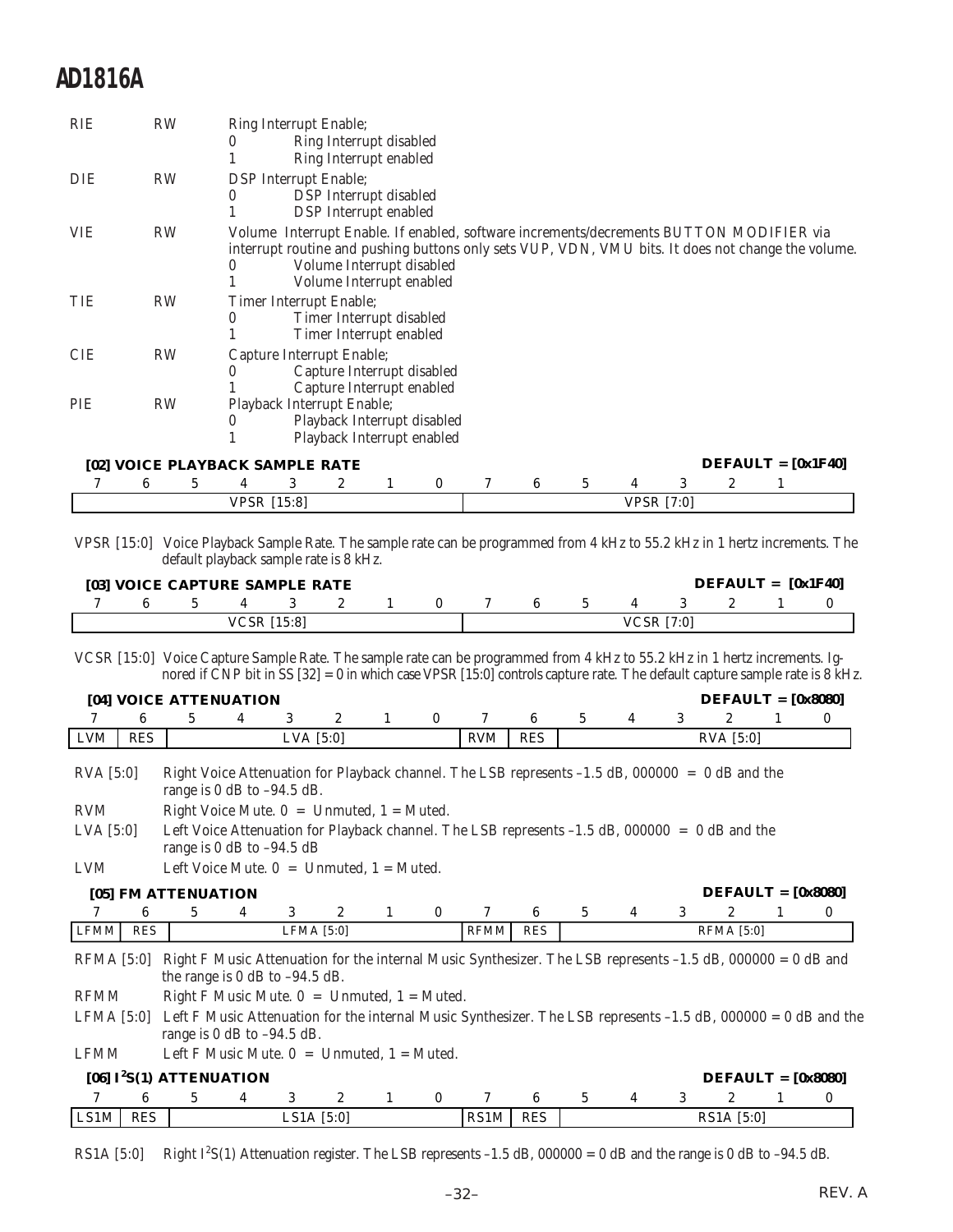| RS1M         |            |                                  | Right $I^2S(1)$ Mute. $0 =$ Unmuted, $1 =$ Muted.                                  |              |   |   |                  |             |            |   |           |                |                                                                                                                             |   |          |
|--------------|------------|----------------------------------|------------------------------------------------------------------------------------|--------------|---|---|------------------|-------------|------------|---|-----------|----------------|-----------------------------------------------------------------------------------------------------------------------------|---|----------|
| LS1A $[5:0]$ |            |                                  |                                                                                    |              |   |   |                  |             |            |   |           |                | Left $I^2S(1)$ Attenuation register. The LSB represents -1.5 dB, 000000 = 0 dB and the range is 0 dB to -94.5 dB.           |   |          |
| LS1M         |            |                                  | Left $I^2S(1)$ Mute. 0 = Unmuted, 1 = Muted.                                       |              |   |   |                  |             |            |   |           |                |                                                                                                                             |   |          |
|              |            | [07] $I^2S(0)$ ATTENUATION       |                                                                                    |              |   |   |                  |             |            |   |           |                | $DEFAULT = [0x8080]$                                                                                                        |   |          |
| 7            | 6          | 5                                | 4                                                                                  | 3            | 2 | 1 | $\bf{0}$         | 7           | 6          | 5 | 4         | 3              | 2                                                                                                                           | 1 | $\bf{0}$ |
| <b>LS0M</b>  | <b>RES</b> |                                  |                                                                                    | LS0A $[5:0]$ |   |   |                  | <b>RS0M</b> | <b>RES</b> |   |           |                | RS0A [5:0]                                                                                                                  |   |          |
| RS0A [5:0]   |            |                                  |                                                                                    |              |   |   |                  |             |            |   |           |                | Right $I^2S(0)$ Attenuation register. The LSB represents -1.5 dB, 000000 = 0 dB and the range is 0 dB to -94.5 dB.          |   |          |
| <b>RS0M</b>  |            |                                  | Right $I^2S(0)$ Mute. 0 = Unmuted, 1 = Muted.                                      |              |   |   |                  |             |            |   |           |                |                                                                                                                             |   |          |
| LS0A [5:0]   |            |                                  |                                                                                    |              |   |   |                  |             |            |   |           |                | Left I <sup>2</sup> S(0) Attenuation register. The LSB represents -1.5 dB, 000000 = 0 dB and the range is 0 dB to -94.5 dB. |   |          |
| <b>LS0M</b>  |            |                                  | Left $I^2S(0)$ Mute. 0 = Unmuted, 1 = Muted.                                       |              |   |   |                  |             |            |   |           |                |                                                                                                                             |   |          |
|              |            | [08] PLAYBACK BASE COUNT         |                                                                                    |              |   |   |                  |             |            |   |           |                | $DEFAULT = [0x0000]$                                                                                                        |   |          |
| 7            | 6          | 5                                | 4                                                                                  | 3            | 2 | 1 | $\bf{0}$         | 7           | 6          | 5 |           | 3              | $\boldsymbol{2}$                                                                                                            | 1 | 0        |
|              |            |                                  | PBC [15:8]                                                                         |              |   |   |                  |             |            |   |           | PBC [7:0]      |                                                                                                                             |   |          |
| PBC [15:0]   |            |                                  |                                                                                    |              |   |   |                  |             |            |   |           |                | Playback Base Count. This register is for loading the Playback DMA Count. Writing a value to this register also             |   |          |
|              |            |                                  |                                                                                    |              |   |   |                  |             |            |   |           |                | loads the same data into the Playback Current Count register. You must load this register when Playback Enable              |   |          |
|              |            |                                  |                                                                                    |              |   |   |                  |             |            |   |           |                | (PEN) is deasserted. When PEN is asserted, the Playback Current Count decrements once for every four bytes                  |   |          |
|              |            |                                  |                                                                                    |              |   |   |                  |             |            |   |           |                | transferred via a DMA cycle. The next transfer, after zero is reached in the Playback Current Count, will generate          |   |          |
|              |            |                                  |                                                                                    |              |   |   |                  |             |            |   |           |                | an interrupt and reload the Playback Current Count with the value in the Playback Base Count. The Playback Base             |   |          |
|              |            |                                  |                                                                                    |              |   |   |                  |             |            |   |           |                | Count should always be programmed to Number Bytes divided by four, minus one ((Number Bytes/4) -1). The                     |   |          |
|              |            |                                  | circular software DMA buffer must be divisible by four to ensure proper operation. |              |   |   |                  |             |            |   |           |                |                                                                                                                             |   |          |
|              |            |                                  |                                                                                    |              |   |   |                  |             |            |   |           |                | $DEFAULT = [0x0000]$                                                                                                        |   |          |
| 7            | 6          | [09] PLAYBACK CURRENT COUNT<br>5 | 4                                                                                  | 3            | 2 | 1 | 0                | 7           | 6          | 5 | 4         | 3              | 2                                                                                                                           | 1 | 0        |
|              |            |                                  | PCC [15:8]                                                                         |              |   |   |                  |             |            |   |           | PCC [7:0]      |                                                                                                                             |   |          |
|              |            |                                  |                                                                                    |              |   |   |                  |             |            |   |           |                |                                                                                                                             |   |          |
| PCC [15:0]   |            |                                  |                                                                                    |              |   |   |                  |             |            |   |           |                | Playback Current Count register. Contains the current Playback DMA Count. Reads and Writes must be done                     |   |          |
|              |            |                                  | when PEN is deasserted.                                                            |              |   |   |                  |             |            |   |           |                |                                                                                                                             |   |          |
|              |            |                                  |                                                                                    |              |   |   |                  |             |            |   |           |                |                                                                                                                             |   |          |
|              |            | [10] CAPTURE BASE COUNT          |                                                                                    |              |   |   |                  |             |            |   |           |                | $DEFAULT = [0x0000]$                                                                                                        |   |          |
| 7            | 6          | 5                                | 4<br>CBC [15:8]                                                                    | 3            | 2 | 1 | $\bf{0}$         | 7           | 6          | 5 | 4         | 3<br>CBC [7:0] | 2                                                                                                                           | 1 | 0        |
|              |            |                                  |                                                                                    |              |   |   |                  |             |            |   |           |                |                                                                                                                             |   |          |
| CBC [15:0]   |            |                                  |                                                                                    |              |   |   |                  |             |            |   |           |                | Capture Base Count. This register is for loading the Capture DMA Count. Writing a value to this register also               |   |          |
|              |            |                                  |                                                                                    |              |   |   |                  |             |            |   |           |                | loads the same data into the Capture Current Count register. Loading must be done when Capture Enable (CEN)                 |   |          |
|              |            |                                  |                                                                                    |              |   |   |                  |             |            |   |           |                | is deasserted. When CEN is asserted, the Capture Current Count decrements once for every four bytes transferred             |   |          |
|              |            |                                  |                                                                                    |              |   |   |                  |             |            |   |           |                | via a DMA cycle. The next transfer, after zero is reached in the Capture Current Count, will generate an interrupt          |   |          |
|              |            |                                  |                                                                                    |              |   |   |                  |             |            |   |           |                | and reload the Capture Current Count with the value in the Capture Base Count. The Capture Base Count should                |   |          |
|              |            |                                  |                                                                                    |              |   |   |                  |             |            |   |           |                | always be programmed to Number Bytes divided by four, minus one ((Number Bytes/4) -1). The circular software                |   |          |
|              |            |                                  | DMA buffer must be divisible by four to ensure proper operation.                   |              |   |   |                  |             |            |   |           |                |                                                                                                                             |   |          |
|              |            |                                  |                                                                                    |              |   |   |                  |             |            |   |           |                |                                                                                                                             |   |          |
|              |            | [11] CAPTURE CURRENT COUNT       |                                                                                    |              |   |   |                  |             |            |   |           |                | $DEFALIT = [0x0000]$                                                                                                        |   |          |
| 7            | 6          | 5                                | 4                                                                                  | 3            | 2 | 1 | 0                | 7           | 6          | 5 | 4         | 3              | 2                                                                                                                           | 1 | 0        |
|              |            |                                  | CCC [15:8]                                                                         |              |   |   |                  |             |            |   | CCC [7:0] |                |                                                                                                                             |   |          |
| CCC [15:0]   |            |                                  |                                                                                    |              |   |   |                  |             |            |   |           |                | Capture Current Count register. Contains the current Capture DMA Count. Reading and Writing must be done                    |   |          |
|              |            |                                  | when CEN is deasserted.                                                            |              |   |   |                  |             |            |   |           |                |                                                                                                                             |   |          |
|              |            | [12] TIMER BASE COUNT            |                                                                                    |              |   |   |                  |             |            |   |           |                | $DEFAULT = [0x0000]$                                                                                                        |   |          |
| 7            | 6          | 5                                | 4                                                                                  | 3            | 2 |   | $\boldsymbol{0}$ |             | 6          | 5 |           | 3              | 2                                                                                                                           |   | 0        |

TBC [15:0] Timer Base Count. Writing a value to this register loads data into the Timer Current Count register. Loading must be done when Timer Enable (TE) is deasserted. When TE is asserted, the Timer Current Count register decrements once for every specified time period. The time period (10 µs or 100 ms) is programmed via the PTB bit in SS [44]. When TE is asserted, the Timer Current Count decrements once every time period. The next count, after zero is reached in the Timer Current Count register, will generate an interrupt and reload the Timer Current Count register with the value in the Timer Base Count register.

TBC [15:8] TBC [7:0]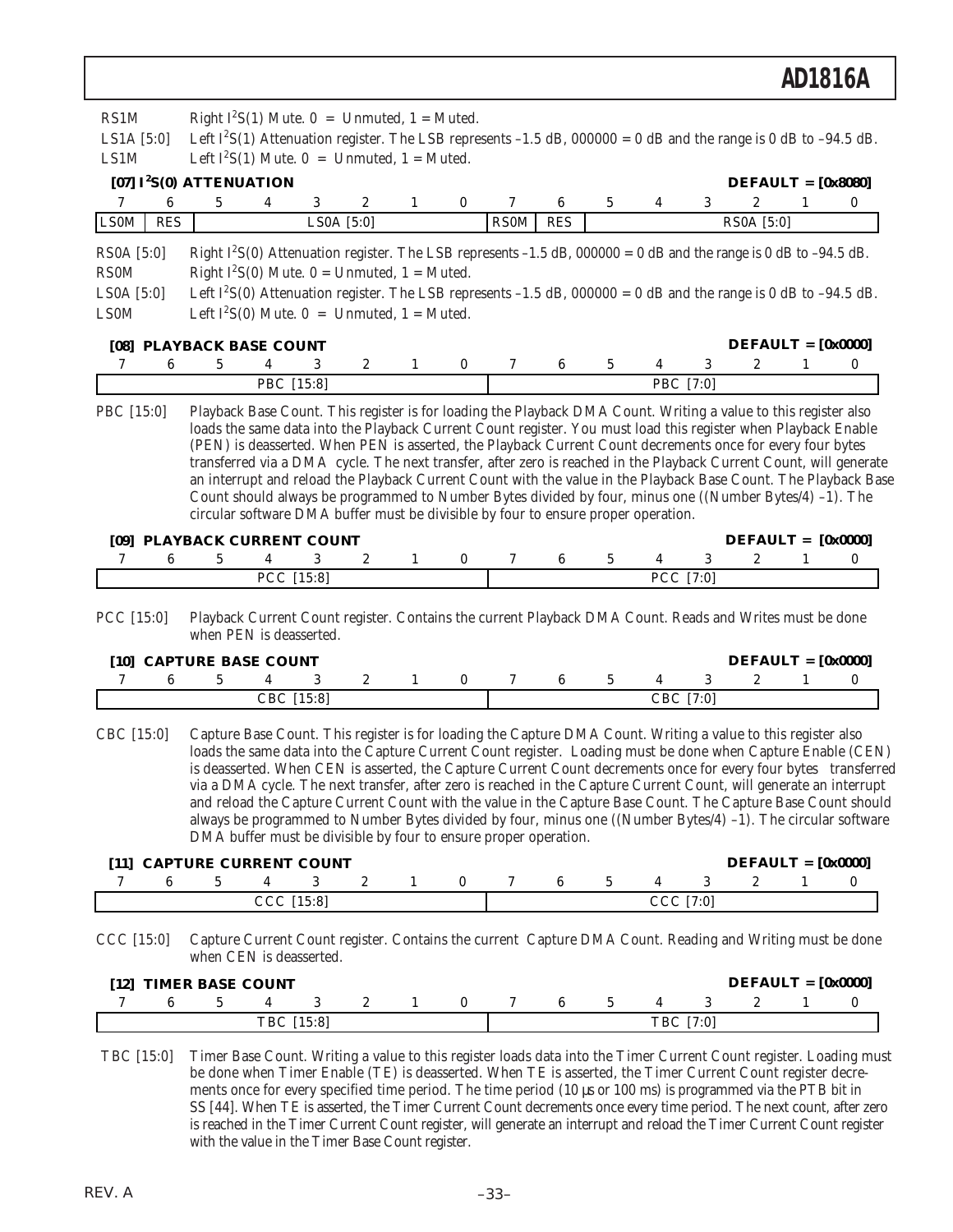|                                                          |   | [13] TIMER CURRENT COUNT                                                                                                   |   |            |                  |              |          |             |                               |   |                  |   | $DEFAULT = [0x0000]$                                                                                                                                                                                                                                                                                                            |   |   |
|----------------------------------------------------------|---|----------------------------------------------------------------------------------------------------------------------------|---|------------|------------------|--------------|----------|-------------|-------------------------------|---|------------------|---|---------------------------------------------------------------------------------------------------------------------------------------------------------------------------------------------------------------------------------------------------------------------------------------------------------------------------------|---|---|
| 7                                                        | 6 | 5                                                                                                                          | 4 | 3          | 2                | 1            | 0        | 7           | 6                             | 5 | 4                | 3 | 2                                                                                                                                                                                                                                                                                                                               | 1 | 0 |
|                                                          |   |                                                                                                                            |   | TCC [15:8] |                  |              |          |             |                               |   | TCC [7:0]        |   |                                                                                                                                                                                                                                                                                                                                 |   |   |
| TCC [15:0]                                               |   | TE is deasserted.                                                                                                          |   |            |                  |              |          |             |                               |   |                  |   | Timer DMA Current Count register. Contains the current timer count. Reading and Writing must be done when                                                                                                                                                                                                                       |   |   |
|                                                          |   | [14] MASTER VOLUME ATTENUATION                                                                                             |   |            |                  |              |          |             |                               |   |                  |   | $DEFAULT = [0x0000]$                                                                                                                                                                                                                                                                                                            |   |   |
| 7                                                        | 6 | 5                                                                                                                          | 4 | 3          | 2                | 1            | 0        | 7           | 6                             | 5 | 4                | 3 | 2                                                                                                                                                                                                                                                                                                                               | 1 | 0 |
| ${\rm LMVM}$                                             |   | <b>RES</b>                                                                                                                 |   |            | LMVA [4:0]       |              |          | <b>RMVM</b> | <b>RES</b>                    |   |                  |   | <b>RMVA</b> [4:0]                                                                                                                                                                                                                                                                                                               |   |   |
| $RMVA$ [4:0]                                             |   |                                                                                                                            |   |            |                  |              |          |             |                               |   |                  |   | Right Master Volume Attenuation. The LSB represents $-1.5$ dB, 00000 = 0 dB and the range is 0 dB to<br>-46.5 dB. This register is added with the Hardware Volume Button Modifier value to produce the final DAC Master<br>Volume attenuation level. See Hardware Volume Button Modifier Register description for more details. |   |   |
| <b>RMVM</b>                                              |   | Right Master Volume Mute. $0 =$ Unmuted, $1 =$ Muted.                                                                      |   |            |                  |              |          |             |                               |   |                  |   |                                                                                                                                                                                                                                                                                                                                 |   |   |
| LMVA $[4:0]$<br><b>LMVM</b>                              |   | Left Master Volume Mute. $0 =$ Unmuted, $1 =$ Muted.                                                                       |   |            |                  |              |          |             |                               |   |                  |   | Left Master Volume Attenuation. The LSB represents $-1.5$ dB, 00000 = 0 dB and the range is 0 dB to<br>-46.5 dB. This register is added with the Hardware Volume Button Modifier value to produce the final DAC Master<br>Volume attenuation level. See Hardware Volume Button Modifier Register description for more details.  |   |   |
|                                                          |   | [15] CD GAIN/ATTENUATION                                                                                                   |   |            |                  |              |          |             |                               |   |                  |   | $DEFAULT = [0x8888]$                                                                                                                                                                                                                                                                                                            |   |   |
| 7                                                        | 6 | 5                                                                                                                          | 4 | 3          | 2                | 1            | 0        | 7           | $6\phantom{.0}$               | 5 | 4                | 3 | 2                                                                                                                                                                                                                                                                                                                               | 1 | 0 |
| $\ensuremath{\mathsf{LCDM}}$                             |   | <b>RES</b>                                                                                                                 |   |            | LCDA [4:0]       |              |          | <b>RCDM</b> | <b>RES</b>                    |   |                  |   | $RCDA$ [4:0]                                                                                                                                                                                                                                                                                                                    |   |   |
| LCDA [4:0]<br><b>LCDM</b>                                |   | Left CD Mute. $0 =$ Unmuted, $1 =$ Muted.<br>[16] SYNTH GAIN/ATTENUATION                                                   |   |            |                  |              |          |             |                               |   |                  |   | Left CD Attenuation. The LSB represents -1.5 dB, $00000 = +12$ dB and the range is +12 dB to -34.5 dB.<br>$DEFALIT = [0x8888]$                                                                                                                                                                                                  |   |   |
| 7                                                        | 6 | 5                                                                                                                          | 4 | 3          | 2                | 1            | 0        | 7           | 6                             | 5 | 4                | 3 | 2                                                                                                                                                                                                                                                                                                                               | 1 | 0 |
| <b>LSYM</b>                                              |   | <b>RES</b>                                                                                                                 |   |            | LSYA [4:0]       |              |          | <b>RSYM</b> | <b>RES</b>                    |   |                  |   | <b>RSYA</b> [4:0]                                                                                                                                                                                                                                                                                                               |   |   |
| $RSYA$ [4:0]<br><b>RSYM</b><br>LSYA [4:0]<br><b>LSYM</b> |   | Right SYNTH Mute. $0 =$ Unmuted, $1 =$ Muted.<br>Left SYNTH Mute. $0 =$ Unmuted, $1 =$ Muted.<br>[17] VID GAIN/ATTENUATION |   |            |                  |              |          |             |                               |   |                  |   | Right SYNTH Attenuation. The LSB represents -1.5 dB, $00000 = +12$ dB and the range is +12 dB to -34.5 dB.<br>Left SYNTH Attenuation. The LSB represents $-1.5$ dB, 00000 = +12 dB and the range is +12 dB to $-34.5$ dB.<br>$DEFALIT = [0x8888]$                                                                               |   |   |
| 7                                                        | 6 | 5                                                                                                                          | 4 | 3          | $\boldsymbol{2}$ | $\mathbf{1}$ | $\bf{0}$ | 7           | 6                             | 5 | 4                | 3 | $\boldsymbol{2}$                                                                                                                                                                                                                                                                                                                | 1 | 0 |
| ${\rm LVDM}$                                             |   | <b>RES</b>                                                                                                                 |   |            | LVDA $[4:0]$     |              |          | <b>RVDM</b> | <b>RES</b>                    |   |                  |   | <b>RVDA</b> [4:0]                                                                                                                                                                                                                                                                                                               |   |   |
| RVDA[4:0]<br><b>RVDM</b><br>LVDA [4:0]<br><b>LVDM</b>    |   | Right VID Mute. $0 =$ Unmute, $1 =$ Muted.<br>Left VID Mute. $0 =$ Unmuted, $1 =$ Muted.<br>[18] LINE GAIN/ATTENUATION     |   |            |                  |              |          |             |                               |   |                  |   | Right VID Attenuation. The LSB represents $-1.5$ dB, $00000 = +12$ dB and the range is $+12$ dB to $-34.5$ dB.<br>Left VID Attenuation. The LSB represents -1.5 dB, 00000 = +12 dB and the range is +12 dB to -34.5 dB.<br>$DEFAULT = [0x8888]$                                                                                 |   |   |
| 7                                                        | 6 | 5                                                                                                                          | 4 |            |                  |              |          |             |                               |   |                  |   |                                                                                                                                                                                                                                                                                                                                 |   | 0 |
| LLM                                                      |   |                                                                                                                            |   | 3          |                  |              |          | 7           |                               |   |                  |   |                                                                                                                                                                                                                                                                                                                                 | 1 |   |
|                                                          |   | RES                                                                                                                        |   |            | 2<br>LLA [4:0]   | $\mathbf{1}$ | $\bf{0}$ | <b>RLM</b>  | $6\phantom{.0}$<br><b>RES</b> | 5 | $\boldsymbol{4}$ | 3 | 2<br>RLA [4:0]                                                                                                                                                                                                                                                                                                                  |   |   |

LLA [4:0] Left LINE Attenuation. The LSB represents -1.5 dB, 00000 = +12 dB and the range is +12 dB to -34.5 dB.

LLM Left Line Mute. 0 = Unmuted, 1 = Muted.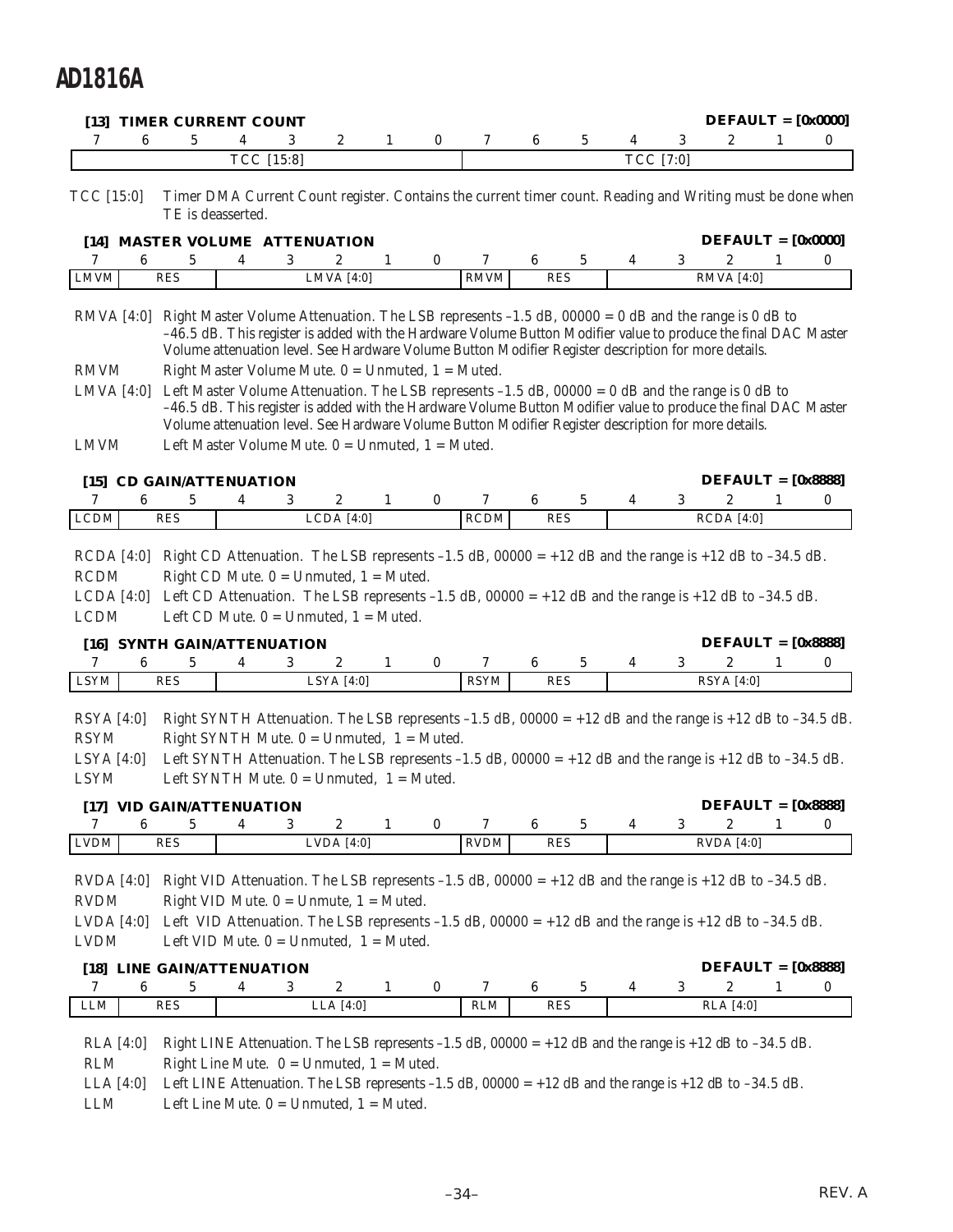| 6<br>7                                                      | [19] MIC/PHONE_IN GAIN/ATTENUATION<br>5<br>3<br>4                                                                                                                                                                                                                                                                                        | 2<br>1                                                                  | 0        | 7           | 6                                | 5                              | 4        | 3                            | $DEFAULT = [0x8888]$<br>2 | 1              | 0          |
|-------------------------------------------------------------|------------------------------------------------------------------------------------------------------------------------------------------------------------------------------------------------------------------------------------------------------------------------------------------------------------------------------------------|-------------------------------------------------------------------------|----------|-------------|----------------------------------|--------------------------------|----------|------------------------------|---------------------------|----------------|------------|
| MCM<br>M20                                                  | <b>RES</b>                                                                                                                                                                                                                                                                                                                               | $MCA$ [4:0]                                                             |          | PIM         | <b>RES</b>                       |                                |          | PIA [3:0]                    |                           |                | <b>RES</b> |
| PIA [3:0]<br><b>PIM</b><br>$MCA$ [4:0]<br>M20<br><b>MCM</b> | PHONE_IN Attenuation. The LSB represents $-3$ dB, $0000 = 0$ dB and the range is 0 dB to $-45$ dB.<br>PHONE IN Mute.<br>Microphone Attenuation. The LSB represents -1.5 dB, 00000 = +12 dB and the range is $\pm$ 12 dB to -34.5 dB.<br>Microphone 20 dB Gain. The M20-bit enables the Microphone +20 dB gain stage.<br>Microphone Mute. |                                                                         |          |             |                                  |                                |          |                              |                           |                |            |
|                                                             | [20] ADC SOURCE SELECT AND ADC PGA                                                                                                                                                                                                                                                                                                       |                                                                         |          |             |                                  |                                |          |                              | $DEFAULT = [0x0000]$      |                |            |
| 6<br>7                                                      | 3<br>5<br>4                                                                                                                                                                                                                                                                                                                              | 2<br>1                                                                  | 0        | 7           | 6                                | 5                              | 4        | 3                            | 2                         | 1              | 0          |
| LAGC                                                        | LAS [2:0]                                                                                                                                                                                                                                                                                                                                | LAG [3:0]                                                               |          | <b>RAGC</b> |                                  | RAS [2:0]                      |          |                              | RAG [3:0]                 |                |            |
| RAG [3:0]                                                   | Right ADC Gain Control ADC source select and Gain. For Gain, LSB represents +1.5 dB, 0000 = 0 dB<br>and the range is 0 dB to $+22.5$ dB.                                                                                                                                                                                                 |                                                                         |          |             |                                  |                                |          |                              |                           |                |            |
| <b>RAGC</b><br>LAG $[3:0]$                                  | Right Automatic Gain Control (AGC) Enable, 1 = Enabled, 0 = Disabled.<br>Left ADC Gain Control ADC source select and Gain. For Gain, LSB represents $+1.5$ dB, $0000 = 0$ dB<br>and the range is $0$ dB to $+22.5$ dB.                                                                                                                   |                                                                         |          |             |                                  |                                |          |                              |                           |                |            |
| LAGC                                                        | Left Automatic Gain Control (AGC) Enable, $1 =$ Enabled, $0 =$ Disabled.                                                                                                                                                                                                                                                                 |                                                                         |          |             |                                  |                                |          |                              |                           |                |            |
| RAS [2:0]<br>000<br>001<br>010                              | <b>ADC Right Input Source</b><br><b>R_LINE</b><br>R_OUT<br>$R$ <sub>_CD</sub>                                                                                                                                                                                                                                                            |                                                                         |          |             | LAS $[2:0]$<br>000<br>001<br>010 | <b>L_LINE</b><br>L_OUT<br>L_CD |          | <b>ADC</b> Left Input Source |                           |                |            |
| 011                                                         | <b>R_SYNTH</b>                                                                                                                                                                                                                                                                                                                           |                                                                         |          |             | 011                              |                                | L_SYNTH  |                              |                           |                |            |
| 100                                                         | R_VID                                                                                                                                                                                                                                                                                                                                    |                                                                         |          |             | 100                              | L_VID                          |          |                              |                           |                |            |
| 101                                                         | Mono Mix                                                                                                                                                                                                                                                                                                                                 |                                                                         |          |             | 101                              | <b>MIC</b>                     |          |                              |                           |                |            |
| 110<br>111                                                  | Reserved<br>Reserved                                                                                                                                                                                                                                                                                                                     |                                                                         |          |             | 110<br>111                       | Reserved                       | PHONE_IN |                              |                           |                |            |
|                                                             | Note: When the AGC is enabled, gain control settings for the ADC PGA are overridden for all inputs.                                                                                                                                                                                                                                      |                                                                         |          |             |                                  |                                |          |                              |                           |                |            |
|                                                             | [32] CHIP CONFIGURATION                                                                                                                                                                                                                                                                                                                  |                                                                         |          |             |                                  |                                |          |                              | $DEFAULT = [0x00F0]$      |                |            |
| 7<br>6                                                      | $\bf 5$<br>4<br>3                                                                                                                                                                                                                                                                                                                        | 2<br>$\mathbf{1}$                                                       | $\bf{0}$ | 7           | 6                                | 5                              | 4        | 3                            | $\boldsymbol{2}$          | $\mathbf{1}$   | 0          |
| <b>WSE</b><br>CDE                                           | <b>RES</b><br>CNP                                                                                                                                                                                                                                                                                                                        | <b>RES</b>                                                              |          |             | COF [3:0]                        |                                |          | $I^2SF1$ [1:0]               |                           | $I^2SF0$ [1:0] |            |
| $I^2$ SF0 [1:0]<br>$I^2$ SF1 [1:0]                          | I <sup>2</sup> S Port Configuration for serial data type.<br>00 <sup>°</sup><br>11                                                                                                                                                                                                                                                       | Disabled<br>01 Right Justified<br>10 $I^2S$ Justified<br>Left Justified |          |             |                                  |                                |          |                              |                           |                |            |
| $COF$ [3:0]                                                 | Clock Output Frequency. Programmable clock output on PCLKO pin is determined using the following formula<br>PCLKO = $256 \times PCR/2^{COF}$ where COF = 0:11 and PCR is the value of the Programmable Clock Rate Register,<br>SS [38]. If $COF > 11$ , then PCLKO is disabled.                                                          |                                                                         |          |             |                                  |                                |          |                              |                           |                |            |
| <b>CNP</b>                                                  | Capture not equal to Playback.<br>$0 =$ Capture equals Playback. The capture sample rate is determined by the playback sample rate in SS [02].<br>$1$ = Capture not equal to Playback.                                                                                                                                                   |                                                                         |          |             |                                  |                                |          |                              |                           |                |            |
| <b>CDE</b>                                                  | CD Enable, Set to "1" when a CD player is connected to I <sup>2</sup> S (0), maps SoundBlaster CD mixer controls from                                                                                                                                                                                                                    |                                                                         |          |             |                                  |                                |          |                              |                           |                |            |
| <b>WSE</b>                                                  | the analog CD attenuator inputs to $I^2S$ (0) serial port.<br>Sound System Enable.<br>$0 = SoundBlaster Mode.$<br>1 = Sound System Mode under Windows.<br>Note: When in SoundBlaster Mode, the Codec ADC and DAC channels will be used solely for converting<br>SoundBlaster data.                                                       |                                                                         |          |             |                                  |                                |          |                              |                           |                |            |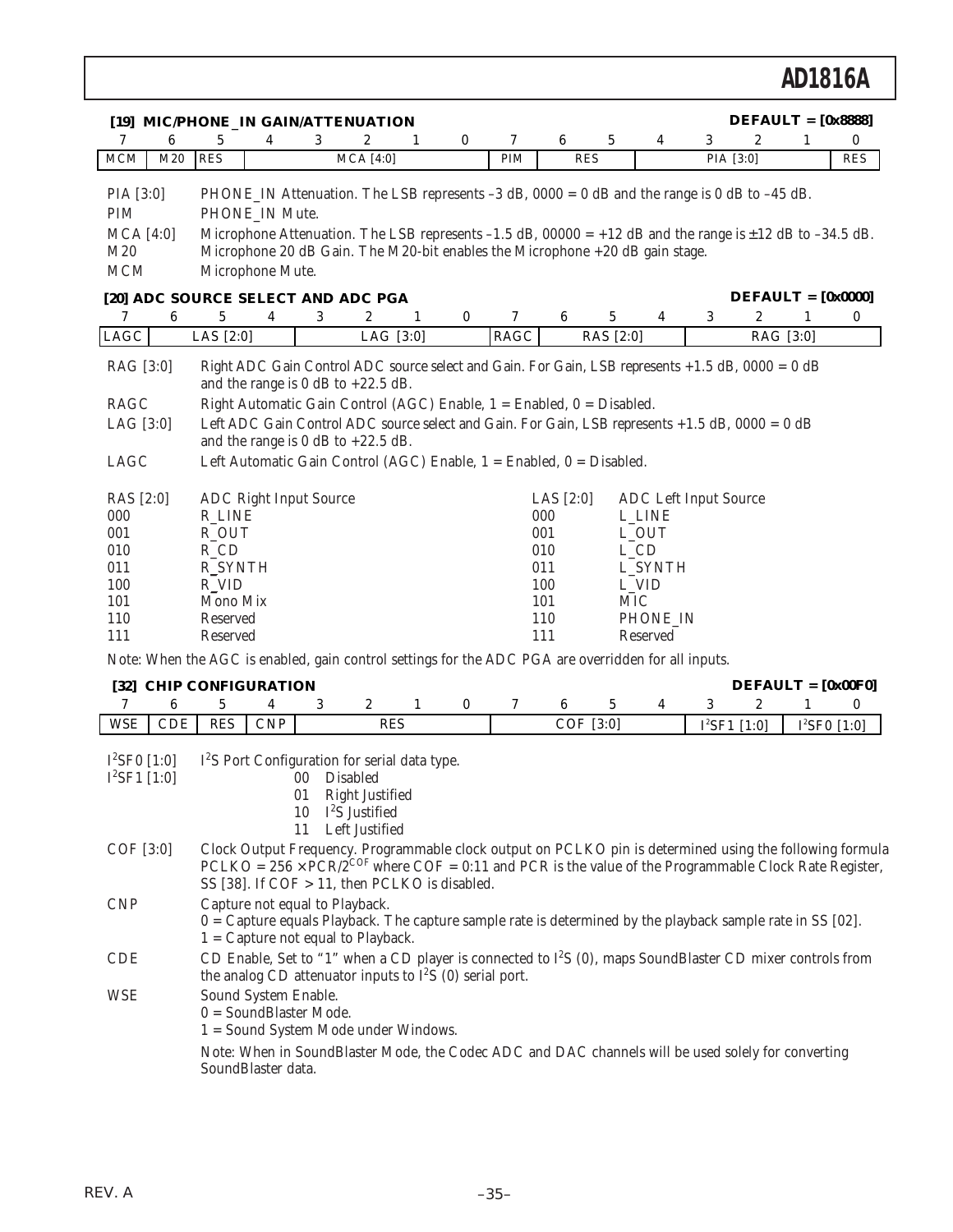|                   |                 | [33] DSP CONFIGURATION                                                                                                                                                                                                                                                                                                                                                                               |                                                                          |   |            |              |            |            |     |            |            |                   |                  | $DEFAULT = [0x0000]$                                                                                                                                                                                                   |          |
|-------------------|-----------------|------------------------------------------------------------------------------------------------------------------------------------------------------------------------------------------------------------------------------------------------------------------------------------------------------------------------------------------------------------------------------------------------------|--------------------------------------------------------------------------|---|------------|--------------|------------|------------|-----|------------|------------|-------------------|------------------|------------------------------------------------------------------------------------------------------------------------------------------------------------------------------------------------------------------------|----------|
| 7                 | 6               | 5                                                                                                                                                                                                                                                                                                                                                                                                    | 4                                                                        | 3 | 2          | 1            | 0          | 7          | 6   | 5          | 4          | 3                 | $\boldsymbol{2}$ |                                                                                                                                                                                                                        | $\bf{0}$ |
| DS1               | D <sub>S0</sub> | <b>DIT</b>                                                                                                                                                                                                                                                                                                                                                                                           | <b>RES</b>                                                               |   | <b>ADR</b> | I1T          | I0T        | <b>CPI</b> | PBI | <b>FMI</b> | 11I        | I <sub>0</sub> I  |                  | DFS [2:0]                                                                                                                                                                                                              |          |
| DFS [2:0]         |                 | DSP Frame Sync Source. Sets the DSP Port Frame Sync according to the following source.<br>000-Maximum Frame Rate<br>$001 - I^2S(0)$ Sample Rate<br>$010 - I^2S(1)$ Sample Rate<br>011-Music Synthesizer Sample Rate<br>100-Sound System Playback Sample Rate<br>101-Sound System Capture Sample Rate<br>111-Reserved<br>$I^2S(0)$ Data Intercept. 0 = Disable, 1 = Intercept $I^2S(0)$ Data Enabled. |                                                                          |   |            |              |            |            |     |            |            |                   |                  |                                                                                                                                                                                                                        |          |
| I0I               |                 | $I^2S(1)$ Data Intercept. 0 = Disable, 1 = Intercept $I^2S(1)$ Data Enabled.                                                                                                                                                                                                                                                                                                                         |                                                                          |   |            |              |            |            |     |            |            |                   |                  |                                                                                                                                                                                                                        |          |
| 11I<br><b>FMI</b> |                 | FM Music Synthesizer Data Intercept. 0 = Disable, 1 = Intercept FM Music Data Enabled.                                                                                                                                                                                                                                                                                                               |                                                                          |   |            |              |            |            |     |            |            |                   |                  |                                                                                                                                                                                                                        |          |
| PBI               |                 | Playback Data Intercept. 0 = Disable, 1 = Intercept Playback Data Enabled.                                                                                                                                                                                                                                                                                                                           |                                                                          |   |            |              |            |            |     |            |            |                   |                  |                                                                                                                                                                                                                        |          |
| <b>CPI</b>        |                 | Capture Data Intercept. 0 = Disable, 1 = Intercept Capture Data Enabled.                                                                                                                                                                                                                                                                                                                             |                                                                          |   |            |              |            |            |     |            |            |                   |                  |                                                                                                                                                                                                                        |          |
| I0T               |                 | $I^2S(0)$ Takeover Data. 0 = Disable, 1 = Enabled.                                                                                                                                                                                                                                                                                                                                                   |                                                                          |   |            |              |            |            |     |            |            |                   |                  |                                                                                                                                                                                                                        |          |
| I1T               |                 | $I^2S(1)$ Takeover Data. 0 = Disable, 1 = Enabled.                                                                                                                                                                                                                                                                                                                                                   |                                                                          |   |            |              |            |            |     |            |            |                   |                  |                                                                                                                                                                                                                        |          |
| <b>ADR</b>        |                 | Audio Resync. Writing "1" causes all FIFOs in the DSP port to be re-initialized.                                                                                                                                                                                                                                                                                                                     |                                                                          |   |            |              |            |            |     |            |            |                   |                  |                                                                                                                                                                                                                        |          |
| <b>DIT</b>        |                 | DSP Interrupt. A write to this bit causes an ISA interrupt if DIE is asserted.                                                                                                                                                                                                                                                                                                                       |                                                                          |   |            |              |            |            |     |            |            |                   |                  |                                                                                                                                                                                                                        |          |
| DS <sub>0</sub>   |                 | DSP Mailbox 0 Status. $0 =$ last access indicates read, $1 =$ last access indicates write.                                                                                                                                                                                                                                                                                                           |                                                                          |   |            |              |            |            |     |            |            |                   |                  |                                                                                                                                                                                                                        |          |
| DS <sub>1</sub>   |                 | DSP Mailbox 1 Status. $0 =$ last access indicates read, $1 =$ last access indicates write.                                                                                                                                                                                                                                                                                                           |                                                                          |   |            |              |            |            |     |            |            |                   |                  |                                                                                                                                                                                                                        |          |
|                   |                 | [34] FM SAMPLE RATE                                                                                                                                                                                                                                                                                                                                                                                  |                                                                          |   |            |              |            |            |     |            |            |                   |                  | $DEFALIT = [0x5622]$                                                                                                                                                                                                   |          |
| 7                 | 6               | 5                                                                                                                                                                                                                                                                                                                                                                                                    | 4                                                                        | 3 | 2          | 1            | 0          | 7          | 6   | 5          | 4          | 3                 | $\boldsymbol{2}$ |                                                                                                                                                                                                                        | 0        |
|                   |                 |                                                                                                                                                                                                                                                                                                                                                                                                      | <b>FMSR</b> [15:8]                                                       |   |            |              |            |            |     |            |            | <b>FMSR</b> [7:0] |                  |                                                                                                                                                                                                                        |          |
|                   |                 |                                                                                                                                                                                                                                                                                                                                                                                                      |                                                                          |   |            |              |            |            |     |            |            |                   |                  | FMSR [15:0] F Music Sample Rate register. The sample rate can be programmed from 4 kHz to 27.6 kHz in 1 hertz increments.                                                                                              |          |
|                   |                 | [35] $I^2S(1)$ SAMPLE RATE                                                                                                                                                                                                                                                                                                                                                                           |                                                                          |   |            |              |            |            |     |            |            |                   |                  | $DEFAULT = [0xAC44]$                                                                                                                                                                                                   |          |
| 7                 | 6               | 5                                                                                                                                                                                                                                                                                                                                                                                                    | 4                                                                        | 3 | 2          | 1            | 0          | 7          | 6   | 5          | 4          | 3                 | 2                | 1                                                                                                                                                                                                                      | 0        |
|                   |                 |                                                                                                                                                                                                                                                                                                                                                                                                      | S1SR [15:8]                                                              |   |            |              |            |            |     |            |            | S1SR [7:0]        |                  |                                                                                                                                                                                                                        |          |
| $S1SR$ [15:0]     |                 | Programming this register has no effect unless $[^{2}SF1$ [1:0] is enabled.                                                                                                                                                                                                                                                                                                                          |                                                                          |   |            |              |            |            |     |            |            |                   |                  | $I2S(1)$ Sample Rate register. The sample rate can be programmed from 4 kHz to 55.2 kHz in 1 hertz increments.                                                                                                         |          |
|                   |                 | [36] $I^2S(0)$ SAMPLE RATE                                                                                                                                                                                                                                                                                                                                                                           |                                                                          |   |            |              |            |            |     |            |            |                   |                  | $DEFAULT = [0xAC44]$                                                                                                                                                                                                   |          |
| 7                 | 6               | 5                                                                                                                                                                                                                                                                                                                                                                                                    |                                                                          | 3 | 2          | 1            | 0          | 7          | 6   | 5          | 4          | 3                 | 2                |                                                                                                                                                                                                                        | 0        |
|                   |                 |                                                                                                                                                                                                                                                                                                                                                                                                      | S0SR [15:8]                                                              |   |            |              |            |            |     |            |            | S0SR [7:0]        |                  |                                                                                                                                                                                                                        |          |
| SOSR [15:0]       |                 | Programing this register has no effect unless $I^2$ SF0 [1:0] is enabled.                                                                                                                                                                                                                                                                                                                            |                                                                          |   |            |              |            |            |     |            |            |                   |                  | I <sup>2</sup> S(0) Sample Rate register. The sample rate can be programmed from 4 kHz to 55.2 kHz in 1 hertz increments.                                                                                              |          |
|                   |                 | [37] RESERVED                                                                                                                                                                                                                                                                                                                                                                                        |                                                                          |   |            |              |            |            |     |            |            |                   |                  | $DEFALIT = [0x0000]$                                                                                                                                                                                                   |          |
| 7                 | 6               | 5                                                                                                                                                                                                                                                                                                                                                                                                    | 4                                                                        | 3 | 2          | 1            | 0          | 7          | 6   | 5          | 4          | 3                 | 2                | 1                                                                                                                                                                                                                      | 0        |
|                   |                 | <b>RES</b>                                                                                                                                                                                                                                                                                                                                                                                           |                                                                          |   |            |              |            |            |     |            | <b>RES</b> |                   |                  |                                                                                                                                                                                                                        |          |
|                   |                 | [38] PROGRAMMABLE CLOCK RATE                                                                                                                                                                                                                                                                                                                                                                         |                                                                          |   |            |              |            |            |     |            |            |                   |                  | $DEFAULT = [0xAC44]$                                                                                                                                                                                                   |          |
| 7                 | 6               | 5                                                                                                                                                                                                                                                                                                                                                                                                    | 4                                                                        | 3 | 2          | $\mathbf{1}$ | 0          | 7          | 6   | 5          | 4          | 3                 | 2                | 1                                                                                                                                                                                                                      | 0        |
|                   |                 |                                                                                                                                                                                                                                                                                                                                                                                                      | PCR [15:8]                                                               |   |            |              |            |            |     |            |            | PCR [7:0]         |                  |                                                                                                                                                                                                                        |          |
| PCR [15:0]        |                 |                                                                                                                                                                                                                                                                                                                                                                                                      | $256 \times PCR/2^{COF}$ . See SS [32] for determining the value of COF. |   |            |              |            |            |     |            |            |                   |                  | Programmable Clock Rate register. The clock rate can be programmed from 25 kHz to 50 kHz in 1 hertz<br>increments. This register is only valid when the COF bits in SS [32] are set for the multiplier factor. PCLKO = |          |
|                   |                 | [39] 3D Phat Stereo Control and PHONE_OUT Attenuation                                                                                                                                                                                                                                                                                                                                                |                                                                          |   |            |              |            |            |     |            |            |                   |                  | $DEFAULT = [0x8000]$                                                                                                                                                                                                   |          |
| 7                 | 6               | 5                                                                                                                                                                                                                                                                                                                                                                                                    | 4                                                                        | 3 | 2          | $\mathbf{1}$ | 0          | 7          | 6   | 5          | 4          | 3                 | $\boldsymbol{2}$ | 1                                                                                                                                                                                                                      | 0        |
| 3DDM              |                 | <b>RES</b>                                                                                                                                                                                                                                                                                                                                                                                           |                                                                          |   | 3DD [3:0]  |              | <b>RES</b> | POM        |     | <b>RES</b> |            |                   | POA [4:0]        |                                                                                                                                                                                                                        |          |
| POA [4:0]         |                 |                                                                                                                                                                                                                                                                                                                                                                                                      |                                                                          |   |            |              |            |            |     |            |            |                   |                  | PHONE-OUT Attenuation. The LSB represents $-1.5$ dB, $0000 = 0$ dB and the range is 0 dB to $-46.5$ dB.                                                                                                                |          |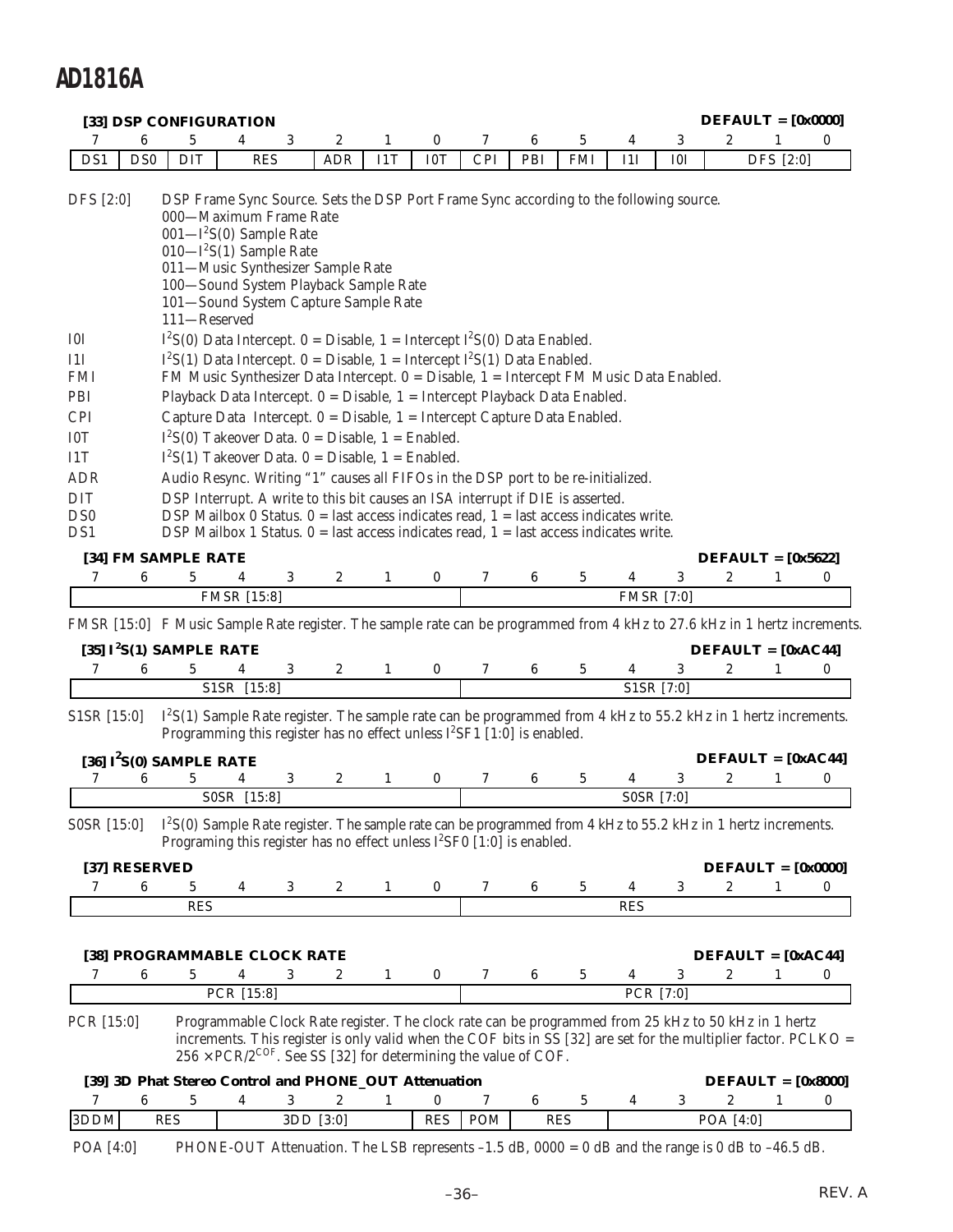| <b>POM</b><br>3DD [3:0]              |   |   | the range is $0\%$ to $100\%$ . |                       | PHONE-OUT Mute. $0 =$ Unmuted, $1 =$ Muted. |              | 3D Depth Phat Stereo Enhancement Control. The LSB represents 6 2/3% phase expansion, $0000 = 0\%$ and                                                                                                           |            |            |   |            |                      |          |
|--------------------------------------|---|---|---------------------------------|-----------------------|---------------------------------------------|--------------|-----------------------------------------------------------------------------------------------------------------------------------------------------------------------------------------------------------------|------------|------------|---|------------|----------------------|----------|
| 3DDM                                 |   |   |                                 |                       |                                             |              | 3D Depth Mute. Writing a "1" to this bit has the same affect as writing 0s to 3DD [3:0] bits, and causes<br>the Phat 3D Stereo Enhancement to be turned off. $0 =$ Phat Stereo is on, $1 =$ Phat Stereo is off. |            |            |   |            |                      |          |
| [40] RESERVED                        |   |   |                                 |                       |                                             |              |                                                                                                                                                                                                                 |            |            |   |            | $DEFAULT = [0x0000]$ |          |
| 6<br>7                               | 5 | 4 | 3                               | $\mathbf{2}^{\prime}$ | 1                                           | $\mathbf{0}$ | 7                                                                                                                                                                                                               | 6          | 5          | 4 | 3          | 2                    | $\bf{0}$ |
|                                      |   |   |                                 |                       |                                             |              |                                                                                                                                                                                                                 |            |            |   |            |                      |          |
|                                      |   |   | <b>RES</b>                      |                       |                                             |              |                                                                                                                                                                                                                 |            |            |   | <b>RES</b> |                      |          |
| [41] HARDWARE VOLUME BUTTON MODIFIER |   |   |                                 |                       |                                             |              |                                                                                                                                                                                                                 |            |            |   |            | $DEFAULT = [0xXX1B]$ |          |
| 6                                    | 5 | 4 | 3                               | $\mathbf{2}$          | 1                                           | $\bf{0}$     | 7                                                                                                                                                                                                               | 6          | 5          | 4 | 3          | $\mathbf{2}$         | $\bf{0}$ |
|                                      |   |   | <b>RES</b>                      |                       |                                             |              | <b>VMU</b>                                                                                                                                                                                                      | <b>VUP</b> | <b>VDN</b> |   |            | BM [4:0]             |          |

Pins. This register is summed with the Master Volume attenuation to produce the actual Master Volume DAC attenuation. A momentary grounding of greater than 50 ms on the VOL\_UP pin will cause a decrement (decrease in Attenuation) in this register. Holding the pin LO for greater than 200 ms will cause an auto-decrement every 200 ms. This is also true for a momentary grounding of the VOL\_DN pin. A momentary grounding of both the  $\overline{VOL}$  UP and  $\overline{VOL}$  DN causes a mute and no increment or decrement to occur.

When Muted, an unmute is possible by a momentary grounding of both the VOL UP and VOL DN pins together, a momentary grounding of  $\overline{VOL\_UP}$  (this also causes a volume increase), a momentary grounding of  $\overline{VOL\_DN}$  (this also causes a volume decrease) or a write of "0" to the VI bit in SS [BASE+1].

| $[42]$ DSP MAILBOX 0 |  |                    |  |  |  |                   | $DEFAULT = [0x0000]$ |  |
|----------------------|--|--------------------|--|--|--|-------------------|----------------------|--|
|                      |  |                    |  |  |  |                   |                      |  |
|                      |  | <b>MB0R</b> [15:8] |  |  |  | <b>MB0R</b> [7:0] |                      |  |

MB0R [15:0] This register is used to send data and control information to and from the DSP.

| $[43]$ DSP MAILBOX 1 |             |  |  |  |            | $DEFAULT = [0x0000]$ |  |
|----------------------|-------------|--|--|--|------------|----------------------|--|
|                      |             |  |  |  |            |                      |  |
|                      | MB1R [15:8] |  |  |  | MB1R [7:0] |                      |  |

MB1R [15:0] This register is used to send data and control information to and from the DSP.

|     |            | [44] POWERDOWN AND TIMER CONTROL |            |     |            |            |    |           |            |  | $DEFAULT = [0x0000]$ |  |
|-----|------------|----------------------------------|------------|-----|------------|------------|----|-----------|------------|--|----------------------|--|
|     |            |                                  |            |     |            |            |    |           |            |  |                      |  |
| CPP | <b>RES</b> | PIW                              | <b>PIR</b> | PAA | <b>PDA</b> | IPDP PTB I | 3D | PD3D GPSP | <b>RES</b> |  | RES                  |  |

The AD1816A supports a timeout mechanism used in conjunction with the Timer Base Count and Timer Current Count registers to generate a power-down interrupt. This interrupt allows software to power down the entire chip by setting the CPD bit. This power-down control feature lets users program a time interval from 1 ms to approximately 1.8 hours in 1 ms increments. Five power-down count reload enable bits are used to reload the Timer Current Count from the Timer Base Count when activity is seen on that particular channel.

Programming Example: Generate Interrupt if No ISA Reads or Writes occur within 15 Minutes.

1) Write [SSBASE+0] with 0x0C ; Write Indirect address for TIMER BASE COUNT "register 12"

- 2) Write  $[SSBASE+2]$  with  $0x28$ ; Write TIMER BASE COUNT with  $(15 min \times 60 sec/min \times 100 ms) = 0x2328$ ; Note: PTB = 1, timer decrements every 100 ms
- 3) Write [SSBASE+3] with 0x23 ; Write High byte of TIMER BASE COUNT
- 4) Write [SSBASE+0] with 0x2C ; Write Indirect address for POWER-DOWN and TIMER CONTROL register
- 5) Write [SSBASE+2] with 0x00 ; Write Low byte of POWER-DOWN and TIMER CONTROL register
- 6) Write [SSBASE+3] with 0x31 ; Set Enable bits for PIW and PIR
- 7) Write [SSBASE+0] with 0x01 ; Write Indirect address for INTERRUPT CONFIG register
- 8) Write [SSBASE+2] with 0x82 ; Set the TE (Timer Enable) bit
- 9) Write [SSBASE+3] with 0x20 ; Set the TIE (Timer Interrupt Enable) bit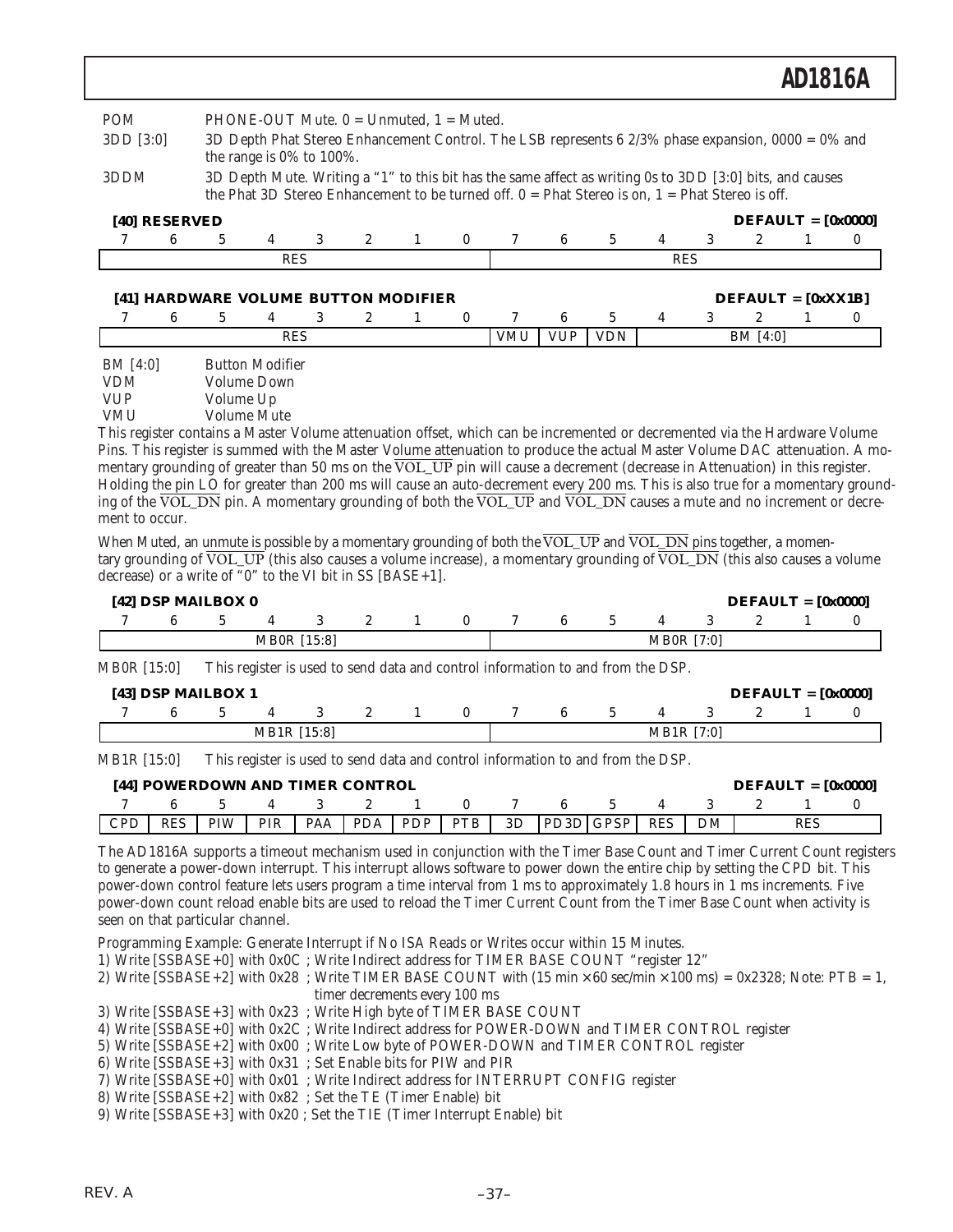DM DAC Mute. This bit mutes the digital DAC output entering the analog mixer.

| GPSP | Game Port Speed Select. Selects the operating speed of the game port. |  |  |  |
|------|-----------------------------------------------------------------------|--|--|--|
|      |                                                                       |  |  |  |

- 0 Slow Game Port
- 1 Fast Game Port
- PD3D Power-Down 3D. Turns off internal Phat Stereo circuitry.
	- $0$  On 1 Off
- 3D 3D Analog Mixer Bypass. Allows the analog output of the D/A converters to bypass the Phat Stereo Circuit. Enables ultimate flexibility for mixing and any combination of 3D enhanced analog signals or non-3D enhanced signals with the DAC output.
	- 0 3D Phat Stereo Enabled for DAC Output
	- 1 3D Phat Stereo Bypassed for DAC Output
	- PTB Power-Down Time Base. 1 = timer set to 100 ms, 0 = timer set to 10  $\mu$ s.
	- PDP Power-down count reload on DSP Port enabled; "1" = Reload count if DSP Port enabled. DSP Port is enabled when Slot 0 of SDI of the DSP Serial Port Input is Alive (Bit  $7 = 1$ ).
	- PDA Power-down count reload on Digital Activity; "1" = Reload count on Digital Activity. Digital Activity is defined as any activity on  $(I^2SO, I^2S1, FM$  or  $PLAYBACK)$ .
	- PAA Power-down count reload on Analog Activity; "1" = Reload count on Analog Activity. Analog Activity is defined as any analog input unmuted (LINE, CD, SYNTH, MIC, PHONE\_IN) or MASTER VOLUME unmuting.
	- PIR Power-down count reload on ISA Read; "1" = Reload count on ISA read. ISA Read is defined as a read from any active logical device inside the AD1816A.
	- PIW Power-down count reload on ISA Write; "1" = Reload count on ISA write. ISA Write defined as a write to any active logical device inside the AD1816A.
	- CPD Chip Power-down
		- 1 Power-Down;<br>0 Power-Up
		- Power-Up

For Power-up, software should poll the [SSBASE+0] CRY bit for "1" before writing or reading any logical device.

|               | [45] VERSION ID |    |            |  |             |  |            |  |   |    |                  | $DEFAULT = [0xXXX]$  |  |
|---------------|-----------------|----|------------|--|-------------|--|------------|--|---|----|------------------|----------------------|--|
| $\mathcal{L}$ |                 | h. |            |  | 2           |  | $^{\circ}$ |  | 6 | h. |                  |                      |  |
|               |                 |    | VER [15:8] |  |             |  |            |  |   |    | <b>VER</b> [7:0] |                      |  |
|               | [46] RESERVED   |    |            |  |             |  |            |  |   |    |                  | $DEFAULT = [0x0000]$ |  |
|               |                 |    |            |  |             |  |            |  |   |    |                  |                      |  |
|               |                 | h. |            |  | $2^{\circ}$ |  | $^{\circ}$ |  | 6 | h. |                  |                      |  |

Test register. Should never be written or read under normal operation.

### **SB Pro; AdLib Registers**

The AD1816A contains sets of ISA Bus registers (ports) that correspond to those used by the SoundBlaster Pro audio card from Creative Labs and the AdLib audio card from AdLib Multimedia. Table IX lists the ISA Bus SoundBlaster Pro registers. Table X lists the ISA Bus AdLib registers. Because the AdLib registers are a subset of those in the SoundBlaster card, you can find complete information on using both of these registers in the *Developer Kit for SoundBlaster Series, 2nd ed. © 1993*, Creative Labs, Inc., 1901 McCarthy Blvd., Milpitas, CA 95035.

**Table IX. SoundBlaster Pro ISA Bus Registers**

| <b>Register Name</b>            | <b>ISA Bus Address</b>                       |
|---------------------------------|----------------------------------------------|
| Music0: Address (w), Status (r) | (SB Base) Relocatable in range 0x100 – 0x3F0 |
| Music $0: Data(w)$              | (SB Base+1)                                  |
| Music1: Address (w)             | $(SB Base+2)$                                |
| Music1: Data $(w)$              | (SB Base+3)                                  |
| Mixer Address (w)               | (SB Base+4)                                  |
| Mixer Data (w)                  | (SB Base+5)                                  |
| Reset(w)                        | (SB Base+6)                                  |
| Music0: Address (w)             | (SB Base+8)                                  |
| Music $0: Data(w)$              | $(SB Base+9)$                                |
| Input Data (r)                  | (SB Base+A)                                  |
| Status (r), Output Data (w)     | (SB Base+C)                                  |
| Status (r)                      | (SB Base+E)                                  |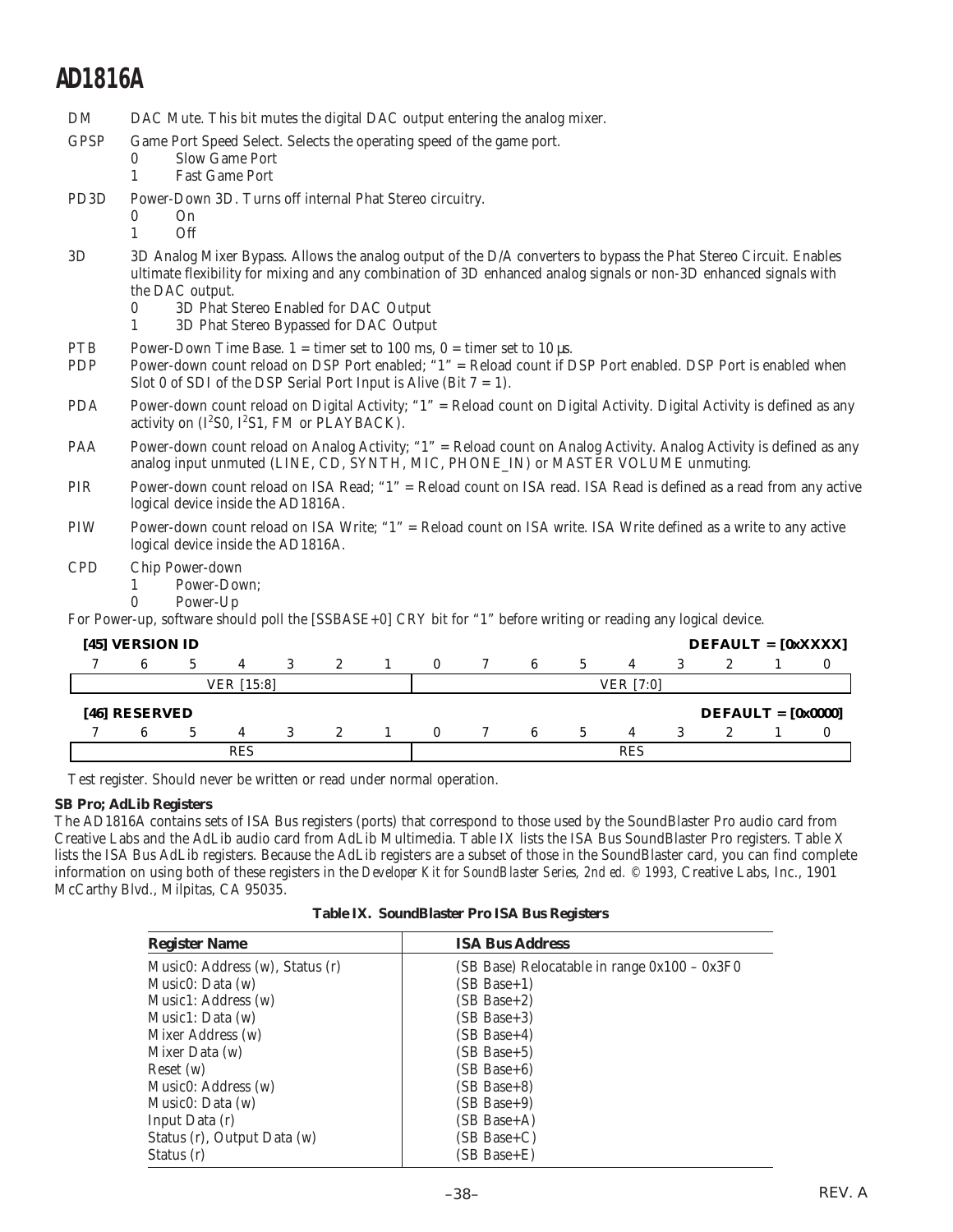| <b>Register Name</b>                                | <b>ISA Bus Address</b>                                                |
|-----------------------------------------------------|-----------------------------------------------------------------------|
| Music0: Address (w), Status (r)<br>Music0: Data (w) | (AdLib Base) Relocatable in range $0x100 - 0x3F8$<br>$(AdLib Base+1)$ |
| Music1: Address (w)                                 | $(AdLib Base+2)$                                                      |
| Music1: Data (w)                                    | $(AdLib Base+3)$                                                      |

|  |  |  |  | Table X. AdLib ISA Bus Registers |
|--|--|--|--|----------------------------------|
|--|--|--|--|----------------------------------|

### **MPU-401 Registers**

The AD1816A contains a set of ISA Bus registers (ports) that correspond to those used by the ISA bus MIDI audio interface cards. Table XI lists the ISA Bus MIDI registers. These registers support commands and data transfers described in *MIDI 1.0 Detailed Specification and Standard MIDI Files 1.0,* © 1994, MIDI Manufacturers Association, PO Box 3173 La Habra, CA 90632-3173.

|  |  | Table XI. MPU-401 ISA Bus Registers |
|--|--|-------------------------------------|
|  |  |                                     |

| <b>Register Name</b>         | <b>Address</b>                                  |
|------------------------------|-------------------------------------------------|
| MIDI Data $(r/w)$            | (MIDI Base) Relocatable in range 0x100 to 0x3FE |
| MIDI Status (r), Command (w) | $(MIDI Base+1)$                                 |

#### **0x(MIDI Base+1)**

| <b>BIT</b>                                     |            |                      |  |                        |   |  |
|------------------------------------------------|------------|----------------------|--|------------------------|---|--|
| $\lambda$<br>$\sim$<br>. <b>.</b><br>ັ<br>---- |            |                      |  |                        |   |  |
| . <del>.</del> <i>.</i> .<br><b>NAME</b>       | <b>DRR</b> | $n \alpha n$<br>יוטע |  | <b>DECEDVED</b><br>1v. | ப |  |
|                                                |            |                      |  |                        |   |  |

| DSR(R)        | Data Send Ready. When read, this bit indicates that you can (0) or cannot (1) write to the     |
|---------------|------------------------------------------------------------------------------------------------|
|               | MIDI Data register. (Full = 1, Empty = 0)                                                      |
| DRR (R)       | Data Receive Ready. When read, this bit indicates that you can (0) or cannot (1) read from the |
|               | MIDI Data register. (Unreadable $= 1$ , Readable $= 0$ )                                       |
| CMD [7:0] (W) | MIDI Command. Write MPU-401 commands to bits [7:0] of this register.                           |

#### NOTES

The AD1816A supports *only* the MPU-401 0xFF (reset) and 0x3F (UART) commands. The controller powers setup for Smart mode, but must be put in pass-through mode. To start MIDI operations, send a reset command (0xFF) and then send a UART mode command (0x3F). The MPU-401 data register contains an acknowledge byte (0xFE) after each command transfer unless it is in UART mode..

All commands return an ACK byte in "smart" mode.

Status commands (0xAx) return ACK and a data byte; all other commands return ACK.

All commands except reset (0xFF) are ignored in UART mode. No ACK bytes are returned.

"Smart" mode data transfers are not supported.

#### **Game Port Registers**

The AD1816A contains a Game Port ISA Bus Register that is compatible with the IBM joystick standard.

| <b>Register Name</b> | <b>Address</b>                          |
|----------------------|-----------------------------------------|
| Game Port I/O        | (Game Port Base+0 to Game Port Base+7)  |
|                      | Relocatable in the range 0x100 to 0x3F8 |

#### **Table XII. Game Port ISA Bus Registers**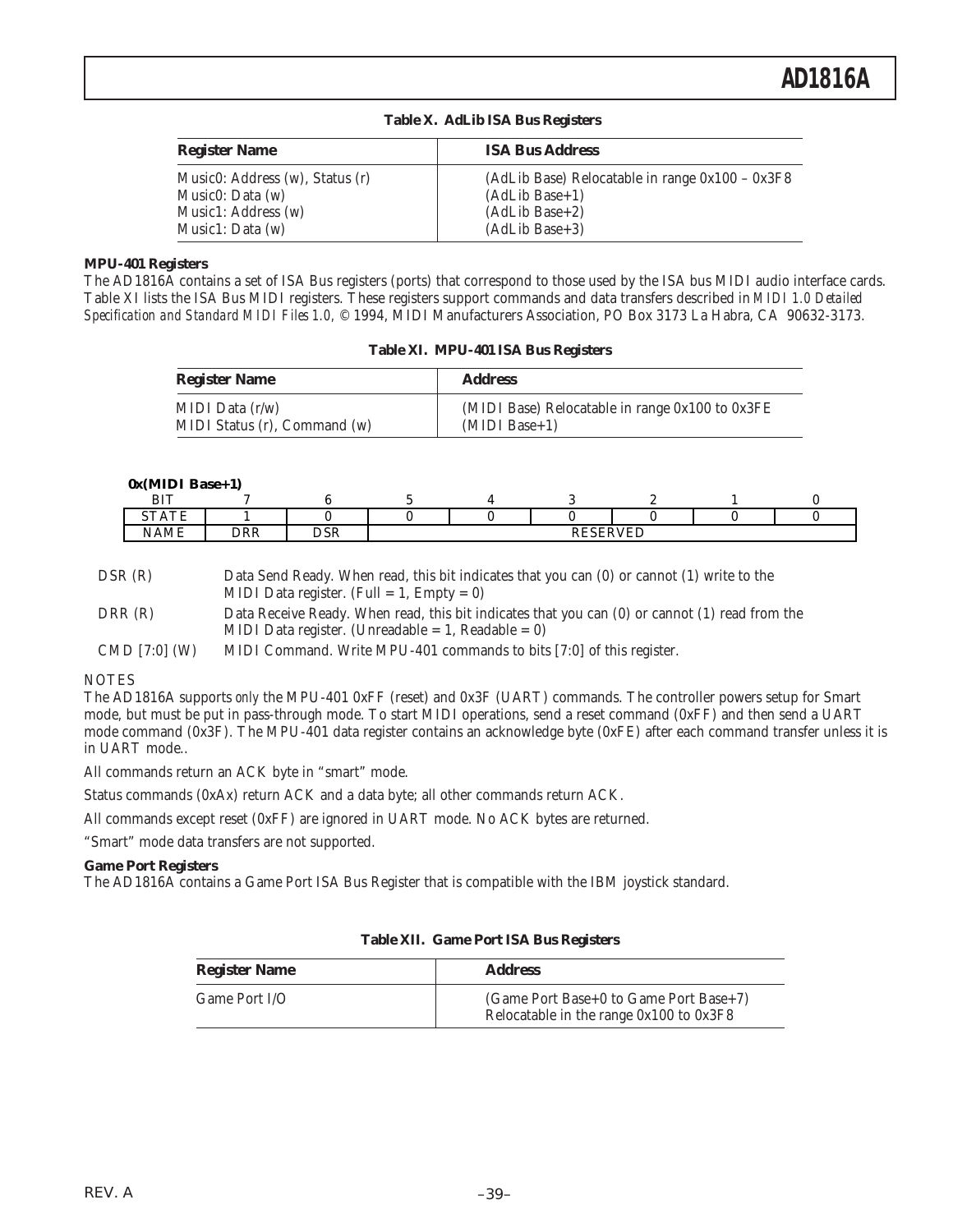### **APPENDIX A**

### **PLUG AND PLAY INTERNAL ROM**

Note: All addresses are depicted in hexadecimal notation. Vendor ID: ADS7181 Serial Number: FFFFFFFF Checksum: 2F PNP Version: 1.0, vendor version: 20 ASCII string: "Analog Devices AD1816A" Logical Device ID: ADS7180 not a boot device, implements PNP register(s) 31 Start dependent function, best config IRQ: channel(s) 5 7 type(s) active-high, edge-triggered DMA: channel(s) 1 Type F, count-by-byte, nonbus-mastering, 8-bit only DMA: channel(s) 0 1 3 Type F, count-by-byte, nonbus-mastering, 8-bit only I/O: 16-bit decode, range [0220,0240] mod 20, length 10 I/O: 16-bit decode, range [0388,0388] mod 08, length 04 I/O: 16-bit decode, range [0500,0560] mod 10, length 10 Start dependent function, acceptable config IRQ: channel(s) 5 7 10 type(s) active-high, edge-triggered DMA: channel(s) 0 1 3 Type F, count-by-byte, nonbus-mastering, 8-bit only DMA: channel(s) 0 1 3 Type F, count-by-byte, nonbus-mastering, 8-bit only I/O: 16-bit decode, range [0220,0240] mod 20, length 10 I/O: 16-bit decode, range [0388,0388] mod 08, length 04 I/O: 16-bit decode, range [0500,0560] mod 10, length 10 Start dependent function, acceptable config IRQ: channel(s) 5 7 9 10 11 15 type(s) active-high, edge-triggered DMA: channel(s) 0 1 3 Type F, count-by-byte, nonbus-mastering, 8-bit only DMA: channel(s) 0 1 3

Type F, count-by-byte, nonbus-mastering, 8-bit only

I/O: 16-bit decode, range [0220,02E0] mod 20, length 10

I/O: 16-bit decode, range [0388,03B8] mod 08, length 04

I/O: 16-bit decode, range [0500,0560] mod 10, length 10

Start dependent function, suboptimal config IRQ: channel(s) 5 7 9 10 11 15 type(s) active-high, edge-triggered DMA: channel(s) 0 1 3 Type F, count-by-byte, nonbus-mastering, 8-bit only DMA: NULL I/O: 16-bit decode, range [0220,02E0] mod 20, length 10 I/O: 16-bit decode, range [0388,03B8] mod 08, length 04 I/O: 16-bit decode, range [0500,0560] mod 10, length 10 End all dependent functions Logical Device ID: ADS7181 not a boot device, implements PNP register(s) 31 Compatible Device ID: PNPB006 Start dependent function, best config IRQ: channel(s) 5 7 9 11 type(s) active-high, edge-triggered I/O: 16-bit decode, range [0300,0330] mod 30, length 02 Start dependent function, acceptable config IRQ: channel(s) 5 7 9 10 11 15 type(s) active-high, edge-triggered I/O: 16-bit decode, range [0300,0420] mod 30, length 02 End all dependent functions Logical Device ID: ADS7182 not a boot device, implements PNP register(s) 31 Compatible Device ID: PNPB02F Start dependent function, best config I/O: 16-bit decode, range [0200,0200] mod 08, length 08 Start dependent function, acceptable config I/O: 16-bit decode, range [0200,0208] mod 08, length 08 End all dependent functions

End: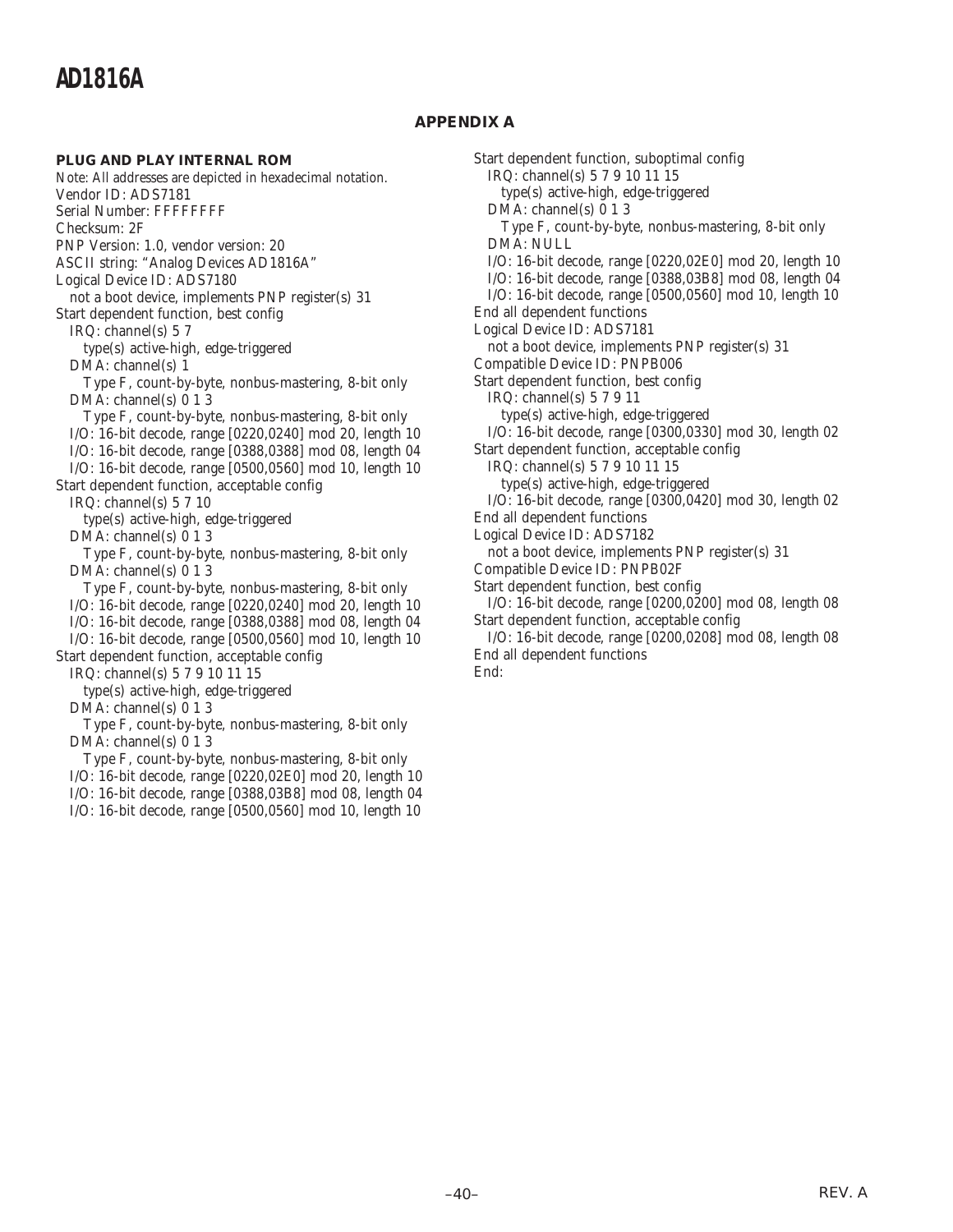### **PLUG AND PLAY KEY AND "ALTERNATE KEY" SEQUENCES**

One additional feature of the AD1816A is an alternate programming method used, for example, if a BIOS wants to assume control of the AD1816A and present DEVNODES to the OS (rather than having the device participate in Plug and Play enumeration). The following technique may be used.

Instead of the normal 32 byte Plug and Play key sequence, an alternate 126 byte key is used. After the 126 byte key, the AD1816A device will transition to the Plug and Play "sleep" state. It can then be programmed as usual using the standard Plug and Play ports. After programming, the AD1816A should be sent to the Plug and Play "WFK" (wait for key) state. Once the AD1816A has seen the alternate key, it will no longer parse for the Plug and Play key (and therefore never participate in Plug and Play enumeration). It can be reprogrammed by reissuing the alternate key again.

Both the Plug and Play key and the alternate key are sequences of writes to the Plug and Play address register, 0x279. Below are the ISA data values of both keys.

This is the standard Plug and Play sequence:

| 6a                     | b5 | da | ed                                                                           | f6 | fb                                        | 7d             | be             | df             | 6f             | 37             | 1b             | 0d             | 86 | c <sub>3</sub> | 61 |
|------------------------|----|----|------------------------------------------------------------------------------|----|-------------------------------------------|----------------|----------------|----------------|----------------|----------------|----------------|----------------|----|----------------|----|
| b <sub>0</sub>         | 58 | 2c | 16                                                                           | 8b | 45                                        | a2             | d1             | e <sup>8</sup> | 74             | 3a             | 9d             | ce             | e7 | 73             | 39 |
|                        |    |    | This is the longer, 126-byte alternate key. It is generated by the function: |    |                                           |                |                |                |                |                |                |                |    |                |    |
| $f[n+1] = (f[n] >> 1)$ |    |    | $(((f[n])^{\wedge})^{\wedge})^{\wedge})$                                     |    | $(f[n] >> 1)$ & 0x01) << 6) $f[0] = 0x01$ |                |                |                |                |                |                |                |    |                |    |
| 01                     | 40 | 20 | 10                                                                           | 08 | 04                                        | 02             | 41             | 60             | 30             | 18             | 0c             | 06             | 43 | 21             | 50 |
| 28                     | 14 | 0a | 45                                                                           | 62 | 71                                        | 78             | 3c             | 1e             | 4f             | 27             | 13             | 09             | 44 | 22             | 51 |
| 68                     | 34 | 1a | 4d                                                                           | 66 | 73                                        | 39             | 5c             | 2e             | 57             | 2 <sub>b</sub> | 15             | 4a             | 65 | 72             | 79 |
| 7c                     | 3e | 5f | 2f                                                                           | 17 | 0 <sub>b</sub>                            | 05             | 42             | 61             | 70             | 38             | 1c             | 0e             | 47 | 23             | 11 |
| 48                     | 24 | 12 | 49                                                                           | 64 | 32                                        | 59             | 6c             | 36             | 5 <sub>b</sub> | 2d             | 56             | 6 <sub>b</sub> | 35 | 5a             | 6d |
| 76                     | 7b | 3d | 5e                                                                           | 6f | 37                                        | 1 <sub>b</sub> | 0 <sub>d</sub> | 46             | 63             | 31             | 58             | 2c             | 16 | 4b             | 25 |
| 52                     | 69 | 74 | 3a                                                                           | 5d | 6e                                        | 77             | 3 <sub>b</sub> | 1 <sub>d</sub> | 4e             | 67             | 33             | 19             | 4c | 26             | 53 |
| 29                     | 54 | 2a | 55                                                                           | 6a | 75                                        | 7a             | 7d             | 7e             | 7f             | 3f             | 1 <sub>f</sub> | 0f             | 07 |                |    |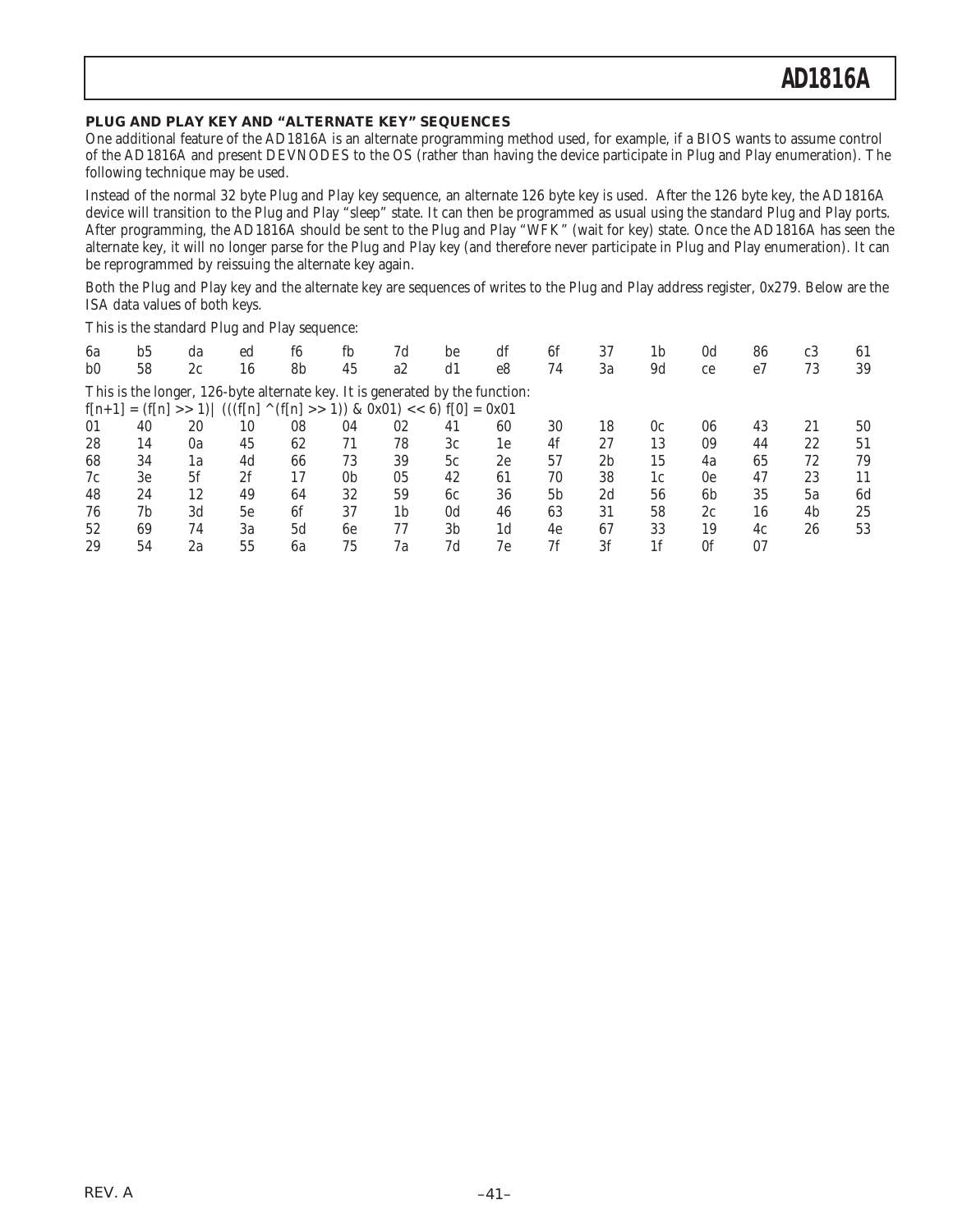### **AD1816 AND AD1816A COMPATIBILITY**

The AD1816 and AD1816A are pin for pin and functionally compatible. The AD1816A may be dropped directly into an existing AD1816 design. However, the AD1816A has greater pin assignment flexibility to accommodate a wider range of applications and for controlling extra logical devices such as a modem chip set or an Enhanced IDE controller. Pin assignments are controlled by the external EEPROM. Consequently, the optional EEPROM must be reprogrammed to configure the AD1816A.

### **USING AN EEPROM WITH THE AD1816 OR AD1816A**

The AD1816 and AD1816A support an optional Plug and Play resource ROM. If present, the ROM must be a two-wire serial device (e.g. Xicor X24C02) and the clock and data lines should be wired to EE\_CLK and EE\_DATA pins; pull-up resistors are required on both signals. The EEPROM's A2 and A1 pins (also A0 for 256-byte EEPROMs) must all be tied to ground. The write control pin  $(WC^*)$  must be tied to power if you wish to program the EEPROM in place; otherwise, we recommend tying it to ground to prevent accidental writes.

The EEPROM interface logic examines the state of the EE\_CLK pin shortly after RESET is deasserted and whenever the Plug and Play reset register (02h) is written with a value X such that ( $[X & 1] \neq 0$ ). If an EEPROM is connected, EE\_CLK is pulled high and the EEPROM logic attempts to read the first ROM byte (page 0, byte 0). If EE\_CLK is tied low, the internal ROM is used; in this case EE\_DATA is used to set the state of VOL\_EN, and should also be tied high or low. EE\_CLK is not used as an input at any other time.

The initial part of the ROM is not part of the Plug and Play resource data. It consists of a number of flags that enable optional functionality. The number of flag bytes and the purpose of each bit depend on whether an AD1816 or an AD1816A is being used.

### **AD1816 FLAG BYTE**

The AD1816 has a single flag byte that is used as shown below:

|  | XTRA_SIZE<br><b>VOL_SEL</b> | VOL_EN | IRQ<br>XTRA_ | EN<br>XTRA <sub>_</sub> | <b>MODEM EN</b> |
|--|-----------------------------|--------|--------------|-------------------------|-----------------|

MODEM\_EN Program to one to enable the modem logical device. This logical device has an I/O range and an IRQ. The I/O range has the following requirements:

– Length of eight bytes

– Alignment of eight bytes

– 16-bit address decode

Program to zero to enable  $I^2S$  Port 1.

- XTRA\_EN Program to one to enable the XTRA logical device. This logical device has an I/O range, an optional IRQ, and an optional DMA. The I/O range has the following requirements:
	- Length of eight bytes or 16 bytes, selectable by XTRA\_SIZE
	- Alignment of eight bytes or 16 bytes, matches length
	- 16-bit address decode

Program to zero to enable the DSP serial port.

- XTRA\_IRQ Program to one to include an IRQ in the XTRA logical device. When enabled, the IRQ level and type are programmed through PnP registers 0x70 and 0x71. (Note: For the 1816, the IRQ type is hard coded and rising edge triggered.)
- VOL EN Program to one to enable hardware volume control.

XTRA\_SIZE/ The function of this bit depends on XTRA\_EN. If XTRA\_EN is one, this bit selects the size of the XTRA VOL\_SEL device's I/O range. Program to one to make the XTRA logical device I/O length 16 bytes. Program to zero to set the XTRA logical device I/O length to eight bytes. The alignment specified in the resource data must be an integer multiple of the length. If XTRA\_EN is zero (and VOL\_EN is one), then this bit selects the location of the hardware volume control pins. Program to zero to replace I<sup>2</sup>S0 with the volume control pins; program to one to replace the SPORT.

The three MSBs in the first byte of the AD1816 EEPROM are used to verify that the EEPROM data is valid. The bits are compared to the values shown; if a mismatch is found, then the EEPROM will be ignored. The internal ROM will be used to perform PnP enumeration, and the MODEM and XTRA logical devices will not be available. Hardware volume will be enabled on the  $l^2$ S0 port. The SPORT is disabled.

### **USING THE AD1816 WITHOUT AN EEPROM**

If the EEPROM is absent (EE\_CLK pin = GND), the flags are set as shown below:

MODEM\_EN =  $XTRA$   $EN = XTRA$   $IRQ = VOL$   $SEL = 0$ VOL\_EN = EE\_DATA pin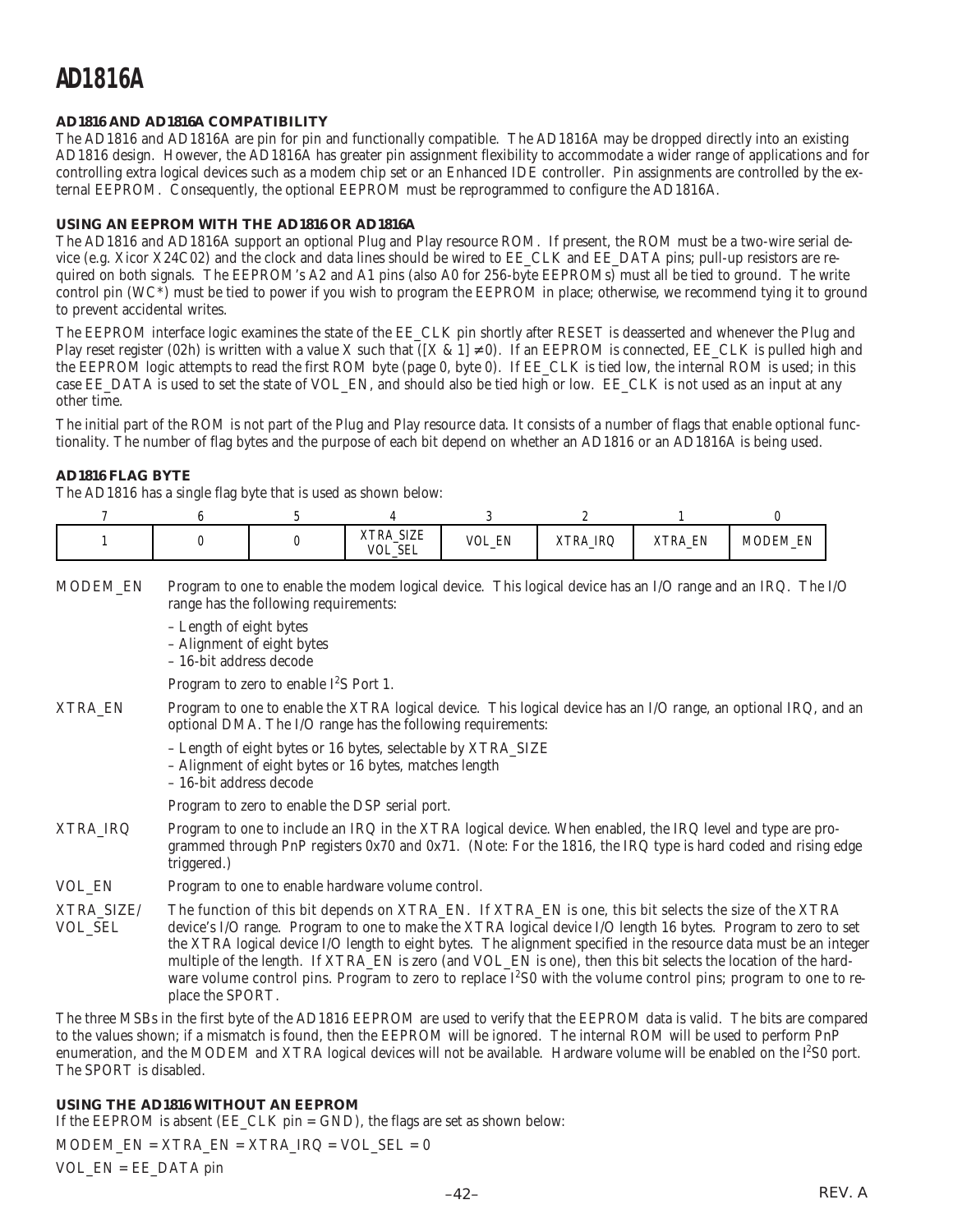### **AD1816A FLAG BYTES**

The AD1816A has four flag bytes that are used as shown below: (\*) AD1816-compatible setting.

### **Byte 0**

|  |  | XTRA_HV | $I2SO_HV$ | EN<br><b>SUPER</b><br>$-$ | XTRA_EN | <b>MODEM EN</b> |
|--|--|---------|-----------|---------------------------|---------|-----------------|

MODEM\_EN Program to one to enable the modem logical device. This logical device has an I/O range and an IRQ. The I/O range has the following requirements: – Length of eight bytes – Alignment of eight bytes – 16-bit address decode Program to zero to enable  $I^2S$  Port 1 (SUPER\_EN and IRQ\_EN must also be zero). XTRA\_EN Program to one to enable the XTRA logical device. This logical device has an I/O range, an optional IRQ, and an optional DMA. The I/O range has the following requirements: – Length of 1 to 16 bytes, selectable by XTRASZ0[3:0] – Alignment of 1 to 16 bytes, matches length – 16-bit address decode A second I/O range is available (see XTRA\_CS). Program to zero to enable the DSP serial port (XTRA\_HV must also be zero). SUPER\_EN Program to one to merge the XTRA and modem logical devices. If this bit is set to one, XTRA\_EN and IRQ\_EN must be set to one and MODEM\_EN must be set to zero. The combined device has up to two I/O ranges, two IRQs and one DMA. The two I/O ranges are both taken from the XTRA device; the modem I/O range is disabled. The first IRQ is the XTRA device IRQ, the second is the modem IRQ. Program to zero for distinct modem and XTRA devices. (\*)  $I^2$ S0\_HV Program to one to enable hardware volume inputs on the  $I^2S$  port 0 pins. XTRA HV Program to one to enable hardware volume inputs on the DSP serial port pins. Do not enable both XTRA\_HV and  $I^2$ S0\_HV. Program to zero to enable the XTRA device DMA or the DSP serial port.

The three MSBs in the first byte of the AD1816A EEPROM are used to verify that the EEPROM data is valid. The bits are compared to the values shown; if a mismatch is found, the EEPROM will be ignored. The internal ROM will be used to perform PnP enumeration, and the MODEM and XTRA logical devices will not be available. Hardware volume will be enabled on the  $I^2$ S0 port. The SPORT is disabled.

#### **Byte 1**

| the contract of the contract of the contract of the contract of the contract of the contract of the contract of |  | <b>EN</b><br>DCTD<br><b>IND TT</b><br>. .<br>. — | IRQSEL3<br><u>, ripo</u> | τRι<br>$\sim$<br>10<br>.<br><br>the contract of the contract of the |
|-----------------------------------------------------------------------------------------------------------------|--|--------------------------------------------------|--------------------------|---------------------------------------------------------------------|

IRQSEL12\_13 Program to one to enable IRQ 13. Program to zero to enable IRQ 12. IRQ\_EN must be one and MODEM\_EN must be zero, or this bit has no effect. IRQSEL3\_9 Program to one to enable IRQ 9. Program to zero to enable IRQ 3. (\*) MODEM\_EN or IRQ\_EN must be one, or this bit has no effect. RSTB\_EN Program to one to enable an active-low RESET output on the XCTRLO pin.

Program to zero to enable XCTRL0/PCLKO. (\*)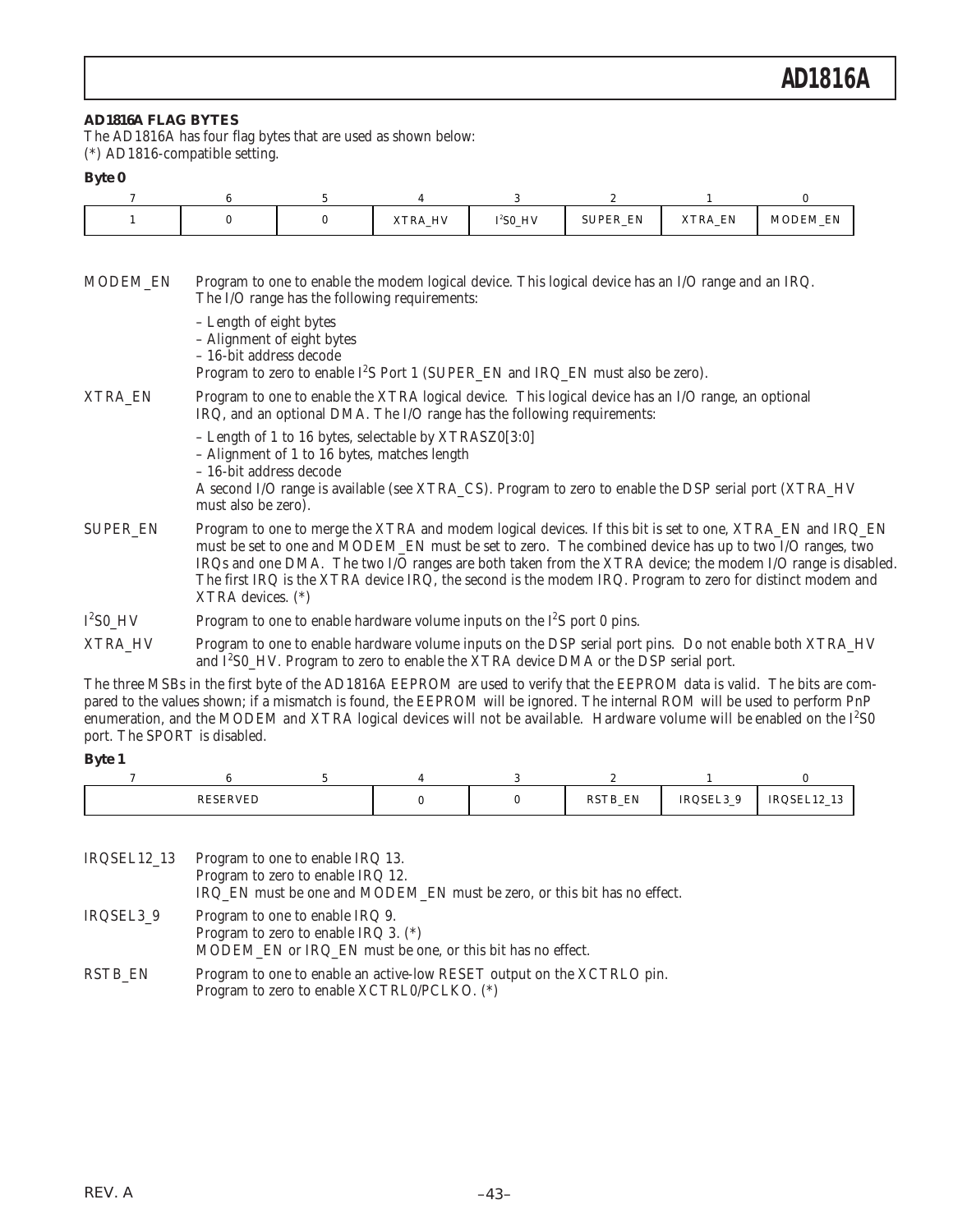### **Byte 2**

| IRQSEL4_9_11 | IRQSEL9_14 | $IRQSEL11_15$ | IRQSEL4_10 |  | XTRASZ0[3:0] |  |
|--------------|------------|---------------|------------|--|--------------|--|

XTRASZ0[3:0] Sets the XTRA device I/O range 0 length. The XTRASZ0 bits set the length of the first XTRA device I/O range as follows:

| <b>XTRASZ0</b> | <b>I/O Range Length</b> |
|----------------|-------------------------|
| 0000           | 16                      |
| 1000           | 8                       |
| 1100           |                         |
| 1110           | 2                       |
| 1111           |                         |
|                |                         |

All other combinations should be avoided.

| IRQSEL4_10  | Program to one to enable IRQ 10. (*, if MODEM_EN is zero)<br>Program to zero to enable IRQ 4. (*, if MODEM_EN is one)                       |
|-------------|---------------------------------------------------------------------------------------------------------------------------------------------|
| IRQSEL11_15 | Program to one to enable IRQ 15. $(*)$<br>Program to zero to enable IRQ 11.                                                                 |
| IRQSEL9 14  | Program to one to enable IRQ 14.<br>Program to zero to enable IRQ 9. $(*)$                                                                  |
|             | IRQSEL4_9_11 Program to one to enable IRQ 11. $(*)$<br>Program to zero to enable IRQ 4 (if MODEM EN is one) or IRQ 9 (if MODEM EN is zero). |

### **Byte 3**

| <b>AIRAJL</b> | ASZ1[3:0] | $\sim$<br>XTRA_CS | <b>EN</b><br>IRQ_EN | <b>MIRQINV</b> | <b>XIROINV</b><br>. |
|---------------|-----------|-------------------|---------------------|----------------|---------------------|

| <b>XIRQINV</b> | Program to one to make LD_IRQ active-low.<br>Program to zero to make LD_IRQ active-high. (*)                                                                                                                                                                                           |
|----------------|----------------------------------------------------------------------------------------------------------------------------------------------------------------------------------------------------------------------------------------------------------------------------------------|
| <b>MIRQINV</b> | Program to one to make MDM_IRQ active-low.<br>Program to zero to make MDM_IRQ active-high. (*)                                                                                                                                                                                         |
| IRQ_EN         | Program to one to enable additional IRQ options on the ISA bus. If MODEM_EN is zero, then two IRQs are<br>added; if MODEM_EN is one, this bit is ignored. Program to zero to enable 1 <sup>2</sup> S port 1 (SUPER_EN and<br>MODEM EN must also be zero). (*)                          |
| XTRA CS        | Program to one to enable a second I/O range for the XTRA or SUPER logical devices. It is identical to<br>the first I/O range, except its size is controlled by XTRASZ1[3:0]. Program to zero to enable the XCTR1/<br>RING_IN pin. (*) Always considered to be zero if XTRA_EN is zero. |
| XTRASZ1[3:0]   | Sets the XTRA device I/O range one length. The XTRASZ1 bits set the length of the second XTRA device I/O<br>range as follows:                                                                                                                                                          |

| <b>XTRASZ1</b> | <b>I/O Range Length</b> |
|----------------|-------------------------|
| 0000           | 16                      |
| 1000           | 8                       |
| 1100           |                         |
| 1110           | 2                       |
| 1111           |                         |
|                |                         |

All other combinations should be avoided.

### **USING THE AD1816A WITHOUT AN EEPROM**

If the EEPROM is absent (EE\_CLK pin = GND), then the flags are set as shown below:

 $\text{MODEM\_EN} = \text{XTRA\_EN} = \text{SUPER\_EN} = \text{XTRA\_HV} = \text{RSTB\_EN} = \text{IRQ\_EN} = 0$  $IRQSEL9_14 = MIRQINV = XIRQINV = 0$  $IRQSEL4_10 = IRQSEL11_15 = IRQSEL4_9_11 = 1$ 

I 2 S0\_HV = EE\_DATA pin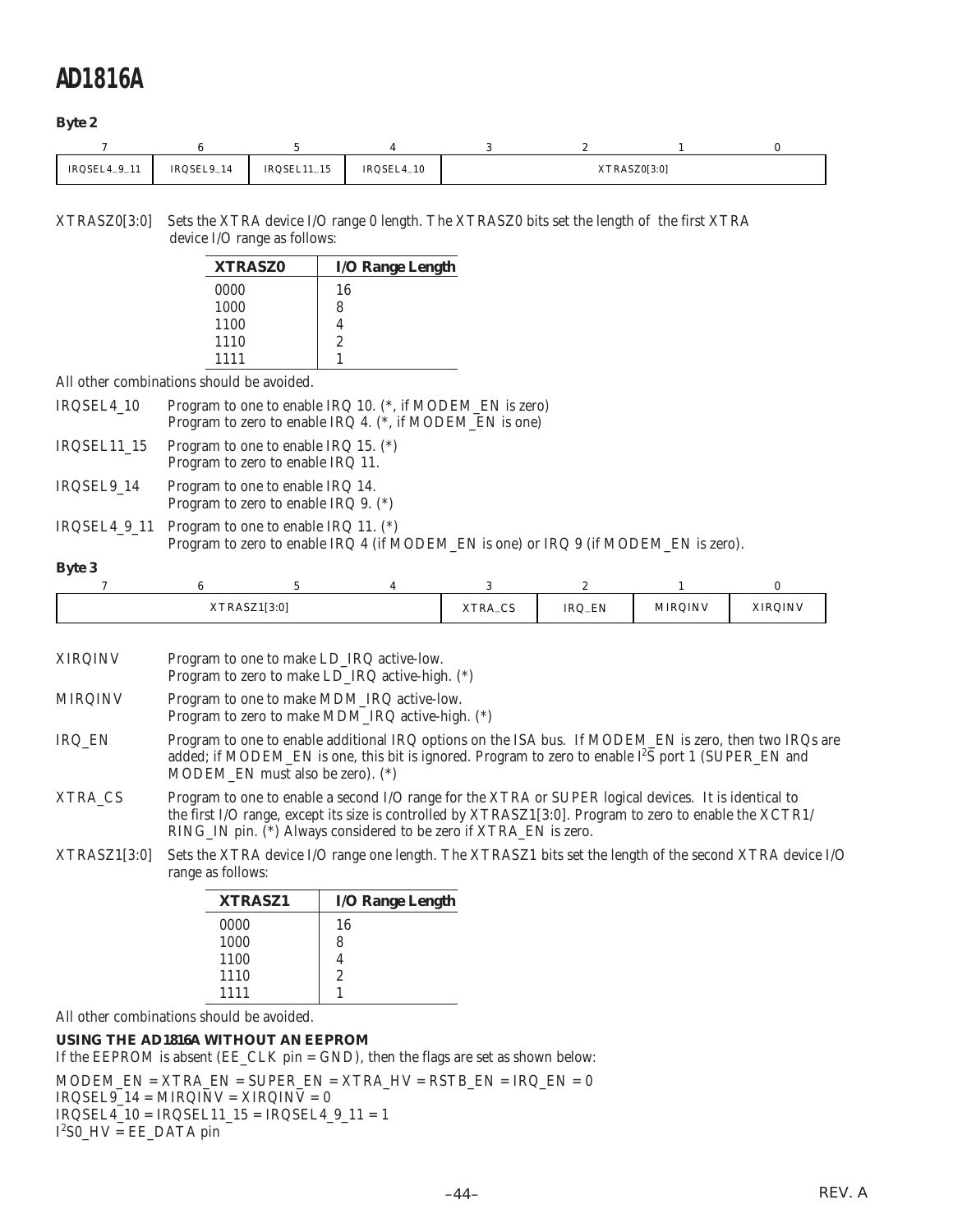#### **MAPPING THE AD1816 EEPROM INTO THE AD1816A EEPROM**

The equations below map AD1816 flags onto AD1816A flags:

MODEM\_EN = MODEM\_EN XTRA\_EN = XTRA\_EN  $SUPER EN = 0$ I 2 S0\_HV = VOL\_EN \* VOL\_SEL XTRA\_HV = VOL\_EN \* VOL\_SEL  $IRQSEL12_13 = X$  (don't care)  $IRQSEL3_9 = 0$  $RSTB$   $EN = 0$  $XTRASZ0[3] = \overline{XTRA_SIZE}$ XTRASZ0[2:0] = 000  $IRQSEL4_10 = \overline{MODEM_EN}$  $IRQSEL11_15 = 1$  $IRQSEL9_14 = 0$  $IRQSEL4$   $9$   $11 = 1$  $XIRQINV = 0$  $MIRQINV = 0$  $IRQ_EN = 0$  $XTRA_CS = 0$  $XTRASZ1[3:0] = XXXX$  (don't care)

#### **PIN MUXING IN THE AD1816 AND AD1816A**

Some AD1816 and AD1816A options are mutually exclusive because there are a limited number of pins on the device to support them all. The tables below map functions to pin, and show how the flags must be set to assign functions to pins. For each pin, the first function listed is the default; that function is used if the EEPROM is absent or invalid.

| <b>PQFP</b>    | <b>TQFP</b> | <b>Pin Function</b>         | I/O           | <b>Flags Required</b>                                                                   |
|----------------|-------------|-----------------------------|---------------|-----------------------------------------------------------------------------------------|
| 1              | 99          | $I2S0$ DATA                 | I             | $\overline{\text{VOL\_EN}} + (\overline{\text{XTRA\_EN}} * \text{VOL\_SEL})$            |
|                |             | VOL UP                      | T             | $VOL$ EN * (XTRA_EN + $\overline{VOL}$ SEL)                                             |
| $\overline{2}$ | 100         | $I2SO$ LRCLK                | I             | $\overline{\text{VOL\_EN}} + (\overline{\text{XTRA\_EN}} * \text{VOL\_SEL})$            |
|                |             | $\overline{\text{VOL\_DN}}$ | I             | $VOL$ EN * (XTRA_EN + $\overline{VOL}$ SEL)                                             |
| 3              | 1           | $I2SO$ BCLK                 | I             | $\overline{\text{VOL\_EN}} + (\overline{\text{XTRA\_EN}} * \text{VOL\_SEL})$            |
|                |             | <b>GND</b>                  | I             | $VOL$ EN * (XTRA_EN + $\overline{VOL}$ SEL)                                             |
| 77             | 75          | IRQ(10)                     | O(1)          | <b>MODEM EN</b>                                                                         |
|                |             | IRQ(4)                      | O(1)          | <b>MODEM EN</b>                                                                         |
| 81             | 79          | $I^2S1$ DATA                | L             | <b>MODEM EN</b>                                                                         |
|                |             | IRQ(3)                      | O(1)          | MODEM_EN                                                                                |
| 82             | 80          | $I^2S1$ BCLK                | L             | <b>MODEM EN</b>                                                                         |
|                |             | MDM_IRQ                     | I             | MODEM_EN                                                                                |
| 83             | 81          | $I^2S1$ LRCLK               | I             | <b>MODEM EN</b>                                                                         |
|                |             | MDM_SEL                     | O(2)          | <b>MODEM EN</b>                                                                         |
| 97             | 95          | SPORT SCLK                  | $\Omega$      | <b>XTRA_EN</b> * (VOL_EN * VOL_SEL)                                                     |
|                |             | LD SEL                      | $\Omega$      | <b>XTRA EN</b>                                                                          |
|                |             | No Connect                  | $\Omega$      | <b>XTRA_EN * VOL_EN * VOL_SEL</b>                                                       |
| 98             | 96          | SPORT_SDFS                  | O(2)          | $\overline{\text{XTRA\_EN}} * (\overline{\text{VOL\_EN}} * \overline{\text{VOL\_SEL}})$ |
|                |             | LD_DRQ                      | I             | <b>XTRA EN</b>                                                                          |
|                |             | VOL_UP                      | I             | <b>XTRA_EN</b> * (VOL_EN * VOL_SEL)                                                     |
| 99             | 97          | SPORT SDO                   | $\mathcal{O}$ | $\overline{\text{XTRA\_EN}} * \overline{\text{VOL\_EN}} * \overline{\text{VOL\_SEL}}$   |
|                |             | LD_DACK                     | $\mathcal{O}$ | <b>XTRA_EN</b>                                                                          |
|                |             | No Connect                  | $\mathcal{O}$ | <b>XTRA_EN * VOL_EN * VOL_SEL</b>                                                       |
| 100            | 98          | SPORT_SDI                   | I             | <b>XTRA_EN</b> * (VOL_EN * VOL_SEL)                                                     |
|                |             | LD_IRQ                      |               | XTRA_EN * XTRA_IRQ                                                                      |
|                |             | $\overline{\text{VOL}}$ DN  | I<br>I        | <b>XTRA_EN</b> * (VOL_EN * VOL_SEL)                                                     |
|                |             | <b>GND</b>                  |               | XTRA_EN * XTRA_IRQ                                                                      |

#### **Table XIII. AD1816 Pin Muxing**

(1) IRQ pins are three-stated if not assigned to a logical device.

(2) A pull-up or pull-down resistor may be required if EEPROM is used, because this pin is three-stated while EEPROM is read.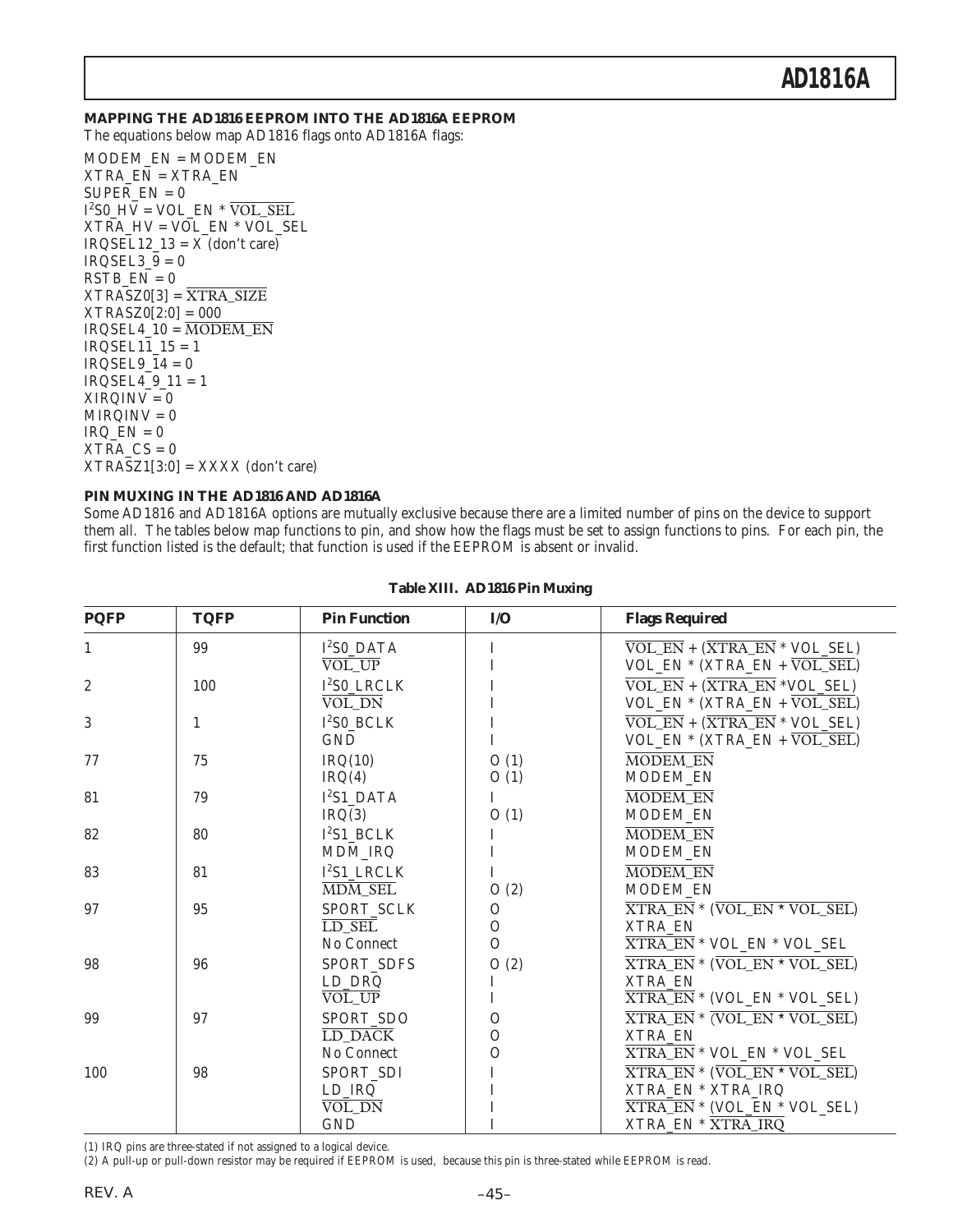**Table XIV. AD1816A Pin Muxing**

| <b>PQFP</b>  | <b>TQFP</b>  | <b>Pin Function</b>                                      | I/O                                           | <b>Flags Required</b>                                                                                                                               |
|--------------|--------------|----------------------------------------------------------|-----------------------------------------------|-----------------------------------------------------------------------------------------------------------------------------------------------------|
| $\mathbf{1}$ | 99           | $I^2$ S0_DATA<br>VOL UP                                  | I<br>I                                        | $I2SO$ HV<br>$I^2SO_HV$                                                                                                                             |
| 2            | 100          | $I2SO_LRCLK$<br>VOL_DN                                   | I<br>I                                        | $I2SO$ HV<br>$I^2$ S0_HV                                                                                                                            |
| 3            | $\mathbf{1}$ | $I2SO_BCLK$<br><b>GND</b>                                | I<br>I                                        | $I^2S0$ HV<br>$I^2$ S0_HV                                                                                                                           |
| 68           | 66           | XCTL0/PCLKO<br><b>PNPRST</b>                             | $\overline{O}$<br>$\mathcal{O}$               | <b>RSTB EN</b><br><b>RSTB_EN</b>                                                                                                                    |
| 69           | 67           | XCTL1/RING<br>$LD$ <sub>SEL1</sub>                       | O(1)<br>$\overline{O}$                        | $\overline{\text{XTRA\_EN}} + \overline{\text{XTRA\_CS}}$<br>XTRA_EN * XTRA_CS                                                                      |
| 75           | 73           | IRQ(15)<br>IRQ(11)                                       | O(2)<br>O(2)                                  | IRQSEL15_11<br>$IRQSEL15_11$                                                                                                                        |
| 76           | 74           | IRQ(11)<br>IRQ(9)<br>IRQ(4)                              | O(2)<br>O(2)<br>O(2)                          | IRQSEL4_9_11<br>IRQSEL4_9_11* MODEM_EN<br>IRQSEL4_9_11* MODEM_EN                                                                                    |
| 77           | 75           | IRQ(10)<br>IRQ(4)                                        | O(2)<br>O(2)                                  | IRQSEL4_10<br>IRQSEL4_10                                                                                                                            |
| 78           | 76           | IRQ(9)<br>IRQ(14)                                        | O(2)<br>O(2)                                  | IRQSEL9 14<br>IRQSEL9_14                                                                                                                            |
| 81           | 79           | I <sup>2</sup> S1 DATA<br>IRQ(3)                         | I<br>O(2)                                     | MODEM EN * SUPER EN * IRQ EN<br>(MODEM EN + SUPER EN + IRQ EN) * $\overline{IRQSEL39}$                                                              |
| 82           | 80           | IRQ(9)<br>$I^2S1$ _BCLK<br>MDM_IRQ                       | O(2)<br>I<br>I                                | (MODEM_EN + SUPER_EN + IRQ_EN) * IRQSEL3_9<br>MODEM_EN<br>MODEM_EN                                                                                  |
| 83           | 81           | $I^2S1$ LRCLK<br>MDM_SEL<br>IRQ(12)                      | Ι<br>O(4)<br>O(2)                             | MODEM_EN * SUPER_EN * IRQ_EN<br>MODEM_EN *SUPER_EN<br>$(\overline{MODEM\_EN} + \text{SUPER\_EN}) * \text{IRQ\_EN} * \overline{\text{IRQSEL12\_13}}$ |
|              |              | IRQ(13)                                                  | O(2)                                          | $(\overline{MODEM\_EN} + \text{SUPER\_EN}) * \text{IRQ\_EN} * \text{IRQSEL12\_13})$                                                                 |
| 97           | 95           | SPORT_SCLK<br>LD SELO<br>No Connect                      | $\mathcal O$<br>$\mathcal O$<br>$\mathcal{O}$ | <b>XTRA EN * XTRA HV</b><br>XTRA_EN<br>XTRA_EN * XTRA_HV                                                                                            |
| 98           | 96           | SPORT_SDFS<br>LD_DRQ<br>VOL_UP                           | O(3)<br>I<br>I                                | <b>XTRA_EN * XTRA_HV</b><br>XTRA_EN * XTRA_HV<br>XTRA_HV                                                                                            |
| 99           | 97           | SPORT SDO<br>LD_DACK<br>VOL_DN<br><b>GND</b>             | O(3)<br>O(3)<br>Ι<br>I                        | <b>XTRA_EN * XTRA_HV</b><br>XTRA_EN * XTRA_HV<br>(XTRA_EN + XTRA_CS) * XTRA_HV<br><b>XTRA_EN * XTRA_HV * XTRA_CS</b>                                |
| 100          | 98           | SPORT_SDI<br>$LD$ <sub>IRQ</sub><br>VOL_DN<br><b>GND</b> | $\bf{l}$<br>I<br>Ι<br>Ι                       | <b>XTRA_EN * XTRA_HV</b><br>XTRA_EN<br><b>XTRA_EN * XTRA_HV * XTRA_CS</b><br><b>XTRA_EN * XTRA_HV * XTRA_CS</b>                                     |

(1) Open-drain driver with internal weak pull-up.

(2) PC\_IRQ pins are three-stated if not assigned to a logical device.

(3) A pull-up or pull-down resistor may be required if EEPROM is used, because this pin is three-stated while EEPROM is read.

(4) An internal pull-up holds this pin deasserted until the EEPROM is read.

#### **NOTE**

The direction of some pins (input vs. output) depends on the flags. In order to prevent conflicts on pins that may be both inputs and outputs, the AD1816 and AD1816A disable the output drivers for those pins while the flags are being read from the EEPROM, and keep them disabled if the EEPROM data is invalid.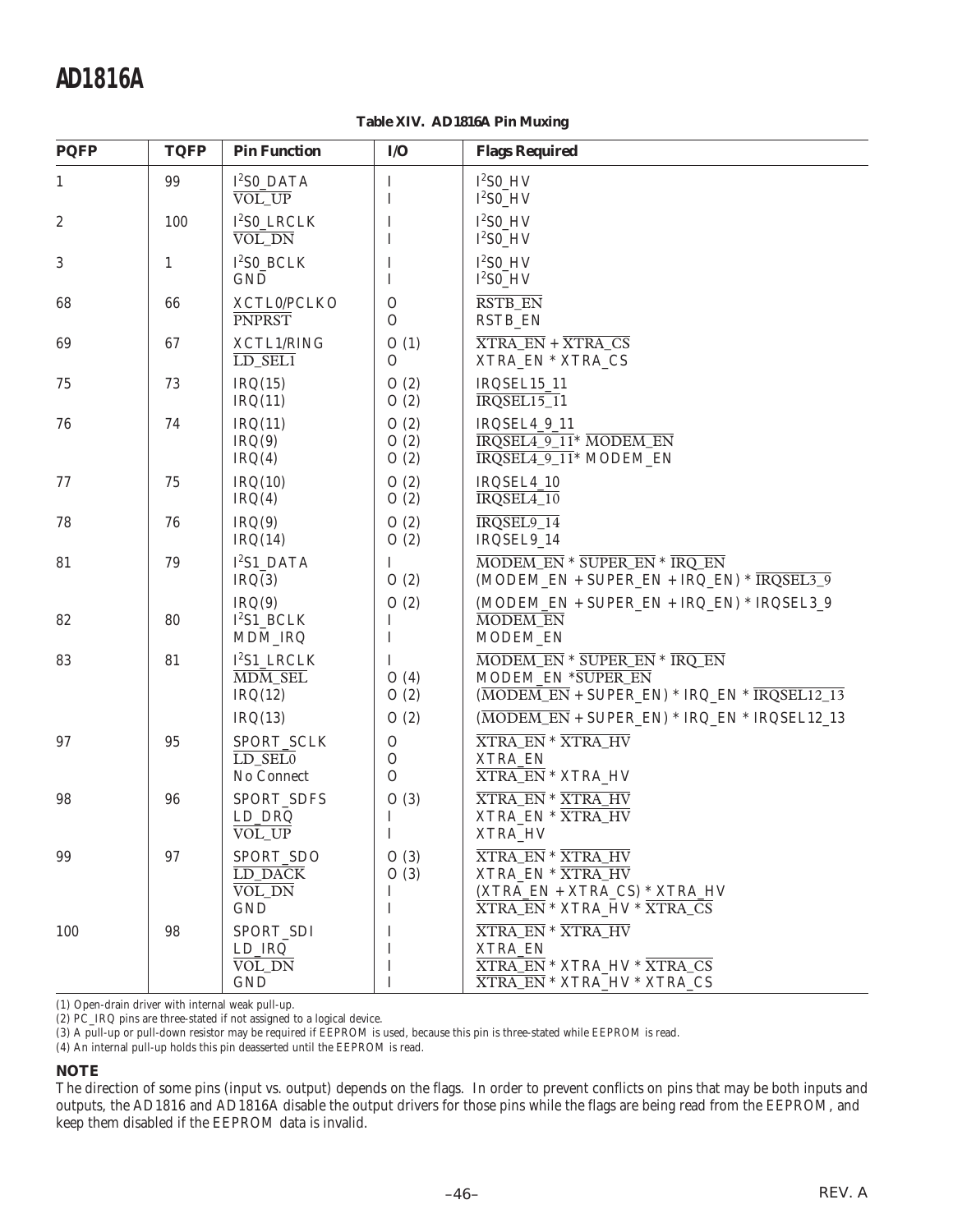### **PROGRAMMING EXTERNAL EEPROMS**

Below are the details for programming an external EEPROM or an ADI-supplied PC Program may be used. The PnP EEPROM can be written only in the "Alternate Key State"; this prevents accidental EEPROM erasure when using standard PnP setup. The procedure for writing an EEPROM is:

- 1) Enter PnP configuration state and fully reset the part by writing 0x07 to PnP register 0x02. This step can be eliminated if the part has not been accessed since power-up, a previous full PnP reset or assertion of the ISA bus RESET signal.
- 2)Send the alternate initiation key to the PnP address port. EEPROM writes are disabled if the standard PnP key is used.
- 3)Enter isolation state and write a CSN to enter configuration state. Do not perform any isolation reads.
- 4)Poll PnP register 0x05 until it equals 0x01 and wait at least 336 microseconds (ensures that EEPROM is idle).
- 5)Write the second byte of your serial identifier to PnP register 0x20.
- 6)Read PnP register 0x04.
- 7)Wait for at least 464 microseconds, plus the EEPROM's write cycle time (up to 10 ms for a Xicor X24C02).

8)Repeat steps 4 through 7 for each byte in your PnP ROM, starting with the third byte of the serial identifier and ending with the final checksum byte. You must then continue to write filler bytes until 512 bytes, minus one more than the number of flag bytes, have been written. Finally, write the flag byte(s) (described above) and the first byte of the serial identifier.

9) Fully reset the part by writing 0x07 to PnP register 0x02.

The AD1816 or AD1816A will now act according to the contents of the EEPROM.

### **NOTES**

Programming will not work if more than one part uses the same alternate initiation key in the system. Parts that use this alternate initiation key are the AD1816 and AD1816A.

If a 256-byte EEPROM is used, it is not necessary to wait 10 ms after writing bytes 255 to 511, because the EEPROM will ignore them anyway.

You can skip over bytes that you don't care to write by just performing a ROM read instead of a ROM write followed by a ROM read.

### **REFERENCE DESIGNS AND DEVICE DRIVERS**

Reference designs and device drivers for the AD1816A are available via the Analog Devices Home Page on the World Wide Web at http://www.analog.com. Reference designs may also be obtained by contacting your local Analog Devices Sales representative or authorized distributor.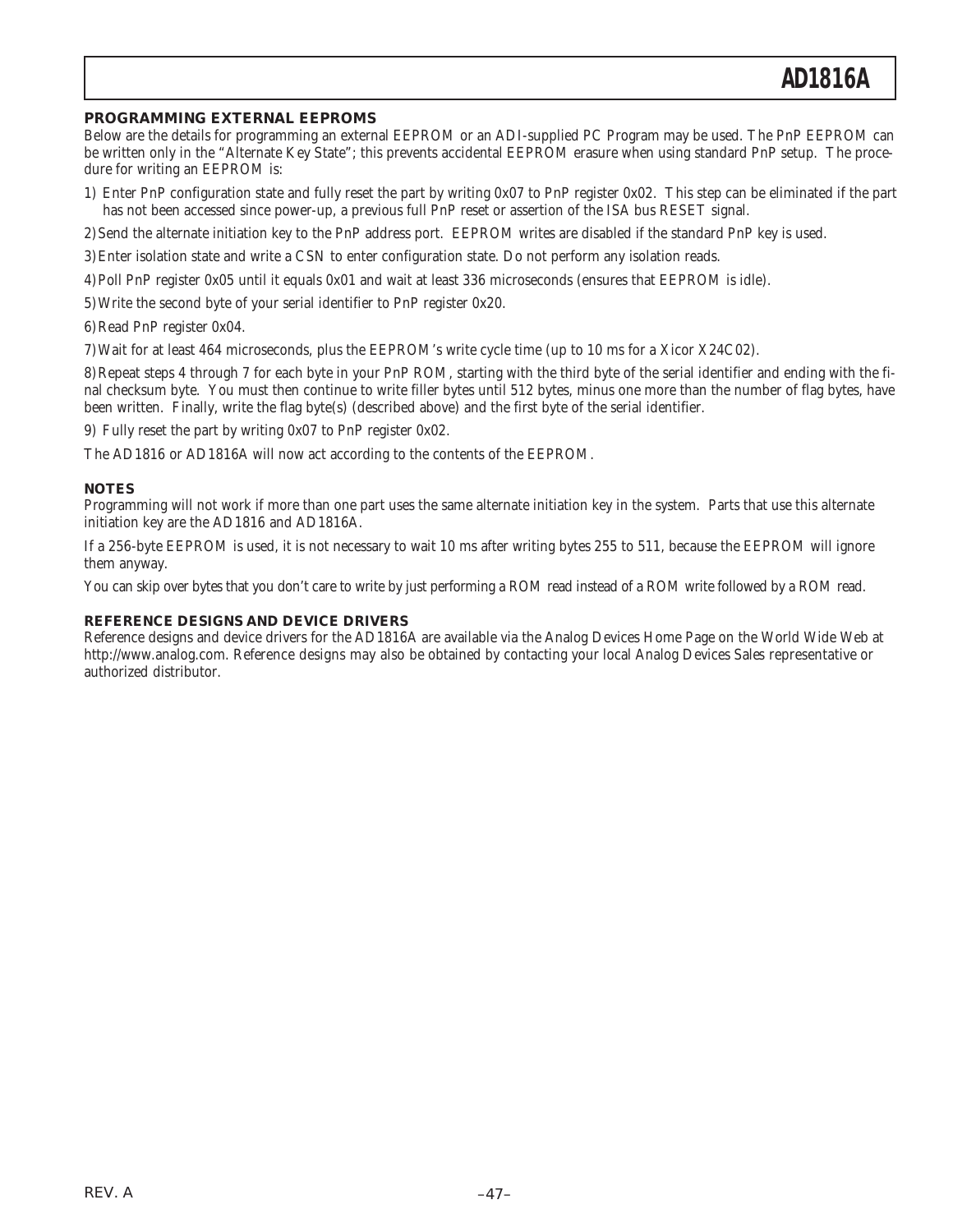

**\*LOCATION OF THIS PIN IS DETERMINED BY THE EEPROM**

Figure 16. Recommended Application Circuit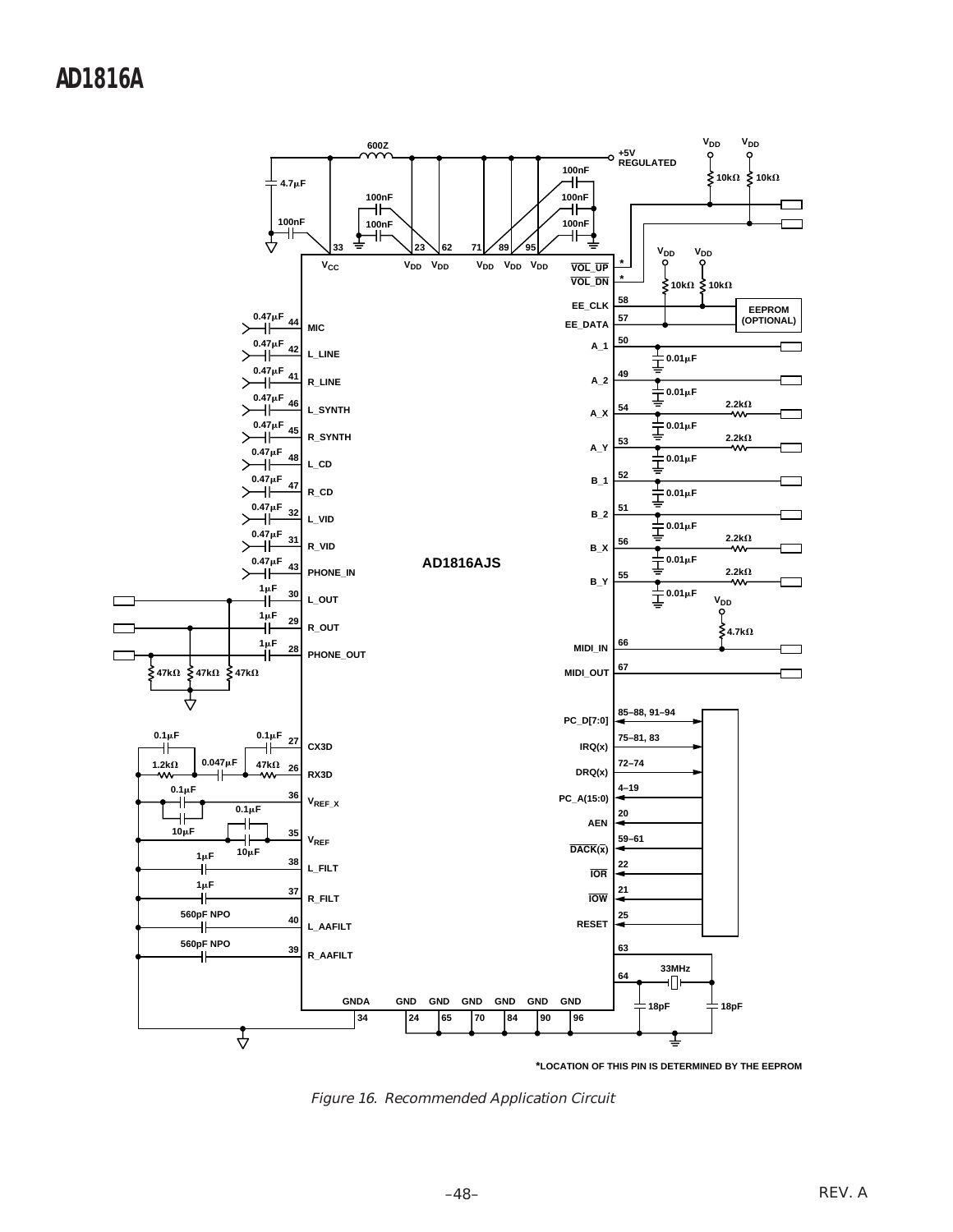

Figure 17. AD1816A Frequency Response Plots (Full-Scale Line-Level Input, 0 dB Gain). The Plots Do Not Reflect the Additional Benefits of the AD1816A Analog Filters. Out-of-Band Images Will Be Attenuated by an Additional 31.4 dB at 100 kHz.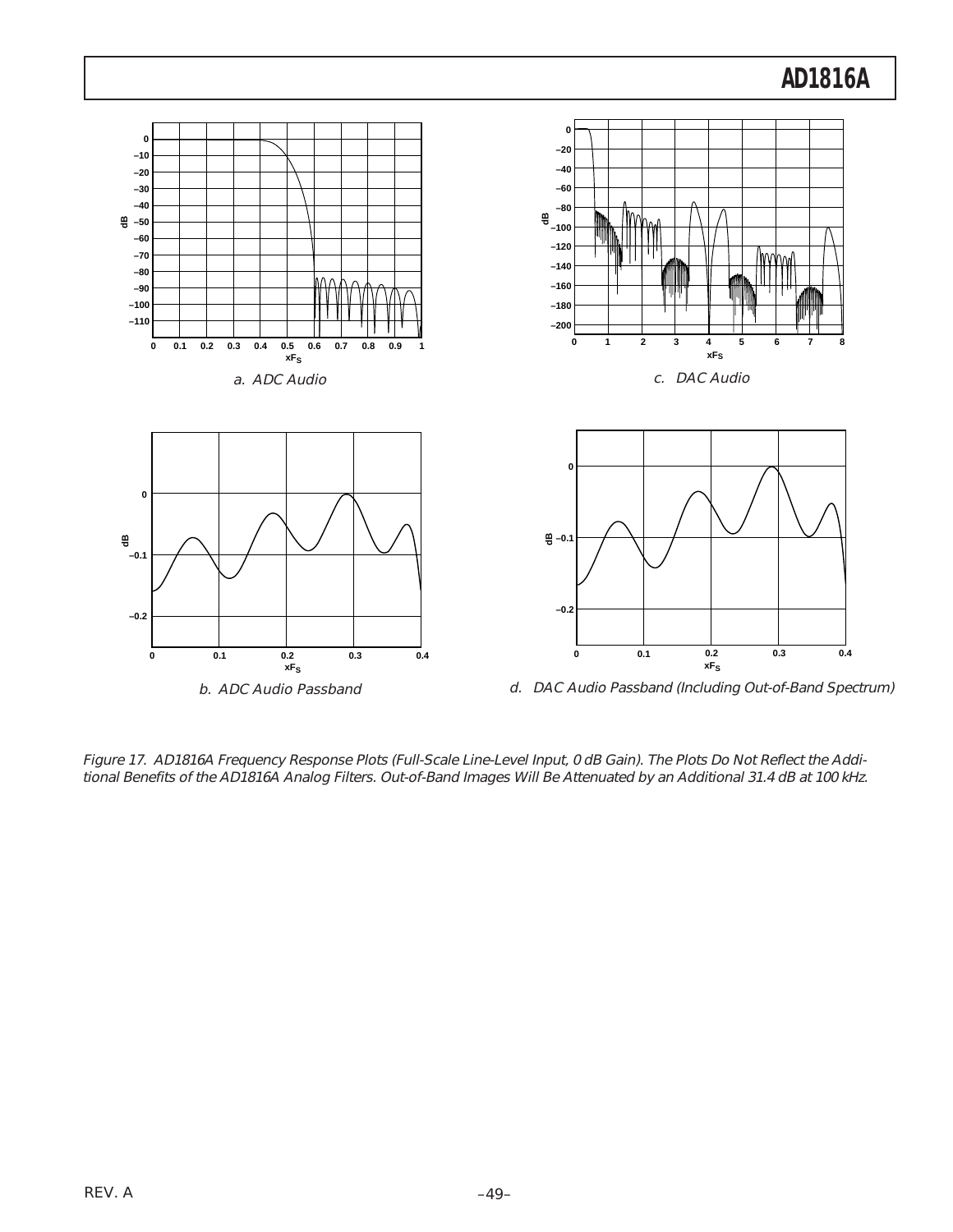

### **OUTLINE DIMENSIONS**

Dimensions shown in inches and (mm).

**0.004 (0.10)**